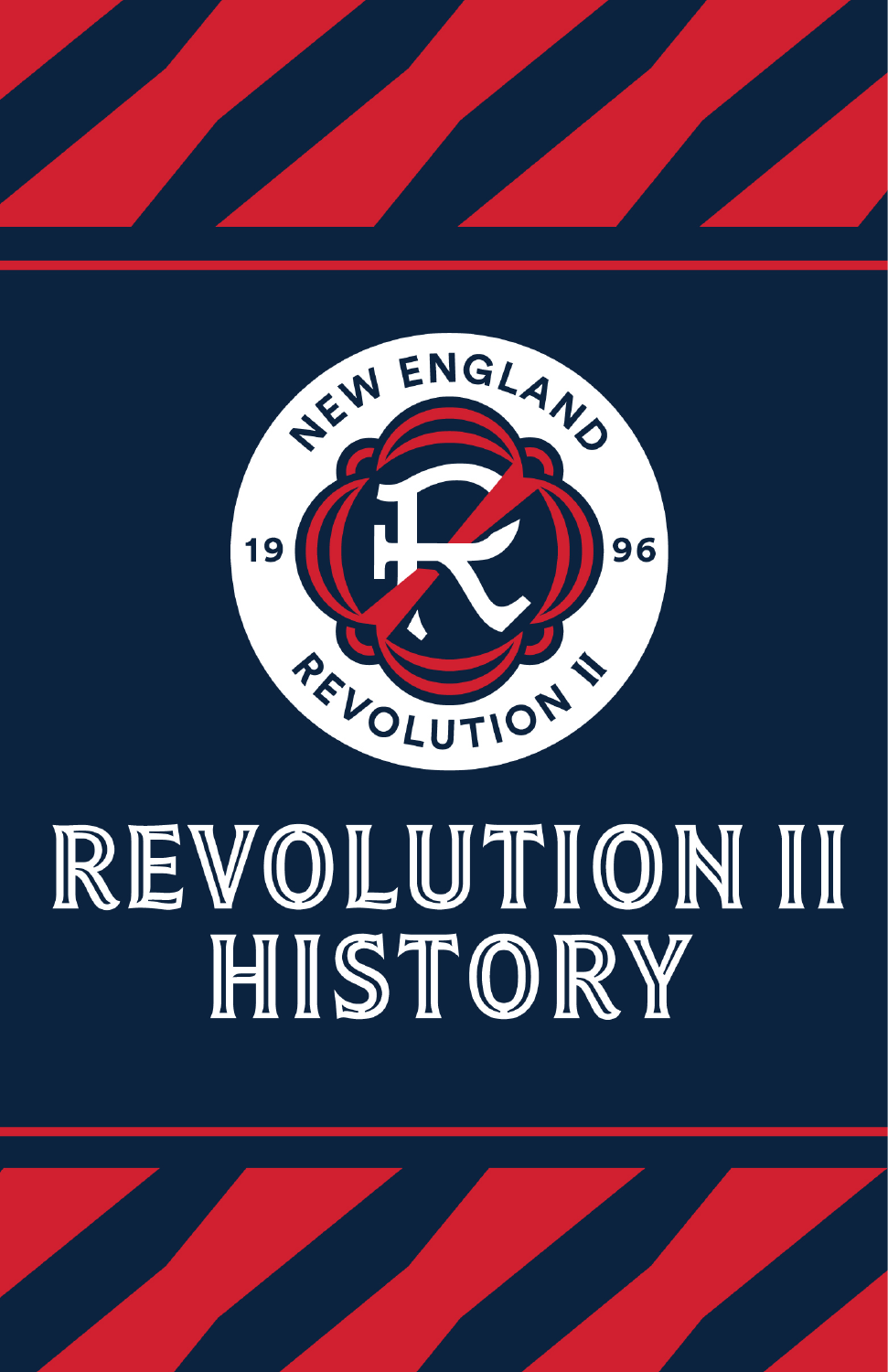## REVOLUTION II ALL-TIME rESULTS

|                       |               |                  |              |                      |            |               |    |      |    |             |                   | Postseason               |
|-----------------------|---------------|------------------|--------------|----------------------|------------|---------------|----|------|----|-------------|-------------------|--------------------------|
| Year                  | Overall       | <b>Home Away</b> |              | $\rightarrow$ Pts. . | <b>PPG</b> | <b>Finish</b> | GF | GPG  | GA | <b>GAPG</b> | League            | Finish                   |
| 2020                  | $5 - 8 - 3$   | $2 - 4 - 2$      | $3 - 4 - 1$  | 18                   | 1.13       | Ninth         | 19 | 1.19 | 26 | 1.63        | USL <sub>L1</sub> | $\overline{\phantom{0}}$ |
| 2021                  | $11 - 13 - 4$ | $8-4-2$ $3-9-2$  |              | 37                   | 1.32       | Eiath         | 36 | 1.29 | 39 | 1.39        | USL <sub>L1</sub> |                          |
| <b>TOTALS 16-21-7</b> |               | $10 - 8 - 4$     | $6 - 13 - 3$ | 55                   | 1.13       |               |    |      |    |             |                   |                          |

## REVOLUTION II: 2021 rESULTS (11-13-4, 37 pts)

| <b>DATE</b>       | <b>OPPONENT</b>              | <b>RESULT</b> | <b>SCORE</b> | ATT.           | $W-L-T$       | POS.  | <b>PTS</b>     |
|-------------------|------------------------------|---------------|--------------|----------------|---------------|-------|----------------|
| 04/10/21          | at Fort Lauderdale CF        | W             | $1 - 0$      | N/A            | $1 - 0 - 0$   | 1st   | 3              |
| 04/17/21          | <b>Richmond Kickers</b>      | L             | $0 - 3$      | N/A            | $1 - 1 - 0$   | T-2nd | 3              |
| 05/12/21          | <b>Union Omaha</b>           | L             | $0 - 1$      | 150            | $1 - 2 - 0$   | 6th   | 3              |
| 05/16/21          | Chattanooga Red Wolves SC    | T             | $2 - 2$      | 500            | $1 - 2 - 1$   | 8th   | 4              |
| 05/28/21          | Fort Lauderdale CF           | W             | $1 - 0$      | 100            | $2 - 2 - 1$   | 7th   | $\overline{7}$ |
| 06/05/21          | at Richmond Kickers          | Г             | $2 - 3$      | 2,360          | $2 - 3 - 1$   | 9th   | $\overline{7}$ |
| 06/12/21          | at Union Omaha               | L             | $2 - 4$      | 3,677          | $2 - 4 - 1$   | 10th  | $\overline{7}$ |
| 06/19/21          | at Forward Madison FC        | W             | $2 - 0$      | 3,208          | $3 - 4 - 1$   | 9th   | 10             |
| 06/26/21          | North Texas SC               | W             | $3 - 0$      | 150            | $4 - 4 - 1$   | 6th   | 13             |
| 06/30/21          | at Forward Madison FC        | Г             | $0 - 1$      | 3,607          | $4 - 5 - 1$   | 8th   | 13             |
| 07/04/21          | Greenville Triumph SC        | L             | $0 - 3$      | 125            | $4 - 6 - 1$   | 9th   | 13             |
| 07/09/21          | Toronto FC II                | W             | $1 - 0$      | 100            | $5 - 6 - 1$   | 5th   | 16             |
| 07/17/21          | at FC Tucson                 | L             | $2 - 4$      | N/A            | $5 - 7 - 1$   | 8th   | 16             |
| 07/23/21          | Toronto FC II                | W             | $1 - 0$      | 120            | $6 - 7 - 1$   | 5th   | 19             |
| 08/05/21          | North Carolina FC            | W             | $3 - 0$      | 100            | $7 - 7 - 1$   | 4th   | 22             |
| 08/14/21          | at Richmond Kickers          | T             | $2 - 2$      | 1,445          | $7 - 7 - 2$   | 4th   | 23             |
| 08/21/21          | at Tormenta FC               | T             | $1 - 1$      | 1.324          | $7 - 7 - 3$   | 3rd   | 24             |
| 09/01/21          | FC Tucson                    | L             | $1 - 2$      | 100            | $7 - 8 - 3$   | 8th   | 24             |
| 09/05/21          | Tormenta FC                  | T             | $1 - 1$      | 125            | $7 - 8 - 4$   | 7th   | 25             |
| 09/11/21          | at North Carolina FC         | L             | $1 - 4$      | 2,249          | $7 - 9 - 4$   | 9th   | 25             |
| 09/17/21          | <b>Richmond Kickers</b>      | W             | $3 - 1$      | 125            | $8 - 9 - 4$   | 6th   | 28             |
| 09/25/21          | at Chattanooga Red Wolves SC | W             | $1 - 0$      | 2,005          | $9 - 9 - 4$   | 5th   | 31             |
| 10/01/21          | Forward Madison FC           | W             | $1 - 0$      | 120            | $10 - 9 - 4$  | 4th   | 34             |
| 10/09/21          | at Toronto FC II             | L             | $0 - 1$      | N/A            | $10-10-4$     | 5th   | 34             |
| 10/12/21          | Forward Madison FC           | W             | $1 - 0$      | 150            | $11 - 10 - 4$ | 4th   | 37             |
| 10/16/21          | at Greenville Triumph        | L             | $0 - 1$      | 3,056          | $11 - 11 - 4$ | 5th   | 37             |
| 10/23/21          | at North Texas SC            | L             | $1 - 4$      | 880            | $11 - 12 - 4$ | 6th   | 37             |
| 10/29/21          | at Toronto FC II             | L             | $0 - 1$      | N/A            | $11 - 13 - 4$ | 8th   | 37             |
| <b>COACH</b>      |                              | W             | L            | т              | PCT.          |       |                |
| <b>Clint Peav</b> |                              | 11            | 13           | $\overline{4}$ | .464          |       |                |

*LEAGUE: USL LEAGUE ONE*

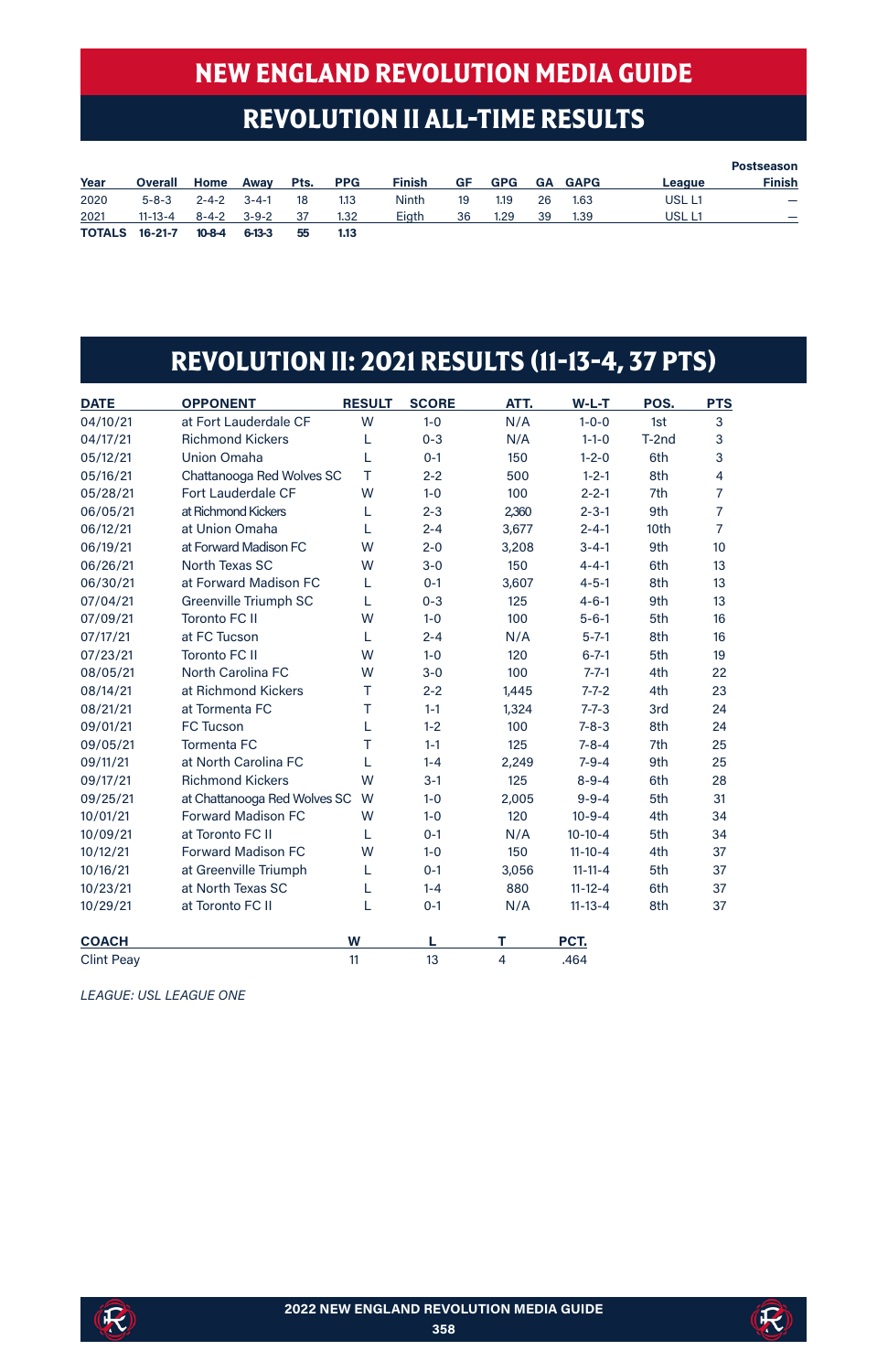## NEW ENGLAND REVOLUTION MEDIA GUIDE REVOLUTION II: 2021 USL LEAGUE ONE STATISTICS

|    |    | # POS PLAYER                                 | GP             | GS             | MIN            | G              | А              |                | SHT SOG         | FC                       | FS              | OFF TKL                  |                | C                        | Е                   |
|----|----|----------------------------------------------|----------------|----------------|----------------|----------------|----------------|----------------|-----------------|--------------------------|-----------------|--------------------------|----------------|--------------------------|---------------------|
| 72 | M  | Damian Rivera                                | 25             | 25             | 2,101          | 6              | 1              | 67             | 23              | 23                       | 27              | $\overline{7}$           | 38             | $\overline{c}$           | $\mathbf 0$         |
| 61 | M  | Noel Buck                                    | 28             | 22             | 1,921          | 5              | 1              | 35             | 12 <sup>°</sup> | 19                       | 12              | 1                        | 32             | $\overline{c}$           | $\mathbf 0$         |
| 19 | F  | <b>Fdward Kizza</b>                          | 12             | 12             | 1.011          | 5              | $\Omega$       | 32             | 18              | 16                       | 16              | $\overline{\phantom{0}}$ | 3              | 3                        | $\mathbf 0$         |
| 12 | F  | <b>Justin Rennicks</b>                       | 27             | 26             | 2,153          | 5              | 3              | 42             | 19              | 28                       | 34              | 10 <sup>10</sup>         | 18             | $\overline{\phantom{a}}$ | $\mathbf 0$         |
| 34 | D  | Ryan Spaulding                               | 28             | 26             | 2,333          | 3              | $\mathbf{1}$   | 51             | 9               | 24                       | 36              | 0                        | 55             | $\mathbf{1}$             | $\overline{0}$      |
| 44 | D  | Pierre Cayet                                 | 20             | 19             | 1.673          | $\mathfrak{p}$ | 0              | $\overline{7}$ | 4               | 28                       | 15              | 0                        | 30             | $\mathbf{1}$             | 0                   |
| 99 | F  | Ryan Sierakowski                             | 15             | 9              | 775            | $\mathfrak{p}$ | $\Omega$       | 16             | 3               | 9                        | 15              | 1                        | 9              | $\Omega$                 | $\mathbf 0$         |
| 52 | F  | <b>Michael Tsicoulias</b>                    | 12             | $\overline{c}$ | 273            | $\mathfrak{p}$ | $\Omega$       | 6              | 4               | 3                        | 3               | Ó                        | $\overline{2}$ | $\mathbf 0$              | $\mathbf 0$         |
| 7  | F  | Connor Presley                               | 17             | 16             | 1.214          | 1              | 3              | 22             | 5               | 20                       | 18              | 0                        | 26             | 3                        | $\mathbf 0$         |
| 47 | M  | Esmir Bajraktarevic                          | 11             | 5              | 455            | 1              | $\Omega$       | 8              | 3               | $\mathfrak{p}$           | 5               | $\mathbf{1}$             | 6              | $\mathbf{1}$             | $\mathbf 0$         |
| 32 | M  | Jake Rozhansky                               | 23             | 23             | 1.943          | $\Omega$       | 6              | 8              | $\mathfrak{p}$  | 54                       | 34              | $\overline{0}$           | 29             | 9                        | $\mathbf 0$         |
| 53 | M  | Hikaru Fujiwara                              | 21             | $\overline{4}$ | 617            | $\Omega$       | 3              | $12^{12}$      | 4               | 5                        | 24              | 1                        | 6              | $\mathbf{1}$             | $\mathbf 0$         |
| 40 | M  | Sean O'Hearn                                 | 24             | 21             | 1.853          | 0              | 1              | $\overline{7}$ | 1               | 22                       | 18              | 1                        | 47             | 6                        | $\mathbf 0$         |
| 41 | D  | Colby Quiñones                               | 20             | 9              | 992            | $\Omega$       | 1              | $\overline{7}$ | 3               | 16                       | 12 <sup>2</sup> | $\overline{2}$           | 17             | $\overline{c}$           | $\mathbf 0$         |
| 36 | F  | Meny Silva                                   | 15             | $\mathbf{1}$   | 380            | $\Omega$       | 1              | 12             | 4               | 6                        | 12              | $\overline{c}$           | $\overline{7}$ | $\mathbf 0$              | $\overline{0}$      |
| 6  | M  | Lucas Maciel Felix                           | 4              | 4              | 314            | $\Omega$       | 1              | $\overline{c}$ | 0               | 6                        | $\mathbf 0$     | 0                        | $\overline{0}$ | $\overline{c}$           | $\mathbf 0$         |
| 48 | M  | Michel Costa da Silva                        | 21             | 18             | 1.607          | 0              | $\overline{0}$ | 17             | $\mathfrak{p}$  | 26                       | 59              | $\mathfrak{p}$           | 23             | $\overline{7}$           | 0                   |
| 51 | GK | Joe Rice                                     | 20             | 20             | 1.799          | 0              | 0              | 0              | O               | $\overline{\phantom{0}}$ | 5               | Ó                        | $\mathbf 0$    | 5                        | 1                   |
| 35 | D  | Collin Verfurth                              | 19             | 18             | 1.627          | $\Omega$       | Ó              | 8              | 1               | 17                       | $\overline{2}$  | 1                        | 13             | 5                        | 1                   |
| 60 | D  | François Dulysse                             | 11             | 7              | 625            | $\Omega$       | $\Omega$       | 5              | 1               | 10                       | 1               | 0                        | 11             | 4                        | $\mathbf 0$         |
| 90 | GK | Earl Edwards Jr.                             | 4              | 4              | 360            | $\Omega$       | $\Omega$       | $\Omega$       | 0               | $\Omega$                 | 0               | 0                        | $\overline{0}$ | $\mathbf{1}$             | $\mathbf 0$         |
| 54 | D  | <b>Tvler Freitas</b>                         | 9              | 5              | 450            | $\Omega$       | 0              | 1              | 0               | 3                        | 5               | 0                        | 9              | 1                        | $\mathbf 0$         |
| 38 | D  | Christian Mafla                              | 3              | 3              | 231            | $\Omega$       | 0              | 4              | 1               | $\overline{2}$           | 11              | $\overline{c}$           | 11             | $\mathbf{1}$             | $\mathbf 0$         |
| 70 | GK | Yannik Oettl                                 | 3              | $\overline{c}$ | 181            | $\Omega$       | $\Omega$       | 0              | $\Omega$        | $\Omega$                 | $\Omega$        | $\overline{0}$           | $\Omega$       | $\Omega$                 | $\overline{0}$      |
| 18 | GK | <b>Brad Knighton</b>                         | $\overline{c}$ | $\overline{c}$ | 180            | $\Omega$       | 0              | 0              | O               | 1                        | 0               | Ó                        | $\overline{0}$ | $\mathbf{1}$             | 0                   |
| 27 | M  | Luis Caicedo                                 | $\overline{c}$ | $\overline{c}$ | 167            | 0              | 0              | $\mathfrak{p}$ | 0               | 6                        | 5               | 0                        | 3              | 1                        | $\mathbf 0$         |
| 23 | D  | Jon Bell                                     | 3              | 3              | 194            | O              | 0              | $\Omega$       | O               | $\overline{2}$           | 1               | $\overline{0}$           | 3              | $\Omega$                 | $\mathbf 0$         |
| 49 | M  | Joe Buck                                     | $\overline{c}$ | 1              | 93             | $\Omega$       | $\overline{0}$ | 1              | $\Omega$        | 1                        | 0               | Ó                        | 1              | $\mathbf{1}$             | $\mathbf 0$         |
| 37 | M  | Dennis Ramirez                               | 8              | Ó              | 77             | $\Omega$       | 0              | 1              | 1               | 4                        | $\overline{2}$  | Ó                        | 7              | $\mathbf{1}$             | $\mathbf 0$         |
| 45 | D  | <b>Morris Matthews</b>                       | 1              | $\overline{0}$ | 14             | $\Omega$       | $\overline{0}$ | $\Omega$       | $\overline{0}$  | 0                        | $\overline{0}$  | Ó                        | 0              | $\mathbf 0$              | $\mathbf 0$         |
| 55 | D  | <b>Cole Dewhurst</b>                         | 1              | $\overline{0}$ | 8              | $\Omega$       | $\overline{0}$ | $\Omega$       | 0               | $\Omega$                 | $\Omega$        | 0                        | $\Omega$       | $\Omega$                 | $\mathbf 0$         |
| 33 | M  | Tiago Mendonça                               | 0              | Ó              | 0              | 0              | 0              | 0              | 0               | 0                        | 0               | Ó                        | 0              | $\mathbf 0$              | $\mathbf 0$         |
| 42 | F  | Brandonn Bueno                               | 0              | $\Omega$       | 0              | $\Omega$       | $\Omega$       | 0              | $\Omega$        | 0                        | $\Omega$        | $\overline{0}$           | $\Omega$       | $\Omega$                 | $\mathbf 0$         |
| 50 | GK | Marzug Puckerin                              | 0              | $\overline{0}$ | 0              | $\Omega$       | $\Omega$       | $\Omega$       | 0               | $\Omega$                 | $\overline{0}$  | $\overline{0}$           | $\Omega$       | $\Omega$                 | $\mathbf 0$         |
| 59 | F. | <b>Isaie Louis</b>                           | 0              | $\Omega$       | 0              | $\Omega$       | $\Omega$       | 0              | $\Omega$        | 0                        | 0               | 0                        | 0              | $\mathbf 0$              | $\mathbf 0$         |
| 64 | M  | Aidan Farwell                                | 0              | $\overline{0}$ | $\Omega$       | 0              | $\overline{0}$ | $\Omega$       | $\overline{0}$  | $\Omega$                 | $\Omega$        | $\overline{0}$           | $\Omega$       | $\mathbf 0$              | $\mathbf 0$         |
| 71 | M  | Matiwos Rumley                               | 0              | $\overline{0}$ | $\Omega$       | $\Omega$       | $\Omega$       | $\Omega$       | $\Omega$        | $\Omega$                 | $\Omega$        | $\Omega$                 | $\Omega$       | $\Omega$                 | $\overline{0}$      |
|    |    | Own Goals Received                           |                |                |                | 1              |                |                |                 |                          |                 |                          |                |                          |                     |
|    |    | <b>TEAM TOTALS</b><br><b>OPPONENT TOTALS</b> | 28<br>28       | 28<br>28       | 2,520<br>2,520 | 33<br>39       | 23<br>32       | 369<br>361     | 118<br>129      | 364<br>391               | 391<br>364      | 40<br>52                 | 406<br>481     | 61<br>43                 | $\overline{2}$<br>3 |

**GAME-WINNING GOALS:** Damian Rivera 3; Justin Rennicks 3; Ryan Sierakowski 1; Pierre Cayet 1; Noel Buck 1; Ryan Spaulding 1; Edward Kizza 1.

**GAME-WINNING ASSISTS:** Jake Rozhansky 2; Connor Presley 2; Hikaru Fujiwara 1; Justin Rennicks 1; Noel Buck 1; Sean O'Hearn 1; Maciel 1.

**PENALTY KICK GOALS/ATTEMPTS:** Damian Rivera 1/2.

|    | # POS GOALKEEPER                           |              | GP GS          |                 |                 |          |          | MIN SHT SV GA GAA PG PA |              |             | W L      |                | T SO     |                |
|----|--------------------------------------------|--------------|----------------|-----------------|-----------------|----------|----------|-------------------------|--------------|-------------|----------|----------------|----------|----------------|
| 51 | GK Joe Rice                                | 20.          | 20             | 1.799           | 83              | 63       |          | 20 1.00                 | $\Omega$     |             | 9        |                | 4        | 8              |
| 90 | GK Earl Edwards Jr.                        | 4            | $\overline{a}$ | 360             | 14              | 8        |          | 6 1.33                  |              | $0 \quad 1$ | 2        | $\overline{2}$ | $\Omega$ | $\overline{2}$ |
| 70 | GK Yannik Oettl                            |              | $3 \quad 2$    | 180             | 12 <sup>°</sup> | 6        |          | 6 3.00                  | $\Omega$     | $\Omega$    | $\Omega$ | $\overline{2}$ |          | $\Omega$       |
| 18 | GK Brad Knighton                           |              | $2 \quad 2$    | 180             | 18              | 11       |          | 7 3.50                  | $\Omega$     | $\Omega$    | $\Omega$ |                |          | $\Omega$       |
| 50 | <b>GK</b> Marzug Puckerin                  | <sup>o</sup> | $\overline{0}$ | $\Omega$        | $\Omega$        | $\Omega$ | $\Omega$ | 0.00                    | $\Omega$     | $\Omega$    | $\Omega$ | $\Omega$       |          | $\Omega$       |
|    | <b>TEAM TOTALS</b>                         |              |                | 28 28 2.520 129 |                 |          |          | 90 39 1.39              |              | $0\quad 2$  | 11       | 13             | 4        | 10             |
|    | OPPONENT TOTALS 28 28 2.520 118 85 33 1.18 |              |                |                 |                 |          |          |                         | $\mathbf{1}$ | - 9         | 13       | 11             | 4        | $\mathbf{z}$   |

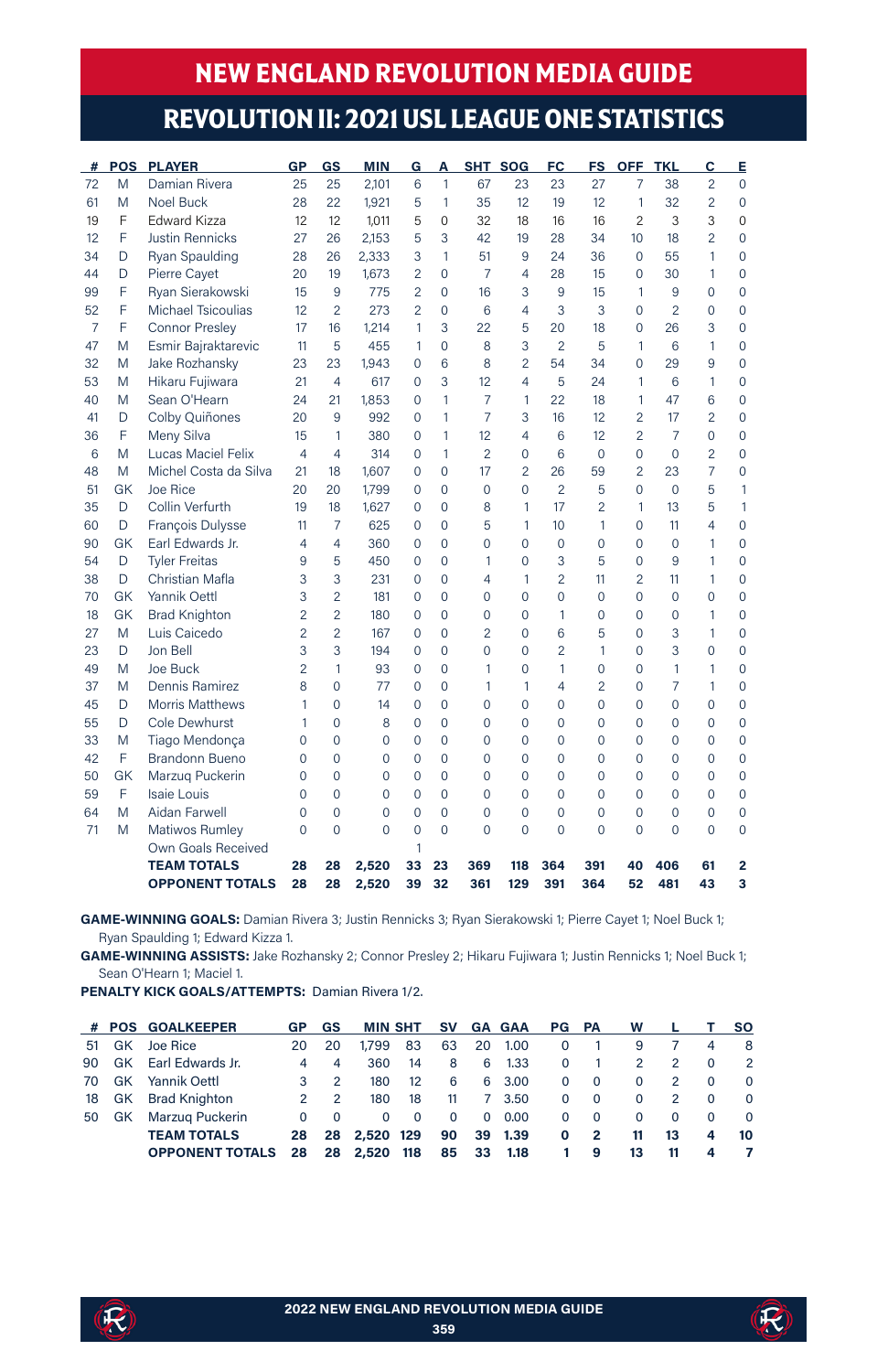## REVOLUTION II: 2021 LINEUPS

| @ FORT LAUDERDALE CF |                               |           | <b>VS. RICHMOND KICKERS</b>        |           | <b>VS. UNION OMAHA</b>  | <b>VS. CHATT. RED WOLVES SC</b> |                         |  |
|----------------------|-------------------------------|-----------|------------------------------------|-----------|-------------------------|---------------------------------|-------------------------|--|
|                      | W, 1-0 April 10, 2021         |           | L. 0-3 April 17, 2021              | $L.0-1$   | May 12, 2021            | T. 2-2                          | May 16, 2021            |  |
| GK                   | Rice                          | GK        | Edwards Jr.                        | GK        | Rice                    | GK                              | Rice                    |  |
| LB                   | Spaulding                     | LВ        | Mafla (Spaulding 77')              | LB        | Spaulding               | <b>LWB</b>                      | Spaulding               |  |
| CB                   | O'Hearn                       | <b>CB</b> | O'Hearn                            | <b>CB</b> | O'Hearn                 | СB                              | O'Hearn                 |  |
| CB                   | <b>Dulysse</b>                | CВ        | <b>Dulysse</b>                     | <b>CB</b> | <b>Dulysse</b>          | CВ                              | Cavet                   |  |
| <b>RB</b>            | Presley                       | <b>RB</b> | Quiñones (Fujiwara 68')            | <b>RB</b> | Preslev                 | <b>RB</b>                       | Preslev                 |  |
| <b>DM</b>            | Rozhansky © (Matthews 76')    | <b>DM</b> | Rozhansky ©                        | LM        | Rivera                  | DM                              | Rozhansky ©             |  |
| <b>CM</b>            | Fujiwara (Ramirez 76')        | СM        | Caicedo (N. Buck 77")              | СM        | J. Buck (N. Buck 79')   | <b>CM</b>                       | Michel (Tsicoulias 90') |  |
| <b>CM</b>            | N. Buck                       | CM        | Rivera (Tsicoulias 77')            | <b>CM</b> | Rozhansky ©             | <b>CM</b>                       | N. Buck (J. Buck 76')   |  |
| <b>RW</b>            | Sierakowski (Dewhurst 82')    | <b>RW</b> | Rennicks (Michel 68 <sup>e</sup> ) | <b>RM</b> | Tsicoulias (Michel 57') | LW                              | Rivera                  |  |
| LW                   | Rivera (Silva 77')            | LW        | Preslev                            | <b>ST</b> | Rennicks                | <b>RW</b>                       | Sierakowski             |  |
| <b>ST</b>            | Rennicks (Tsicoulias 65')     | <b>ST</b> | Sierakowski                        | <b>ST</b> | Sierakowski             | <b>ST</b>                       | Rennicks (Quiñones 76") |  |
|                      | <b>VS. FORT LAUDERDALE CF</b> |           | @ RICHMOND KICKERS                 |           | @ UNION OMAHA           |                                 | @ FORWARD MADISON FC    |  |

|            | $\mathbf{v}_i$ and $\mathbf{v}_i$ and $\mathbf{v}_i$ |
|------------|------------------------------------------------------|
| GK         | Edwards Jr.                                          |
| <b>LWB</b> | Mafla (Spaulding (64')                               |
| CВ         | O'Hearn                                              |
| CВ         | Dulysse                                              |
| CВ         | Cayet 1                                              |
| <b>RWB</b> | Presley                                              |
| DM         | Rozhansky ©                                          |
| <b>CM</b>  | Michel                                               |
| I W        | Rivera (N. Buck 84')                                 |

**VS. NORTH TEXAS SC (ACT MORP OF CHANGE OF AN ABUSING THE VIDENTIFICANCE THIUMPHISC VS. GREEN VIDENCIAL TRIUMPHISC VS. OR ANY A 2021<br>
GK Edwards Jr. Channel Channel Control (1999)<br>
CHANGE CHANNELL CHANGE CHANNELL TRIUMPHI** 

|              | L. 2-4 July 17, 2021      | W. 1-0    | <b>July 23, 2021</b>      |           | W, 3-0 August 5, 2021         | T. 2-2    | <b>August 14, 2021</b> |
|--------------|---------------------------|-----------|---------------------------|-----------|-------------------------------|-----------|------------------------|
| GK           | Rice                      | GK        | Rice                      | GK        | Rice                          | GK        | Rice                   |
| LB           | Spaulding                 | LВ        | Spaulding 2               | LΒ        | Spaulding                     | LΒ        | Spaulding              |
| CB           | Verfurth                  | CВ        | Verfurth                  | CВ        | Verfurth                      | <b>CB</b> | Cayet (Quiñones 41')   |
| $_{RB}^{CB}$ | Cavet                     | CВ        | Cavet                     | CВ        | O'Hearn                       | CВ        | Verfurth               |
|              | Freitas (O'Hearn 81')     | <b>RB</b> | O'Hearn (Ouiñones 86')    | <b>RB</b> | <b>Ouiñones (Preslev 73')</b> | <b>RB</b> | O'Hearn                |
| <b>DM</b>    | Rozhansky © (Ramirez 81') | DM        | Rozhansky                 | DM        | Rozhansky                     | DM        | Rozhansky ©            |
| <b>CM</b>    | Michel (Fujiwara 81')     | СM        | Michel                    | <b>CM</b> | Michel (Ramirez 79')          | <b>CM</b> | Michel                 |
| <b>CM</b>    | N. Buck                   | CM        | N. Buck                   | <b>CM</b> | Buck (Fujiwara 65')           | <b>CM</b> | N. Buck 4              |
| <b>RW</b>    | Rennicks (Tsicoulias 81') | <b>RW</b> | Rennicks (Tsicoulias 76') | <b>RW</b> | Rennicks (Sierakowski 79')    | <b>RW</b> | Presley (Fujiwara 57") |
| LW           | Rivera 3                  | LW        | Rivera (Fujiwara 88')     | LW        | Rivera 4                      | I W       | Rennicks               |
| <b>ST</b>    | Kizza (Sierakowski 269')  | <b>ST</b> | Kizza (Sierakowski 76')   | <b>ST</b> | Kizza 1.2                     | <b>ST</b> | Kizza 3                |

| GK                   | Hice (c)                 |
|----------------------|--------------------------|
| <b>IWB</b>           | Spaulding                |
| CВ                   | Bell (Bajraktarevic 59') |
| <b>C<sub>B</sub></b> | Dulysse                  |
| СB                   | O'Hearn                  |
| <b>RWB</b>           | Quiñones                 |
| RM                   | Presley                  |
| <b>CM</b>            | N. Buck (Ramirez 83')    |
| <b>CM</b>            | Michel                   |
| I M                  | Fujiwara (Silva 59')     |
| ST                   | Kizza 4                  |

|           | W. 3-1 Sept. 17, 2021      | W. 1-0    | Sept. 25, 2021               |           | W. 1-0 October 1, 2021     | L. 0-1    | October 8, 2021            |
|-----------|----------------------------|-----------|------------------------------|-----------|----------------------------|-----------|----------------------------|
| GK        | Rice                       | GK        | Rice                         | GK        | Rice                       | GK        | Rice                       |
| LB        | Spaulding                  | ίB.       | Spaulding (Dulysse 66')      | ιB.       | Spaulding                  | ιB        | Spaulding                  |
| CB        | Bell (Cayet 45')           | CВ        | Cavet                        | CВ        | Cavet                      | <b>CB</b> | Cavet                      |
| CB        | Verfurth                   | CВ        | Verfurth                     | CВ        | Verfurth ©                 | CВ        | Verfurth                   |
| <b>RB</b> | Presley (Quiñones)         | <b>RB</b> | Ouiñones (Michel 62')        | <b>RB</b> | Preslev (Quiñones 16')     | <b>RB</b> | Ouiñones                   |
| <b>DM</b> | Rozhansky ©                | DM        | Rozhansky © (Silva 36')      | DM        | Maciel (Freitas 45')       | DM        | Freitas (O'Hearn 62')      |
| <b>DM</b> | Caicedo                    | СM        | N. Buck                      | СM        | Michel (Dulysse 90'+1)     | <b>CM</b> | Rozhansky © (Fujiwara 62') |
| <b>RM</b> | Bairaktarevic (Silva 77')  | СM        | Bairaktarevic (Fuiiwara 45') | СM        | N. Buck                    | <b>CM</b> | N. Buck                    |
| <b>CM</b> | N. Buck 5 (Fuilwara 90'+5) | <b>RW</b> | Rivera                       | ١W        | Rivera (Bairaktarevic 82') | LW        | Rivera                     |
| LM        | Rivera 6 (Freitas 90'+5)   | LW        | Preslev                      | <b>RW</b> | Rennicks                   | <b>RW</b> | Bairaktarevic              |
| <b>ST</b> | Rennicks <sub>2</sub>      |           | Rennicks 3                   | <b>ST</b> | Kizza 5                    | <b>ST</b> | Rennicks                   |

|            | <b>VS. FORWARD MADISON FC</b>  |           | @ GREENVILLE TRIUMPH SC |            | @ NORTH TEXAS SC         |           | @ TORONTO FC II             |
|------------|--------------------------------|-----------|-------------------------|------------|--------------------------|-----------|-----------------------------|
|            | W. 1-0 October 12, 2021        | C. 0-1    | October 16, 2021        | L. 1-4     | October 23, 2021         | C. 0-1    | October 29, 2021            |
| GK         | Rice                           | GK        | <b>Rice</b>             | GК         | Rice:                    | GK        | Rice (Red Card 90'+4)       |
| LB         | Spaulding                      | LВ        | Spaulding               | LWB        | Spaulding                | LВ        | Spaulding                   |
| <b>CB</b>  | Cavet                          | <b>CB</b> | Cavet (Quiñones 57')    | CВ         | Dulysse (Fuijwara 72')   | CВ        | Verfurth                    |
| CB         | Verfurth                       | <b>CB</b> | Verfurth (Red Card 84') | CВ         | O'Hearn                  | CВ        | <b>Bell</b>                 |
| <b>CB</b>  | O'Hearn (Quiñones 82')         | <b>RB</b> | O'Hearn                 | CВ         | Freitas                  | RB        | O'Hearn                     |
| <b>RWB</b> | Maciel                         | <b>CM</b> | Rozhansky ©             | <b>RWB</b> | Rivera                   | DM        | Maciel (Oettl 90'+6)        |
| DM         | Rozhansky ©                    | <b>CM</b> | Maciel                  | СM         | Rozhansky ©              | <b>CM</b> | Rozhansky ©                 |
| <b>CM</b>  | Rivera (Dulysse 90'+1)         | AM        | N. Buck (Silva 82')     | <b>CM</b>  | N. Buck (Ouiñones 84')   | <b>CM</b> | N. Buck (Bairaktarevic 84') |
| LW         | Silva (Buck 45')               | LW        | Rivera                  | AM         | Bairaktarevic (Silva 61) | LW        | Rivera                      |
| <b>ST</b>  | Rennicks 4 (Bairaktarevic 75') | <b>RW</b> | Rennicks                | <b>ST</b>  | Rennicks 5               | <b>RW</b> | Rennicks                    |
| <b>ST</b>  | Kizza                          |           | Kizza                   |            | Kizza                    | <b>ST</b> | Kizza                       |

| )-3 | April 17, 2021          |
|-----|-------------------------|
|     | Fdwards Ir.             |
|     | Mafla (Spaulding 77')   |
|     | O'Hearn                 |
|     | Dulysse                 |
|     | Quiñones (Fujiwara 68   |
|     | Rozhansky <sup>O</sup>  |
|     | Caicedo (N. Buck 77")   |
|     | Rivera (Tsicoulias 77') |
|     | Rennicks (Michel 68)    |
|     | Preslev                 |
|     | Sierakowski             |
|     |                         |

| . 2-3  | <b>June 5, 2021</b>      |
|--------|--------------------------|
| k      | Knighton                 |
| B<br>B | Spaulding (Fujiwara 68') |
|        | Cavet 2                  |
| R      | O'Hearn                  |
| R      | Ouiñones (Dulysse 69')   |
| VI     | Mafla                    |
| M      | Michel                   |
| M      | N. Buck 2 (Rennicks 45') |
| M      | Rozhansky ©              |
| М      | Rivera                   |
| T      | Kizza (Sierakowski 68')  |
|        |                          |

| , 1-v  | <b>JUIV 23, 2021</b>      |
|--------|---------------------------|
| ć      | Rice                      |
| ξ      | Spaulding 2               |
| 3      | Verfurth                  |
| 3<br>3 | Cavet                     |
|        | O'Hearn (Quiñones 86')    |
| V      | Rozhansky                 |
| VI     | Michel                    |
| VI     | N. Buck                   |
| N      | Rennicks (Tsicoulias 76') |
| y      | Rivera (Fujiwara 88')     |
|        | Kizza (Sierakowski 76')   |
|        |                           |

| <      | <b>Oettl</b>          |
|--------|-----------------------|
| 3<br>3 | Spaulding             |
|        | Verfurth <sup>®</sup> |
| 3      | O'Hearn               |
| ξ      | Ouiñones              |
| VI     | Michel                |
| VI     | N. Buck               |
| VI     | Fujiwara              |
| N      | Presley               |
| y      | Rivera 5 (Silva 69')  |
|        | Rennicks              |
|        |                       |

## **VS. RICHMOND KICKERS @ CHATT. RED WOLVES SC VS. FORWARD MADISON FC @ TORONTO FC II**

| ₹  | Verfurth                   |
|----|----------------------------|
| ₹  | Quiñones (Michel 62')      |
| M  | Rozhansky © (Silva 36')    |
| VI | N. Buck                    |
| VI | Bajraktarevic (Fujiwara 45 |
| Ν  | Rivera                     |
| V  | Presley                    |
|    |                            |

| .   | $m = 1 - 1$             |
|-----|-------------------------|
| àК  | Rice                    |
| в   | Spaulding               |
| ìВ  | O'Hearn                 |
| ìВ  | Dulysse                 |
| łΒ  | Presley                 |
| M   | Rivera                  |
| CM. | J. Buck (N. Buck 79')   |
| M.  | Rozhansky ©             |
| ۱M  | Tsicoulias (Michel 57') |
| ïТ  | Rennicks                |
| ïТ  | Sierakowski             |
|     |                         |

| ., 2-4     | <b>June 12, 2021</b>          |
|------------|-------------------------------|
| àК         | Knighton                      |
| <b>WB</b>  | Spaulding                     |
| ĴВ         | O'Hearn                       |
| ĴВ         | Dulysse (N.Buck 56')          |
| ìВ         | Cayet                         |
| <b>NVB</b> | Presley 1                     |
| CM.        | Rozhansky ©                   |
| CM.        | Michel                        |
| ١M         | Rivera                        |
| ïТ         | Rennicks (Fujiwara 86')       |
| ïТ         | Sierakowski (Tsicoulias 156') |
|            |                               |

## **@ FC TUCSON VS. TORNTO FC II VS. NORTH CAROLINA FC @ RICHMOND KICKERS**

## **@ SO. GEORGIA TORMENTA FC VS. FC TUCSON VS. SO. GEORGIA TORMENTA FC @ NORTH CAROLINA FC**

|            | T, 1-1 August 21, 2021   |           | L. 1-2 Sept. 1, 2021 |            | T. 1-1 Sept. 5, 2021        |           | L. 1-4 Sept. 11, 2021  |
|------------|--------------------------|-----------|----------------------|------------|-----------------------------|-----------|------------------------|
| ĠК         | Rice ©                   | GK        | Oettl                | GK         | Rice                        | GK        | Oettl                  |
| LWB        | Spaulding                | LВ        | Spaulding            | LWB        | Spaulding 3                 | LΒ        | Spaulding              |
| CB         | Bell (Bairaktarevic 59') | CВ        | Verfurth ©           | CВ         | Verfurth ©                  | CВ        | Verfurth               |
| CВ         | <b>Dulysse</b>           | CВ        | O'Hearn              | CВ         | Cavet                       | CВ        | Cavet                  |
| CВ         | O'Hearn                  | RB        | Ouiñones             | CВ         | O'Hearn                     | <b>RB</b> | O'Hearn (Quiñones 46') |
| <b>RWB</b> | <b>Quiñones</b>          | СM        | Michel               | <b>RWB</b> | Presley (Quiñones 78')      | LM        | Rivera (Silva 45')     |
| RM         | Preslev                  | СM        | N. Buck              | DM         | Freitas (Bairaktarevic 79') | <b>CM</b> | N. Buck                |
| <b>CM</b>  | N. Buck (Ramirez 83')    | СM        | Fuiiwara             | <b>CM</b>  | N.Buck                      | <b>CM</b> | Michel (Fuijwara 55')  |
| <b>CM</b>  | Michel                   | <b>RW</b> | Preslev              | <b>CM</b>  | Michel                      | RM        | Preslev                |
| LM         | Fuijwara (Silva 59')     | LW        | Rivera 5 (Silva 69') | AM         | Rivera                      | <b>ST</b> | Bairaktarevic 1        |
| <b>ST</b>  | Kizza 4                  | <b>ST</b> | Rennicks             |            | Silva                       | <b>ST</b> | Rennicks               |

|    | <b>IVICIY IU, LULI</b>  |
|----|-------------------------|
| ٣  | Rice                    |
| /B | Spaulding               |
|    | O'Hearn                 |
|    | Cayet                   |
| í  | Presley                 |
| Λ  | Rozhansky ©             |
| Л  | Michel (Tsicoulias 90') |
| Л  | N. Buck (J. Buck 76')   |
| I  | Rivera                  |
| V  | Sierakowski             |
|    | Rennicks (Quiñones 76   |
|    |                         |

| <b>VS. FORT LAUDERDALE CF</b> |                         | <b>RICHMOND KICKERS</b><br>@ |                          | @ UNION OMAHA |                               | @ FORWARD MADISON FC |                            |
|-------------------------------|-------------------------|------------------------------|--------------------------|---------------|-------------------------------|----------------------|----------------------------|
|                               | W, 1-0 May 28, 2021     | $L.2 - 3$                    | June 5, 2021             | L. 2-4        | June 12, 2021                 |                      | W. 2-0 June 19, 2021       |
| GK                            | Edwards Jr.             | GK                           | Knighton                 | GK            | Knighton                      | GK                   | <b>Rice</b>                |
| LWB                           | Mafla (Spaulding (64')  | LВ                           | Spaulding (Fujiwara 68') | LWB           | Spaulding                     | LΒ                   | Spaulding                  |
| cв                            | O'Hearn                 | CВ                           | Cavet 2                  | CВ            | O'Hearn                       | <b>CB</b>            | O'Hearn                    |
| CВ                            | <b>Dulysse</b>          | CВ                           | O'Hearn                  | CВ            | Dulysse (N.Buck 56')          | <b>CB</b>            | Cavet                      |
| CВ                            | Cavet 1                 | <b>RB</b>                    | Quiñones (Dulysse 69')   | CВ            | Cavet                         | <b>RB</b>            | <b>Quiñones</b>            |
| <b>RWB</b>                    | Presley                 | LM                           | Mafla                    | <b>RWB</b>    | Presley 1                     | DM                   | Rozhansky ©                |
| DM                            | Rozhansky ©             | СM                           | Michel                   | СM            | Rozhansky ©                   | <b>CM</b>            | Michel                     |
| <b>CM</b>                     | Michel                  | ΑM                           | N. Buck 2 (Rennicks 45') | СM            | Michel                        | <b>CM</b>            | N. Buck 3 (Fujiwara 46')   |
| LW<br>ST                      | Rivera (N. Buck 84')    | СM                           | Rozhansky ©              | ΑM            | Rivera                        | LW                   | Rivera                     |
|                               | Rennicks                | <b>RM</b>                    | Rivera                   | <b>ST</b>     | Rennicks (Fuijwara 86')       | <b>RW</b>            | Preslev                    |
| <b>ST</b>                     | Sierakowski (Silva 64') | <b>ST</b>                    | Kizza (Sierakowski 68')  |               | Sierakowski (Tsicoulias 156') | <b>ST</b>            | Rennicks (Sierakowski 69') |

| ί | <b>Rice</b>            |
|---|------------------------|
|   | Spaulding              |
|   | Cayet (Quiñones 41')   |
| i | Verfurth               |
| i | O'Hearn                |
| l | Rozhansky ©            |
| Λ | Michel                 |
| Λ | N. Buck 4              |
| V | Presley (Fujiwara 57") |
| I | Rennicks               |
|   | Kizza 3                |
|   |                        |

| າເບອ                       | un        | ◡        |
|----------------------------|-----------|----------|
| paulding 3                 | LB        | Sp<br>Ve |
| ⁄erfurth ©                 | <b>CB</b> |          |
| Cavet                      | <b>CB</b> | G        |
| )'Hearn                    | <b>RB</b> | O        |
| resley (Quiñones 78')      | LM        | Ri       |
| reitas (Bajraktarevic 79') | <b>CM</b> | Ν        |
| <b>J.Buck</b>              | <b>CM</b> | M        |
| <b>Aichel</b>              | <b>RM</b> | Pı       |
| <b>Rivera</b>              | <b>ST</b> | B        |
| Silva                      | ST        | R٥       |
|                            |           |          |

| ы | October 29, 2021          |
|---|---------------------------|
|   | Rice (Red Card 90'+4)     |
|   | Spaulding                 |
|   | Verfurth                  |
|   | <b>Bell</b>               |
|   | O'Hearn                   |
|   | Maciel (Oettl 90'+6)      |
|   | Rozhansky ©               |
|   | N. Buck (Bajraktarevic 84 |
|   | Rivera                    |
|   | Rennicks                  |
|   | Kizza                     |



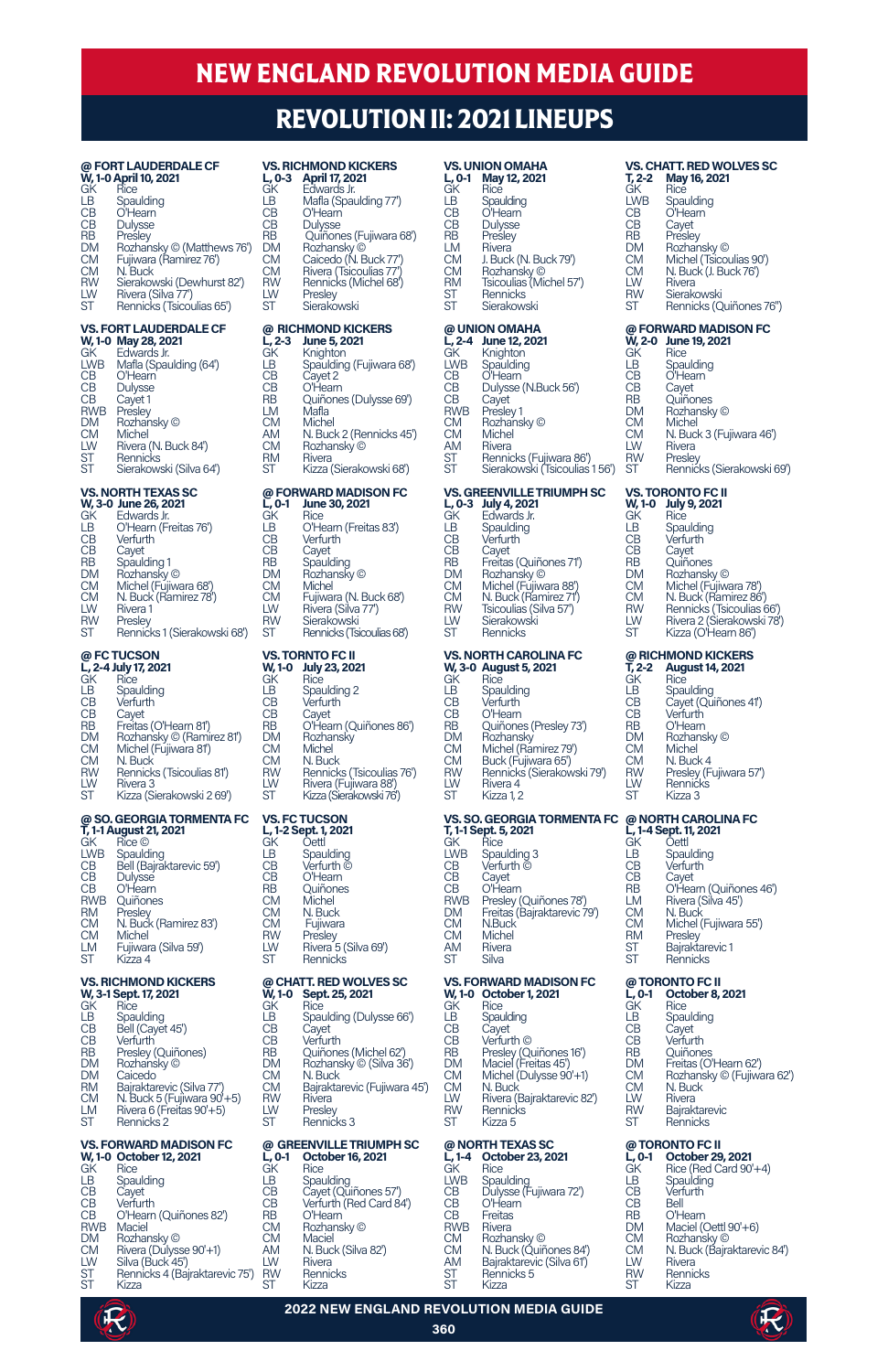## REVOLUTION II: 2021 BOx scores

| New England Revolution II 1 at Fort Lauderdale CF 0<br>April 10,2021 at Gillette Stadium (Foxborough, Mass.)                                                                                                                           |                                                                                                                        |                     |                               |                | Att. N/A       |  |
|----------------------------------------------------------------------------------------------------------------------------------------------------------------------------------------------------------------------------------------|------------------------------------------------------------------------------------------------------------------------|---------------------|-------------------------------|----------------|----------------|--|
| Scoring - FTL - None                                                                                                                                                                                                                   |                                                                                                                        |                     |                               |                |                |  |
| NE - Sierakowski (Fujiwara) 50'                                                                                                                                                                                                        | <b>Shots</b>                                                                                                           | <b>Saves</b>        | <b>Fouls Offsides Corners</b> |                |                |  |
| FTI.                                                                                                                                                                                                                                   | 19                                                                                                                     | 1                   | $\overline{11}$               | 4              |                |  |
|                                                                                                                                                                                                                                        |                                                                                                                        |                     |                               |                | 8              |  |
| <b>NE</b>                                                                                                                                                                                                                              | 5                                                                                                                      | 1                   | 13                            | 1              | 3              |  |
| New England Revolution II 0 vs. Richmond Kickers 3<br>April 17, 2021 at Gillette Stadium (Foxborough, Mass.)<br>Scoring - NE - None                                                                                                    |                                                                                                                        |                     |                               |                | Att. N/A       |  |
| RIC - Bolanos (Gonzalez) 35 <sup>+</sup> , Monticelli 45'+2; Anderson 90'+3                                                                                                                                                            |                                                                                                                        |                     |                               |                |                |  |
|                                                                                                                                                                                                                                        | <b>Shots</b>                                                                                                           | <b>Saves</b>        | <b>Fouls Offsides Corners</b> |                |                |  |
| <b>NE</b>                                                                                                                                                                                                                              | 8                                                                                                                      | $\overline{2}$      | $\overline{11}$               | 1              | 7              |  |
| <b>RIC</b>                                                                                                                                                                                                                             | 9                                                                                                                      | 0                   | 16                            | $\overline{2}$ | 4              |  |
| New England Revolution II 0 vs. Union Omaha 1<br>May 12, 2021 at Gillette Stadium (Foxborough, Mass.)<br>Scoring - NE - None<br>OMA - Hurst (Nuhu) 84'                                                                                 |                                                                                                                        |                     |                               |                | Att. 150       |  |
|                                                                                                                                                                                                                                        | <b>Shots</b>                                                                                                           | <b>Saves</b>        | <b>Fouls Offsides Corners</b> |                |                |  |
| <b>NE</b>                                                                                                                                                                                                                              | 20                                                                                                                     | 4                   | 10                            | $\Omega$       | $\overline{c}$ |  |
| <b>OMA</b>                                                                                                                                                                                                                             | 7                                                                                                                      | 1                   | 14                            | $\overline{2}$ | 7              |  |
| New England Revolution II 2 vs. Chattanooga Red Wolves SC 2<br>May 16, 2021 at Gillette Stadium (Foxborough, Mass.)<br>Scoring - NE - Ramos (Own Goal) 37; N. Buck 54'<br>CHA - Espana (Ricketts) 60'; Espana (Ricketts, Hemandez) 67' | <b>Shots</b>                                                                                                           | <b>Saves</b>        | <b>Fouls OffsidesCorners</b>  |                | Att. 500       |  |
| <b>NE</b>                                                                                                                                                                                                                              | 12 <sup>2</sup>                                                                                                        | $\Omega$            | 16                            | 1              | 5              |  |
|                                                                                                                                                                                                                                        |                                                                                                                        |                     |                               |                |                |  |
| <b>CHA</b>                                                                                                                                                                                                                             | 7                                                                                                                      | $\overline{2}$      | 19                            | 0              | 5              |  |
| New England Revolution II 1 vs. Fort Lauderdale CF 0<br>May 28, 2021 at Gillette Stadium<br>Scoring - NE - Cayet (Rozhansky) 17'<br>FTL - None.                                                                                        |                                                                                                                        |                     |                               |                | Att. 100       |  |
|                                                                                                                                                                                                                                        | <b>Shots</b>                                                                                                           | <b>Saves</b>        | <b>Fouls OffsidesCorners</b>  |                |                |  |
| <b>NF</b>                                                                                                                                                                                                                              | 12 <sup>2</sup>                                                                                                        | 5                   | 11                            | 3              | $\mathsf{R}$   |  |
| FTL                                                                                                                                                                                                                                    | 12                                                                                                                     | 3                   | 16                            | 1              | 10             |  |
| New England Revolution II 2 at Richmond Kickers 3<br>June 5, 2021 at City Stadium (Richmond, Va.)<br>Scoring - RIC - Bolduc (Bolanos) 1; Monticelli (Vinyals) 40; Terzaghi (Vinyals) 51<br>NE - N. Buck 30'; Cayet 76'                 |                                                                                                                        |                     |                               |                | Att. 2,360     |  |
|                                                                                                                                                                                                                                        | <b>Shots</b>                                                                                                           | <b>Saves</b>        | <b>Fouls Offsides Corners</b> |                |                |  |
| <b>RIC</b>                                                                                                                                                                                                                             | 13                                                                                                                     | 3                   | 9                             | 0              | $\overline{2}$ |  |
| <b>NE</b>                                                                                                                                                                                                                              | 15                                                                                                                     | $\overline{a}$      | 8                             | $\mathbf 0$    | $\overline{7}$ |  |
| New England Revolution II 2 at Union Omaha 4<br>June 12. 2021 at Werner Park (Papillion, Neb.)<br>Scoring - OMA - Hurst 21; Hurst 45'+1; Hurst (Boyce) 47'; Boyce (Alihodzic) 77'                                                      |                                                                                                                        |                     |                               |                | Att. 3,677     |  |
| NE - Presley 23'; Tsicoulias (Rennicks) 63'                                                                                                                                                                                            | <b>Shots</b>                                                                                                           | <b>Saves</b>        | <b>Fouls OffsidesCorners</b>  |                |                |  |
| <b>OMA</b>                                                                                                                                                                                                                             | 20                                                                                                                     | $\overline{a}$      | 13                            | $\Omega$       | $\mathsf{R}$   |  |
| <b>NE</b>                                                                                                                                                                                                                              | 13                                                                                                                     | 7                   | 8                             | 1              | $\overline{7}$ |  |
| Scoring - MAD - None                                                                                                                                                                                                                   | New England Revolution II 2 at Forward Madison 0<br>June 19, 2021 at Breese Stevens Field (Madison, Wis.)<br>Att.3,208 |                     |                               |                |                |  |
| NE-N. Buck (Rennicks) 45'+1; Tsicoulias (Rozhansky) 80'                                                                                                                                                                                |                                                                                                                        |                     |                               |                |                |  |
|                                                                                                                                                                                                                                        | <b>Shots</b>                                                                                                           | <b>Saves</b>        | <b>Fouls OffsidesCorners</b>  |                |                |  |
| <b>MAD</b>                                                                                                                                                                                                                             | 20                                                                                                                     | 3<br>$\overline{A}$ | 14                            | 3              | 6              |  |
| <b>NE</b>                                                                                                                                                                                                                              | 10                                                                                                                     |                     | 16                            | $\overline{2}$ | 1              |  |

| New England Revolution II 3 vs. North Texas SC 0<br>June 26, 2021 at Gillette Stadium                                                                                                                                 |                    |                         |                               |                         | Att. 150                |
|-----------------------------------------------------------------------------------------------------------------------------------------------------------------------------------------------------------------------|--------------------|-------------------------|-------------------------------|-------------------------|-------------------------|
| Scoring - NE - Rennicks (Presley, O'Heam) 58'; Spaulding (Rozhansky) 61';                                                                                                                                             |                    |                         |                               |                         |                         |
| Rivera (PK) 65'                                                                                                                                                                                                       |                    |                         |                               |                         |                         |
| NTX - None                                                                                                                                                                                                            |                    |                         |                               |                         |                         |
|                                                                                                                                                                                                                       | <b>Shots</b>       | <b>Saves</b>            | <b>Fouls OffsidesCorners</b>  |                         |                         |
| <b>NE</b>                                                                                                                                                                                                             | 14                 | 0                       | 13                            | $\Omega$                | 6                       |
| <b>NTX</b>                                                                                                                                                                                                            | 5                  | $\overline{2}$          | $\overline{11}$               | $\mathbf{1}$            | $\overline{7}$          |
|                                                                                                                                                                                                                       |                    |                         |                               |                         |                         |
| New England Revolution II 0 at Forward Madison 1                                                                                                                                                                      |                    |                         |                               |                         |                         |
| June 30, 2021 at Breese Stevens Field (Madison, Wis.)                                                                                                                                                                 |                    |                         |                               |                         |                         |
| Att. 3,607                                                                                                                                                                                                            |                    |                         |                               |                         |                         |
| Scoring - MAD - Keegan (Diaz) 20'<br>NE - None                                                                                                                                                                        |                    |                         |                               |                         |                         |
|                                                                                                                                                                                                                       | <b>Shots</b>       | <b>Saves</b>            | <b>Fouls OffsidesCorners</b>  |                         |                         |
| <b>MAD</b>                                                                                                                                                                                                            | 16                 | 3                       | 7                             | 0                       | 5                       |
| <b>NE</b>                                                                                                                                                                                                             | 12                 | $\overline{2}$          | 16                            | 1                       | $\overline{c}$          |
|                                                                                                                                                                                                                       |                    |                         |                               |                         |                         |
| New England Revolution II 0 vs. Greenville Triumph SC 3<br>July 4, 2021 at Gillette Stadium (Foxborough, Mass.)<br>Att. 125                                                                                           |                    |                         |                               |                         |                         |
| Scoring - NE - None                                                                                                                                                                                                   |                    |                         |                               |                         |                         |
| GVL - Lomis (Mohamed) 29'; Lomis 35'; Lomis (Walker) 83'                                                                                                                                                              |                    |                         |                               |                         |                         |
|                                                                                                                                                                                                                       | <b>Shots</b>       | <b>Saves</b>            | <b>Fouls OffsidesCorners</b>  |                         |                         |
| <b>NE</b>                                                                                                                                                                                                             | 12                 | 1                       | 6                             | $\Omega$                | 3<br>3                  |
| <b>GVL</b>                                                                                                                                                                                                            | 11                 | $\overline{2}$          | 13                            | 5                       |                         |
| New England Revolution II 1 vs. Toronto FC II 0<br>July 9, 2021 at Gillette Stadium (Foxborough Mass.)<br>Scoring - NE - Rivera (N.Buck) 46'<br><b>TOR-None</b>                                                       |                    |                         |                               |                         | Att. 100                |
|                                                                                                                                                                                                                       | <b>Shots</b>       | <b>Saves</b>            | <b>Fouls Offsides Corners</b> |                         |                         |
| <b>NE</b>                                                                                                                                                                                                             | 21                 | $\overline{\mathbf{A}}$ | 13                            | $\overline{\mathbf{c}}$ | 4                       |
| <b>TOR</b>                                                                                                                                                                                                            | 12                 | 6                       | 6                             | 1                       | 9                       |
|                                                                                                                                                                                                                       |                    |                         |                               |                         |                         |
| New England Revolution II 2 at FC Tucson 4                                                                                                                                                                            |                    |                         |                               |                         |                         |
| July 17, 2021 at Kino North Stadium (Tucson, Az.)                                                                                                                                                                     |                    |                         |                               |                         | Att. N/A                |
| Scoring - TUC - Bedoya (Dennis) 23'; Adams 26'; Uzo (Dennis) 47'; Uzo                                                                                                                                                 |                    |                         |                               |                         |                         |
| (Rodriguez) 75'                                                                                                                                                                                                       |                    |                         |                               |                         |                         |
| NE - Rivera (Rozhansky) 34; Sierakowski 81                                                                                                                                                                            |                    |                         | <b>Fouls OffsidesCorners</b>  |                         |                         |
| <b>TUC</b>                                                                                                                                                                                                            | <b>Shots</b><br>16 | <b>Saves</b><br>4       | 17                            | 4                       |                         |
| <b>NE</b>                                                                                                                                                                                                             | 17                 | $\overline{2}$          | 22                            | 1                       | 6<br>3                  |
|                                                                                                                                                                                                                       |                    |                         |                               |                         |                         |
| New England Revolution II 1 vs. Toronto FC II 0                                                                                                                                                                       |                    |                         |                               |                         |                         |
| July 23, 2021 at Gillette Stadium (Foxborough, Mass.)<br>Scoring - NE - Spaulding (Rozhansky) 68'<br><b>TOR-None</b>                                                                                                  |                    |                         |                               |                         | Att. 120                |
|                                                                                                                                                                                                                       | <b>Shots</b>       | <b>Saves</b>            | <b>Fouls Offsides Corners</b> |                         |                         |
| <b>NE</b>                                                                                                                                                                                                             | 18                 | $\overline{2}$          | 13                            | 3                       | 5                       |
| <b>TOR</b>                                                                                                                                                                                                            | 5                  | Ŕ                       | 17                            | $\mathbf 0$             | $\overline{\mathbf{4}}$ |
| New England Revolution II 3 vs. North Carolina FC 0<br>August 5, 2021 at Gillette Stadium (Foxborough, Mass.)<br>Scoring - NE - Rivera (O'Hearn) 33; Kizza (Quinones, Michel) 49; Kizza<br>(Fujiwara) 74              |                    |                         |                               |                         | Att. 100                |
| NC-None                                                                                                                                                                                                               |                    |                         |                               |                         |                         |
|                                                                                                                                                                                                                       | <b>Shots</b>       | <b>Saves</b>            | <b>Fouls OffsidesCorners</b>  |                         |                         |
| <b>NE</b>                                                                                                                                                                                                             | 19                 | 3                       | 11                            | 3                       | 7                       |
| <b>NC</b>                                                                                                                                                                                                             | 6                  | $\overline{4}$          | 14                            | $\mathbf 0$             | $\mathbf{1}$            |
| New England Revolution 2 II at Richmond Kickers 2<br>August 14, 2021 at City Stadium (Richmond, Va.)<br>Scoring - RIC - Terzaghi (Bolduc) 26'; Terzaghi (Moran) 53'<br>NE - N. Buck (Silva) 86'; Kizza (Rennicks) 87' |                    |                         |                               |                         | Att. 1,445              |





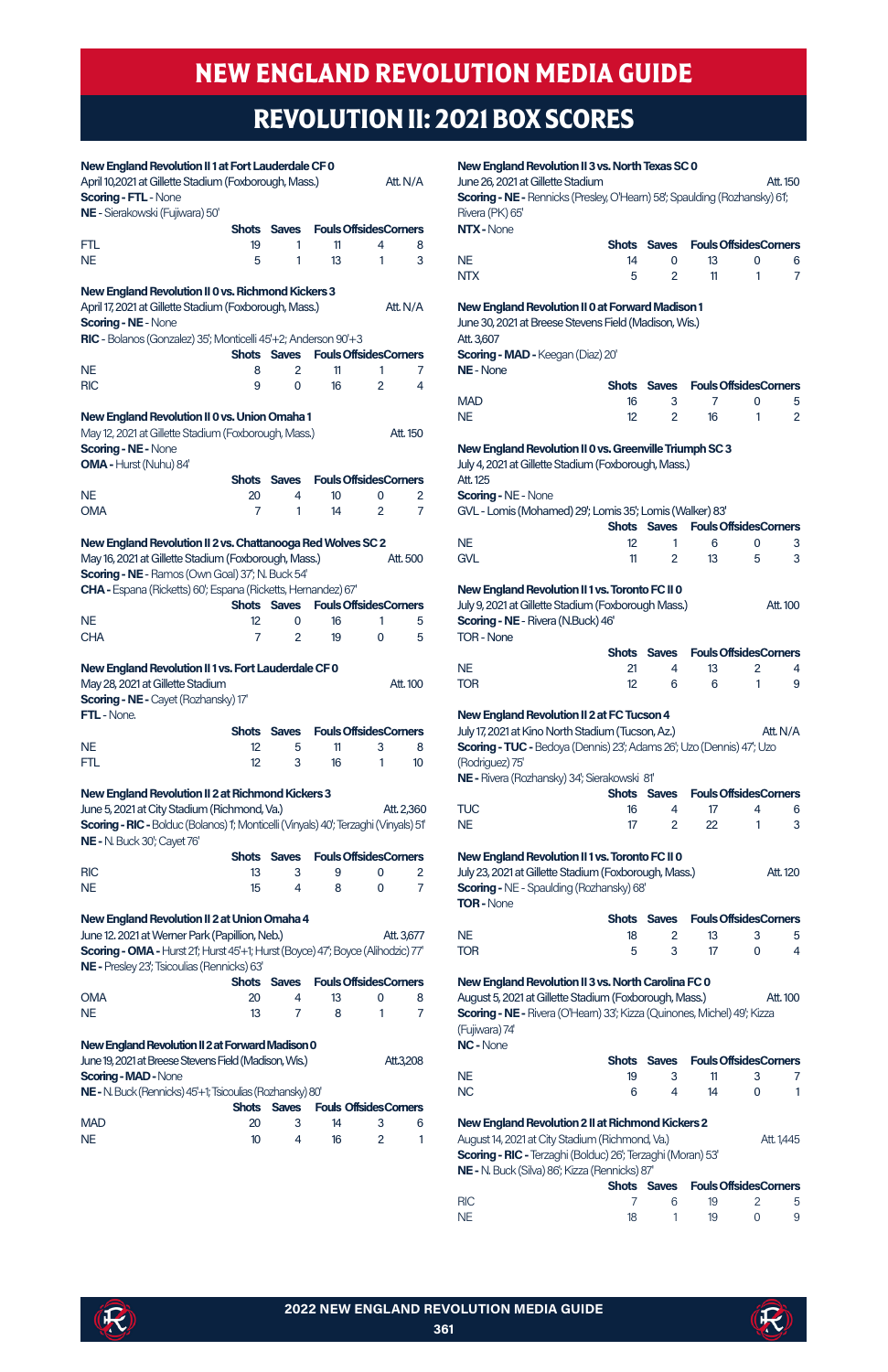## REVOLUTION II: 2021 box scores

| New England Revolution II 1 at South Georgia Tormenta FC 1<br>August 21, 2021 at Erk Russell Park (Statesboro, Ga.) |              |                |                               |                | Att. 1324  |
|---------------------------------------------------------------------------------------------------------------------|--------------|----------------|-------------------------------|----------------|------------|
| Scoring - TRM - Mayr-Fälten (Michael) 72                                                                            |              |                |                               |                |            |
| NE - Kizza 60'                                                                                                      |              |                |                               |                |            |
|                                                                                                                     | <b>Shots</b> | <b>Saves</b>   | <b>Fouls Offsides Corners</b> |                |            |
| <b>TRM</b>                                                                                                          | 21           | 4              | 11                            | 2              | 8          |
| NE                                                                                                                  | 17           | 6              | 9                             | 1              | 4          |
|                                                                                                                     |              |                |                               |                |            |
| New England Revolution II 1 vs. FC Tucson 2                                                                         |              |                |                               |                |            |
| September 1, 2021 at Gillette Stadium (Foxborough, Mass.)                                                           |              |                |                               |                | Att. 100   |
| Scoring - NE - Rivera (Fujiwara) 10'                                                                                |              |                |                               |                |            |
| TUC - Adams (Bedoya) 43; Bedoya (Free Kick) 49'                                                                     |              |                |                               |                |            |
|                                                                                                                     | <b>Shots</b> | <b>Saves</b>   | <b>Fouls Offsides Corners</b> |                |            |
| <b>NE</b>                                                                                                           | 14           | 4              | 14                            | 0              | 4          |
| TUC                                                                                                                 | 23           | 5              | 10                            | $\mathbf 0$    | 4          |
| New England Revolution II 1 vs. South Georgia Tormenta FC 1                                                         |              |                |                               |                |            |
| September 5, 2021 at Gillette Stadium (Foxborough, Mass.)                                                           |              |                |                               |                | Att. 125   |
|                                                                                                                     |              |                |                               |                |            |
| Scoring - NE - Spaulding 23'                                                                                        |              |                |                               |                |            |
| TRM - Liadi (Strickler) 33                                                                                          |              |                |                               |                |            |
|                                                                                                                     | <b>Shots</b> | <b>Saves</b>   | <b>Fouls Offsides Corners</b> |                |            |
| <b>NE</b>                                                                                                           | 13           | 3              | 10                            | 0              | 5          |
| <b>TRM</b>                                                                                                          | 7            | 2              | 12                            | $\mathfrak{p}$ | 3          |
| New England Revolution II 1 at North Carolina FC 4                                                                  |              |                |                               |                |            |
| September 11, 2021 at WakeMed Soccer Park (Cary, N.C.)                                                              |              |                |                               |                | Att. 2,249 |
| Scoring - NC - Albadawi 16'; Coan (Jackson) 26'; Albadawi (Coan) 54';                                               |              |                |                               |                |            |
| Kamara (Coan) 64                                                                                                    |              |                |                               |                |            |
| NE - Bajraktarevic (Presley) 12'                                                                                    |              |                |                               |                |            |
|                                                                                                                     | <b>Shots</b> | <b>Saves</b>   | <b>Fouls Offsides Corners</b> |                |            |
| N <sub>C</sub>                                                                                                      | 12           | 5              | 17                            | 4              | 1          |
| <b>NE</b>                                                                                                           | 18           | 2              | 8                             | 1              | 7          |
|                                                                                                                     |              |                |                               |                |            |
| New England Revolution II 3 vs. Richmond Kickers 1                                                                  |              |                |                               |                |            |
| September 17, 2021 at Gillette Stadium (Foxborough, Mass.)                                                          |              |                |                               |                | Att. 125   |
| Scoring - NE - Rennicks (Rozhansky) 33; Rivera 47; N. Buck (Rivera) 90'+2                                           |              |                |                               |                |            |
| RIC - Bolanos (Moran) 3'                                                                                            |              |                |                               |                |            |
|                                                                                                                     | <b>Shots</b> | <b>Saves</b>   | <b>Fouls Offsides Corners</b> |                |            |
| ΝE                                                                                                                  | 26           | 3              | 14                            | 2              | 5          |
| <b>RIC</b>                                                                                                          | 9            | 4              | 21                            | $\overline{4}$ | 4          |
| New England Revolution II 1 at Chattanooga Red Wolves SC 0                                                          |              |                |                               |                |            |
| September 25, 2021 at CHI Memorial Stadium (Chattanooga, Tenn.) Att. 2,005                                          |              |                |                               |                |            |
| Scoring - CHA - None                                                                                                |              |                |                               |                |            |
| NE - Rennicks (Presley) 90'+5                                                                                       |              |                |                               |                |            |
|                                                                                                                     | <b>Shots</b> | <b>Saves</b>   | <b>Fouls Offsides Corners</b> |                |            |
| CHA                                                                                                                 | 12           | 3              | 15                            | 3              | 13         |
| <b>NE</b>                                                                                                           | 10           | 5              | 19                            | 1              | 3          |
|                                                                                                                     |              |                |                               |                |            |
| New England Revolution II 1 vs. Forward Madison FC 0                                                                |              |                |                               |                |            |
| October 1, 2021 at Gillette Stadium (Foxborough, Mass.)                                                             |              |                |                               |                | Att. 120   |
| Scoring - NE - Kizza 58'                                                                                            |              |                |                               |                |            |
| <b>MAD - None</b>                                                                                                   |              |                |                               |                |            |
|                                                                                                                     | <b>Shots</b> | <b>Saves</b>   | <b>Fouls Offsides Corners</b> |                |            |
| NE                                                                                                                  | 10           | 4              | 16                            | 0              | 8          |
| <b>MAD</b>                                                                                                          | 14           | $\overline{c}$ | 13                            | $\overline{c}$ | 5          |

#### **New England Revolution II 0 at Toronto FC II 1**

| October 8, 2021 at BMO Training Ground (Toronto, Ontario) | Att. N/A |
|-----------------------------------------------------------|----------|
| <b>Scoring - TOR - Politz (Petrasso) 24'</b>              |          |
| NE-None                                                   |          |

|     |  | Shots Saves Fouls Offsides Corners |  |     |  |
|-----|--|------------------------------------|--|-----|--|
| TOR |  |                                    |  | - 5 |  |
| NF  |  |                                    |  |     |  |

#### **New England Revolution II 1 vs. Forward Madison FC 0**

October 12, 2021 at Gillette Stadium (Foxborough, Mass.) Att. 150 **Scoring - NE -** Rennicks (Maciel) 9' **MAD -** None

| .   |                         |                                    |             |  |
|-----|-------------------------|------------------------------------|-------------|--|
|     |                         | Shots Saves Fouls Offsides Corners |             |  |
| NF  | $\overline{\mathbf{3}}$ |                                    | 18 1 4      |  |
| MAD |                         | 16                                 | $1 \quad 4$ |  |

#### **New England Revolution II 0 at Greenville Triumph SC 1**

October 16, 2021 at Legacy Early College (Greenville, S.C.) Att. 3,056 **Scoring - GVL -** Gavilanes (Unassisted) 57'

#### **NE -** None

|     |    |          | Shots Saves Fouls Offsides Corners |             |  |  |
|-----|----|----------|------------------------------------|-------------|--|--|
| GVI | 20 | $\sim$ 1 | - 10                               | $1 \quad 7$ |  |  |
| NF  |    | Q        | 12 <sup>°</sup>                    | $\cap$      |  |  |

#### **New England Revolution II at North Texas SC**

October 23, 2021 at Choctaw Stadium (Arlington, Tex.) Att. 880 **Scoring - NTX -** Munjoma (ElMedkhar) 10<sup>"</sup>; Kamungo (Ferri) 57<sup>"</sup>; Rayo (Hernandez) 83'; Kamungo (Munjoma) 89' **NE -** Rennicks (Spaulding) 4'

|            |         | Shots Saves Fouls Offsides Corners |              |                |
|------------|---------|------------------------------------|--------------|----------------|
| <b>NTX</b> | $16 \,$ | - 12                               | $\mathbf{R}$ | - 5            |
| NF         | 24      | $10^{-1}$                          | $\mathbf{A}$ | $\overline{a}$ |

#### **New England Revolution II 0 at Toronto FC II 1**

October 29, 2021 at BMO Training Ground (Toronto, Ontario, Can.) Att. N/A **Scoring - TOR -** Rothrock (Petrasso) 62'

**NE -** None

|     |     | Shots Saves Fouls Offsides Corners |                  |  |  |
|-----|-----|------------------------------------|------------------|--|--|
| TOR |     | 10 1 10 1 4                        |                  |  |  |
| NF  | 7 3 | - 12                               | $\overline{1}$ 8 |  |  |

(R

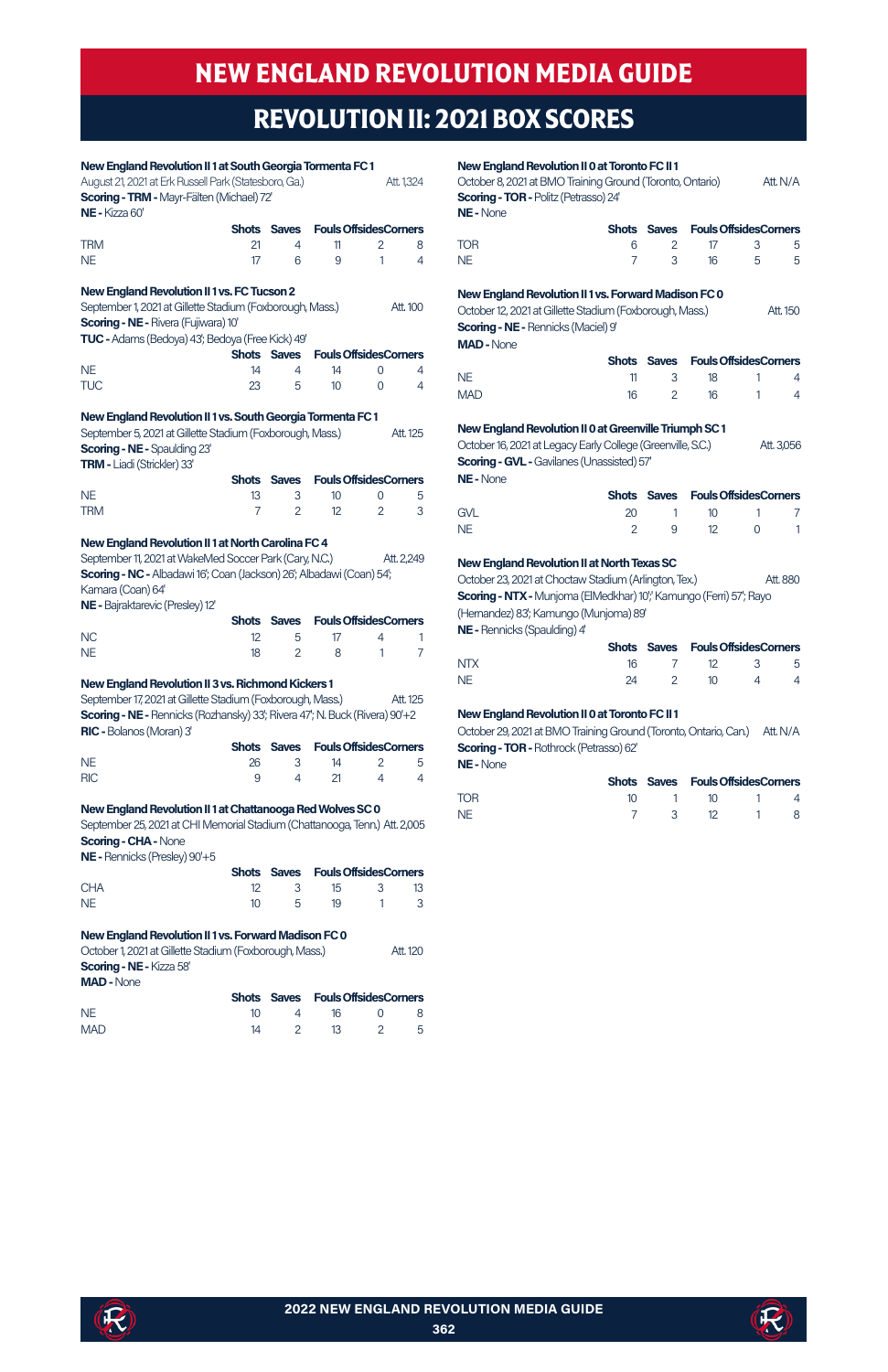## REVOLUTION II: 2020 rESULTS (5-8-3, 18 pts)

| <b>DATE</b>       | <b>OPPONENT</b>              | <b>RESULT</b> | <b>SCORE</b> | ATT.  | W-L-T       | POS. | <b>PTS</b>     |
|-------------------|------------------------------|---------------|--------------|-------|-------------|------|----------------|
| 07/25/20          | Union Omaha                  | т             | $0 - 0$      | N/A   | $0 - 0 - 1$ | 7th  |                |
| 08/07/20          | Orlando City B               |               | $0 - 2$      | N/A   | $0 - 1 - 1$ | 11th |                |
| 08/15/20          | at North Texas SC            | т             | $3 - 3$      | 952   | $0 - 1 - 2$ | 11th | $\overline{2}$ |
| 08/21/20          | <b>Richmond Kickers</b>      |               | $1 - 2$      | N/A   | $0 - 2 - 2$ | 11th | 2              |
| 08/26/20          | Greenville Triumph           | W             | $1 - 0$      | N/A   | $1 - 2 - 2$ | 10th | 5              |
| 08/29/20          | at Chattanooga Red Wolves SC | L             | $0 - 4$      | 750   | $1 - 3 - 2$ | 11th | 5              |
| 09/04/20          | <b>Forward Madison</b>       |               | $0 - 4$      | N/A   | $1 - 4 - 2$ | 11th | 5              |
| 09/09/20          | Chattanooga Red Wolves SC    |               | $1 - 2$      | N/A   | $1 - 5 - 2$ | 11th | 5              |
| 09/16/20          | at FC Tucson                 |               | $0 - 1$      | N/A   | $1 - 6 - 2$ | 11th | 5              |
| 09/19/20          | at Union Omaha               | W             | $2 - 0$      | 2,500 | $2 - 6 - 2$ | 10th | 8              |
| 09/26/20          | at Orlando City B            | W             | $1 - 0$      | N/A   | $3 - 6 - 2$ | 9th  | 11             |
| 10/03/20          | at Richmond Kickers          | W             | $4 - 0$      | 875   | $4 - 6 - 2$ | 8th  | 14             |
| 10/09/20          | Fort Lauderdale CF           | W             | $4 - 1$      | N/A   | $5 - 6 - 2$ | 7th  | 17             |
| 10/16/20          | North Texas SC               | т             | $1 - 1$      | N/A   | $5 - 6 - 3$ | 7th  | 18             |
| 10/21/20          | at Tormenta FC               |               | $0 - 4$      | 400   | $5 - 7 - 3$ | 8th  | 18             |
| 10/24/20          | at Forward Madison           |               | $1 - 2$      | 500   | $5 - 8 - 3$ | 9th  | 18             |
| <b>COACH</b>      |                              | W             | L            | т     | PCT.        |      |                |
| <b>Clint Peav</b> |                              | 5             | 8            | 3     | .406        |      |                |

*LEAGUE: USL LEAGUE ONE*



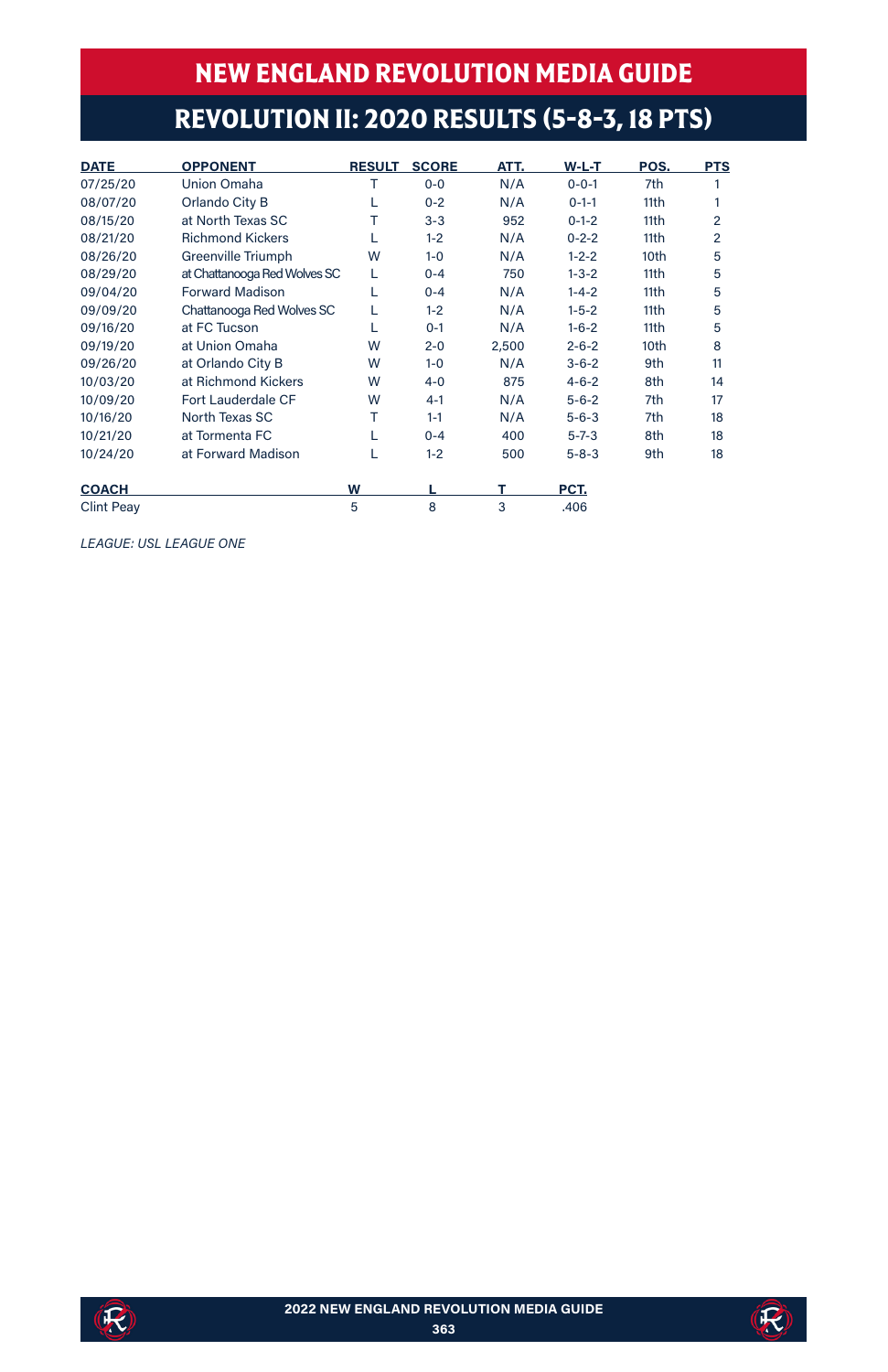NEW ENGLAND REVOLUTION MEDIA GUIDE

## REVOLUTION II: 2020 USL LEAGUE ONE STATISTICS

| #                |    | <b>POS PLAYER</b>         | GP             | GS             | <b>MIN</b> | G              | А              |                | SHT SOG          | <b>FC</b>        | <b>FS</b>      | <b>OFF</b>     | <b>TKL</b> | c            | Е           |
|------------------|----|---------------------------|----------------|----------------|------------|----------------|----------------|----------------|------------------|------------------|----------------|----------------|------------|--------------|-------------|
| 29               | M  | Nicolas Firmino           | 16             | 15             | 1361       | 4              | $\overline{2}$ | 36             | 13               | 20               | 34             | 3              | 18         | $\mathbf{1}$ | $\Omega$    |
| 12               | F  | <b>Justin Rennicks</b>    | 8              | 8              | 656        | 4              | 1              | 17             | 6                | 9                | 14             | $\overline{2}$ | 3          | $\Omega$     | 0           |
| 99               | F  | Orlando Sinclair          | 14             | 13             | 1026       | $\overline{2}$ | $\overline{2}$ | 24             | 7                | 17               | 8              | 11             | 20         | 3            | 0           |
| 72               | M  | Damian Rivera             | 14             | 9              | 795        | $\overline{2}$ | 1              | 17             | 6                | $\overline{2}$   | 9              | 1              | 9          | 0            | $\mathbf 0$ |
| 5                | M  | <b>Isaac Angking</b>      | 8              | 5              | 447        | $\overline{2}$ | $\Omega$       | 10             | 5                | 1                | 11             | $\overline{2}$ | 4          | 0            | $\Omega$    |
| 34               | D  | <b>Ryan Spaulding</b>     | 15             | 13             | 1159       | 1              | $\overline{2}$ | 9              | $\overline{2}$   | 11               | 12             | $\mathbf 0$    | 24         | 1            | 0           |
| 33               | M  | Tiago Mendonça            | 16             | 11             | 1000       | 1              | $\overline{a}$ | 17             | 6                | 14               | 22             | 1              | 36         | 3            | $\Omega$    |
| 10 <sup>10</sup> | M  | Mayele Malango            | 14             | 6              | 575        | 1              | 1              | 16             | 10 <sup>10</sup> | 5                | $\overline{7}$ | 5              | 10         | 0            | $\mathbf 0$ |
| 31               | D  | Ryo Shimazaki             | 7              | 4              | 377        | 1              | $\Omega$       | 8              | 3                | 6                | 3              | $\Omega$       | 6          | 1            | 1           |
| 6                | M  | Maciel                    | 16             | 16             | 1414       | $\Omega$       | $\Omega$       | 9              | $\Omega$         | 17               | 8              | $\Omega$       | 27         | 3            | 0           |
| 70               | D  | Jon Bell                  | 15             | 15             | 1350       | 0              | 0              | 3              | 1                | 11               | 4              | 1              | 15         | 3            | 0           |
| 35               | D  | Collin Verfurth           | 15             | 15             | 1312       | O              | $\Omega$       | 3              | $\Omega$         | 10 <sup>10</sup> | 6              | 1              | 22         | 1            | 0           |
| 41               | D  | Colby Quiñones            | 14             | 13             | 1149       | O              | 1              | $\overline{a}$ | $\overline{2}$   | 11               | 16             | $\Omega$       | 12         | 3            | $\Omega$    |
| $\overline{7}$   | F  | <b>Connor Presley</b>     | 16             | 12             | 1032       | O              | 1              | 14             | 4                | 13               | 11             | 5              | 14         | 1            | $\Omega$    |
| 51               | GK | Joe Rice                  | 9              | 9              | 786        | 0              | $\Omega$       | 0              | 0                | $\Omega$         | 5              | $\Omega$       | 0          | $\Omega$     | 0           |
| 50               | GK | Keegan Meyer              | 8              | $\overline{7}$ | 654        | $\Omega$       | $\Omega$       | $\Omega$       | $\Omega$         | $\Omega$         | $\Omega$       | $\Omega$       | 0          | 0            | 0           |
| 53               | M  | Hikaru Fujiwara           | 10             | 1              | 251        | $\Omega$       | 1              | 4              | $\overline{2}$   | 6                | 5              | 1              | 9          | $\mathbf 0$  | 0           |
| 56               | D  | Diego Souza               | 4              | $\overline{2}$ | 158        | O              | $\Omega$       | 1              | 1                | $\overline{a}$   | $\overline{2}$ | $\Omega$       | 5          | 1            | 0           |
| 52               | F  | <b>Michael Tsicoulias</b> | $\overline{2}$ | $\mathbf{1}$   | 69         | $\Omega$       | $\Omega$       | 1              | $\Omega$         | $\Omega$         | $\overline{2}$ | $\Omega$       | 1          | $\Omega$     | $\Omega$    |
| 36               | F  | Meny Silva                | 6              | $\Omega$       | 69         | $\Omega$       | $\Omega$       | 1              | $\Omega$         | 3                | $\overline{2}$ | $\Omega$       | 1          | 0            | 0           |
| 32               | D  | Simon Lekressner          | 1              | 1              | 45         | $\Omega$       | $\Omega$       | 0              | $\Omega$         | $\Omega$         | 1              | $\Omega$       | 0          | 0            | $\Omega$    |
| 48               | M  | <b>Trevor Burns</b>       | $\overline{2}$ | $\Omega$       | 32         | $\Omega$       | $\Omega$       | 0              | $\Omega$         | 1                | 1              | $\Omega$       | 1          | 1            | $\mathbf 0$ |
| 63               | M  | Kaoru Fujiwara            | 3              | $\Omega$       | 28         | $\Omega$       | $\Omega$       | 1              | O                | 1                | $\Omega$       | $\Omega$       | 0          | 0            | $\mathbf 0$ |
| 54               | D  | Nathan Metsack            | 1              | $\Omega$       | 18         | $\Omega$       | $\Omega$       | 0              | O                | 1                | $\Omega$       | $\mathbf 0$    | 0          | $\mathbf 0$  | 0           |
| 60               | D  | Oskar Bloch               | 1              | 0              | 12         | $\Omega$       | 0              | 0              | $\Omega$         | $\Omega$         | 1              | $\mathbf 0$    | 1          | $\mathbf 0$  | 0           |
| 59               | F  | <b>Isaie Louis</b>        | 3              | $\Omega$       | 10         | $\Omega$       | $\Omega$       | 0              | $\Omega$         | 1                | 1              | $\Omega$       | 0          | $\Omega$     | $\Omega$    |
| 45               | D  | <b>Morris Matthews</b>    | 1              | $\Omega$       | 1          | 0              | $\Omega$       | 0              | $\Omega$         | $\Omega$         | $\Omega$       | $\Omega$       | $\Omega$   | $\Omega$     | $\Omega$    |
| 37               | M  | <b>Dennis Ramirez</b>     | n              | $\Omega$       | $\Omega$   | $\Omega$       | $\Omega$       | 0              | $\Omega$         | $\Omega$         | $\Omega$       | $\Omega$       | 0          | 0            | 0           |
| 44               | GK | <b>Eliot Jones</b>        | O              | $\Omega$       | 0          | $\Omega$       | $\mathbf 0$    | $\Omega$       | $\Omega$         | $\Omega$         | $\Omega$       | $\Omega$       | 0          | $\Omega$     | 0           |
| 62               | GK | <b>Matthew Tibbetts</b>   | 0              | $\Omega$       | 0          | $\Omega$       | $\Omega$       | 0              | $\Omega$         | $\Omega$         | $\Omega$       | $\Omega$       | $\Omega$   | $\Omega$     | $\mathbf 0$ |
| 49               | M  | Joe Buck                  | O              | $\Omega$       | 0          | O              | $\Omega$       | $\Omega$       | $\Omega$         | $\Omega$         | $\Omega$       | $\mathbf 0$    | 0          | $\Omega$     | $\mathbf 0$ |
| 57               | F  | <b>Ronilson Mendes</b>    | O              | $\Omega$       | 0          | 0              | $\Omega$       | 0              | $\Omega$         | $\Omega$         | $\Omega$       | $\Omega$       | 0          | $\Omega$     | $\Omega$    |
|                  |    | <b>Team totals</b>        | 16             | 16             | 1440       | 19             | 13             | 192            | 65               | 171              | 194            | 33             | 242        | 20           | 1           |
|                  |    | <b>Opponent totals</b>    | 16             | 16             | 1440       | 26             | 20             | 240            | 87               | 194              | 171            | 43             | 285        | 23           | 1           |

**GAME-WINNING GOALS:** Justin Rennicks 3, Orlando Sinclair 1, Ryo Shimazaki 1.

**GAME-WINNING ASSISTS:** Orlando Sinclair 2, Nicolas Firmino 1, Tiago Mendonca 1, Colby Quinones 1. **PENALTY KICK GOALS/ATTEMPTS:** Nicolas Firmino 1-1.

|    |    | # POS GOALKEEPER       | GP.          | GS       | MIN SHT  |          |          |          | SV GA GAA PG PA |              |                | <b>W</b> | <b>Contract</b> | T SO |          |
|----|----|------------------------|--------------|----------|----------|----------|----------|----------|-----------------|--------------|----------------|----------|-----------------|------|----------|
| 51 |    | GK Joe Rice            | 9            | -9       | 786      | 146      |          |          | 45 12 1.37      | $\Omega$     | $\Omega$       | 3        | $\overline{A}$  |      | -3       |
|    |    | 50 GK Keegan Meyer     | 8            |          | 654      | 94       | 21       | 14       | 1.93            | $\Omega$     | $\Omega$       |          | $\overline{A}$  |      |          |
| 44 | GK | Eliot Jones            | <sup>n</sup> | $\Omega$ |          | $\Omega$ | $\Omega$ | $\Omega$ | 0.00            | $\Omega$     | $\Omega$       | $\Omega$ | $\Omega$        |      | $\Omega$ |
| 62 | GK | Matthew Tibbetts       | <sup>n</sup> | $\Omega$ |          | $\Omega$ | $\Omega$ |          | $0\quad 0.00$   | $\Omega$     | $\Omega$       | $\Omega$ | $\Omega$        |      | $\Omega$ |
|    |    | <b>TEAM TOTALS</b>     | 16           | 16       | 1440 240 |          |          |          | 66 26 1.63      | $\mathbf{0}$ | $\mathbf{0}$   | 5.       | -8              | 3    | 5.       |
|    |    | <b>OPPONENT TOTALS</b> | 16           | 16       | 1440 192 |          | - 47     |          | 19 1.19         |              | $\blacksquare$ | 8        | 5.              | -3   | 6        |



(R)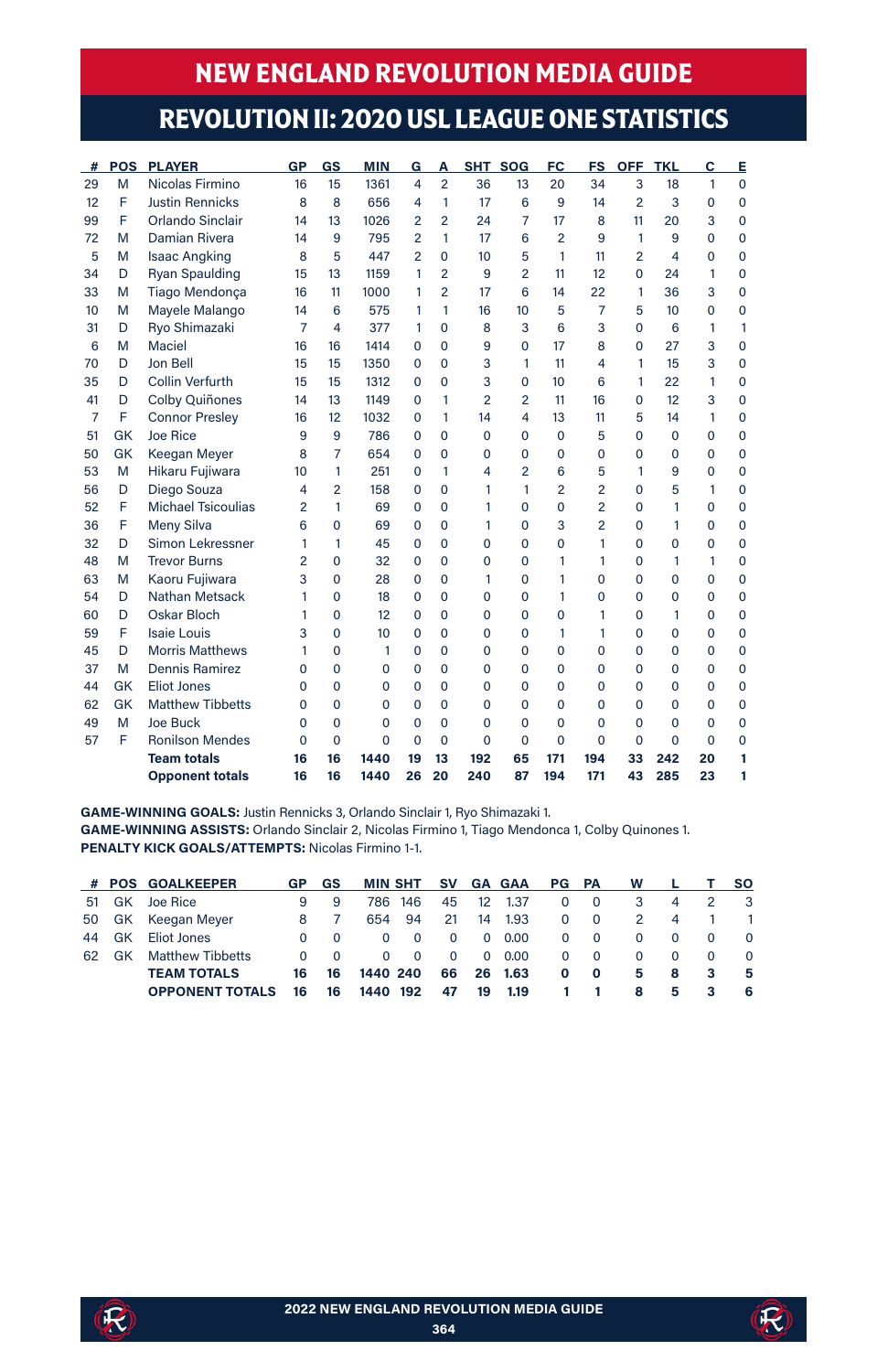## REVOLUTION II: 2020 LINEUPS

|           |                              |           |                          |           | <del>.</del>                  |           |                    |  |
|-----------|------------------------------|-----------|--------------------------|-----------|-------------------------------|-----------|--------------------|--|
|           | T, 0-0 July 25, 2020         |           | L, 0-2 August 7, 2020    |           | T, 3-3 August 15, 2020        | $L.1-2$   | August 21          |  |
| GK        | Rice                         | GK        | <b>Rice</b>              | GК        | Rice                          | GK        | Mever              |  |
| LB        | Spaulding                    | LB        | Spaulding (Bloch 78')    | LB.       | Spaulding (Matthews 90'+5) LB |           | Spaulding          |  |
| <b>CB</b> | Bell                         | CВ        | Bell                     | СB        | Bell                          | CB        | Bell               |  |
| <b>CB</b> | Verfurth ©                   | <b>CB</b> | Verfurth ©               | CB        | Verfurth ©                    | СB        | Verfurth ©         |  |
| <b>RB</b> | Lekressner (Shimazaki HT) RB |           | Shimazaki (Red Card 38') | <b>RB</b> | Quiñones                      | <b>RB</b> | Quiñones           |  |
| <b>DM</b> | Maciel                       | <b>DM</b> | Maciel (Burns 78')       | <b>DM</b> | Maciel                        | <b>DM</b> | Maciel             |  |
| <b>CM</b> | Mendonça (Burns 70')         | <b>CM</b> | Angking (Presley 60')    | <b>CM</b> | Mendonça (H. Fujiwara 60') CM |           | Firmino            |  |
| <b>CM</b> | Firmino (K. Fujiwara 90')    | <b>CM</b> | Firmino                  | <b>CM</b> | Firmino 1                     | <b>CM</b> | H. Fujiwara        |  |
| LW        | Malango                      | LW        | Rivera (Mendonça 70')    | LW        | Presley (K. Fujiwara 77')     | LW        | Rivera (Ma         |  |
| <b>RW</b> | Preslev                      | <b>RW</b> | Malango                  | <b>RW</b> | Angking 1, 2                  | <b>RW</b> | Angking ( <b>h</b> |  |
|           |                              |           |                          |           |                               |           |                    |  |

ST Sinclair ST Sinclair (Silva 78') ST Malango (Sinclair 77') ST Sinclair (Presley 76')

### **VS. GREENVILLE TRIUMPH SC @ CHAT. RED WOLVES VS. FORWARD MADISON VS. CHAT. RED WOLVES**

|           | L, U-I JEDIENIDENO, ZUZU |
|-----------|--------------------------|
| GK        | <b>Rice</b>              |
| LB        | Souza (Spaulding 45')    |
| CB        | Bell                     |
| CB        | Mendonça                 |
| <b>RB</b> | <b>Quiñones</b>          |
| <b>DM</b> | Maciel                   |
| СM        | Rivera (H. Fujiwara 67') |
| <b>CM</b> | Firmino ©                |
| LW        | Sinclair                 |
| <b>RW</b> | Presley                  |
| ST        | Rennicks (Malango 70')   |

**W, 4-1 October 9, 2020 T, 1-1 October 16, 2020 L, 0-4 October 21, 2020 W, 4-0 October 3, 2020** CB Mendonça 1 CB Bell CB Bell CB Bell CB Verfurth © CB Verfurth © CB Verfurth © CB Verfurth © RB Quiñones RB Quiñones RB Quiñones RB Quiñones DM Maciel DM Maciel DM Maciel DM Maciel CM Firmino 4 CM Firmino CM Firmino (Angking 57') CM Rivera (Souza 85') LW Sinclair (H. Fujiwara HT) LW Rivera 2 (Malango 76') LW Rivera (Silva 68') LW Sinclair 2 (Firmino 37')

| <b>CHAT, RED WOLVES</b> |                          |           |  |  |
|-------------------------|--------------------------|-----------|--|--|
|                         | , 0-4 August 29, 2020    | L,        |  |  |
| iΚ                      | Mever                    | Gł        |  |  |
| B                       | Shimazaki                | LE        |  |  |
| :B                      | Bell                     | <b>CE</b> |  |  |
| :B                      | Verfurth © (Metsack 72') | CF        |  |  |
| B                       | Quiñones (Souza 71')     | RE        |  |  |
| ١M                      | Maciel                   | Dľ        |  |  |
| ۱M                      | Angking (Mendonça 71')   | Сľ        |  |  |
| :M                      | Firmino                  | Сľ        |  |  |
| W                       | Spaulding (Presley 65')  | A١        |  |  |
| W                       | Malango (Rivera 45')     | <b>ST</b> |  |  |
| т                       | Sinclair                 | <b>ST</b> |  |  |

- 
- RW Presley (Angking 75') RW Presley (H. Fujiwara 68') RW Presley
	-

- 
- GK Meyer GK Meyer GK Meyer GK Meyer LB Spaulding 1 LB Spaulding LB Spaulding Chimazaki 68') LB Spaulding
	-
	-
	-
	-
- ST Rennicks 3 (Malango 78') ST Rennicks (Louis 87') ST Rennicks (Louis 86') ST Rennicks 4 (Silva 86')

### **VS. UNION OMAHA VS. ORLANDO CITY B @ NORTH TEXAS SC VS. RICHMOND KICKERS**

- **T, 0-0 July 25, 2020 L, 0-2 August 7, 2020 T, 3-3 August 15, 2020 L, 1-2 August 21, 2020** LB Spaulding LB Spaulding (Bloch 78') LB Spaulding (Matthews 90'+5) LB Spaulding Shimazaki (Red Card 38') RB Quiñones RB Quiñones DM Maciel DM Maciel (Burns 78') DM Maciel DM Maciel Angking (Presley 60') CM Mendonça (H. Fujiwara 60') CM Firmino Firmino CM Firmino 1 CM H. Fujiwara (Mendonça 61') Rivera (Mendonça 70') LW Presley (K. Fujiwara 77') LW Rivera (Malango 1 61')<br>Malango K. Fujiwara RW Angking 1, 2 RW Angking (K. Fujiwara Malango RW Angking 1, 2 RW Angking (K. Fujiwara 76')
	-
- **W, 1-0 August 26, 2020 L, 0-4 August 29, 2020 L, 0-4 September 4, 2020 L, 1-2 September 9, 2020** GK Rice GK Meyer GK Rice GK Rice LB Shimazaki 1 LB Shimazaki LB Spaulding LB Souza CB Bell CB Bell CB Bell CB Bell CB Verfurth © CB Verfurth © (Metsack 72') CB Verfurth © CB Verfurth © (Mendonça 69') RB Quiñones RB Quiñones (Souza 71') RB Shimazaki (Quiñones 87') RB Quiñones DM Maciel (Mendonça 90') DM Maciel DM Maciel DM Maciel CM Angking CM Angking (Mendonça 71') CM Mendonça (H. Fujiwara 69') CM Firmino CM Firmino CM Firmino CM Firmino CM Rivera (H. Fujiwara 67') LW Malango (Spaulding 84') LW Spaulding (Presley 65') AM Rivera LW Malango (Silva 69') RW Presley (Rivera 78') RW Malango (Rivera 45') ST Tsicoulias (Malango 68') RW Presley
	- Sinclair 77' (Presley 87') ST

**@ FC TUCSON @ UNION OMAHA @ ORLANDO CITY B @ RICHMOND KICKERS L, 0-1 September 16, 2020 W, 2-0 September 19, 2020 W, 1-0 September 26, 2020 W, 4-0 October 3, 2020** GK Rice GK Rice GK Rice (Meyer 66') GK Meyer LB Souza (Spaulding 45') LB Spaulding LB Spaulding LB Spaulding CB Bell CB Bell CB Bell CB Bell CB Verfurth © CB Verfurth © CB Verfurth © RB Quiñones RB Quiñones RB Quiñones RB Quiñones<br>
DM Maciel DM Maciel (H. Fuiiwara 78') DM Maciel DM Maciel (H. Fujiwara 78') DM Maciel CM Mendonça CM Mendonça CM CM Mendonça CM Firmino © CM Firmino 2 CM Firmino CM Firmino 3 (H. Fujiwara 82') Sinclair 2 (Silva 84') RW Presley (Tsicoulias 90') RW Presley (Rivera 57') RW Presley (Rivera 170') (Malango 70') ST Rennicks 1 (Malango 90'+7) ST Rennicks 2 (Malango 78') ST Rennicks (Malango 82')

## **VS. FORT LAUDERDALE CF VS. NORTH TEXAS SC @ TORMENTA FC @ RICHMOND KICKERS**

CM Mendonça (H. Fujiwara 83')



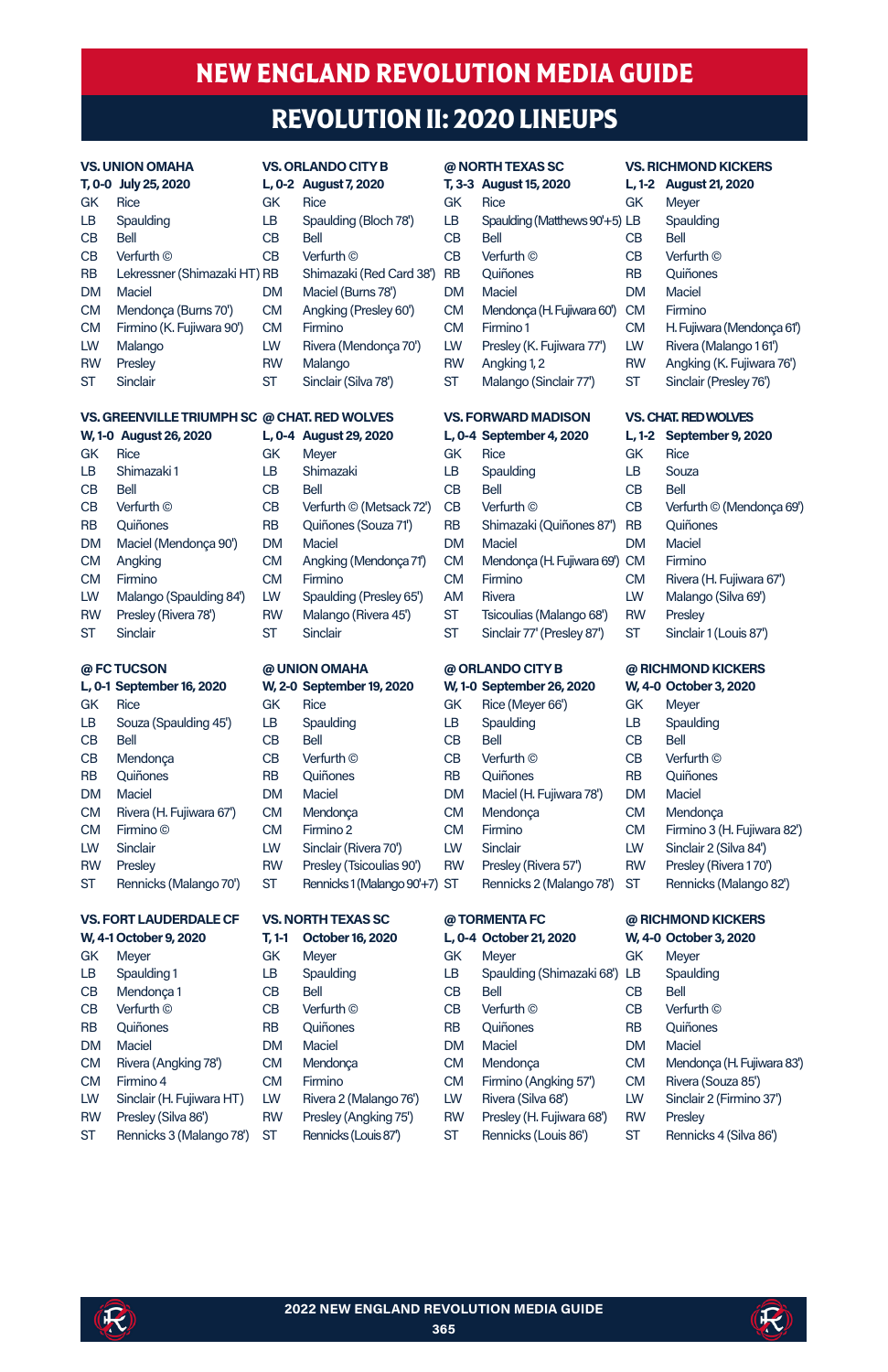## REVOLUTION II: 2020 box scores

| New England Revolution II 0 vs. Union Omaha 0<br>July 25, 2020 at Gillette Stadium (Foxborough, Mass.)<br>Scoring - NE - None                                                                                                                      |                    |                   |                               |                | Att. N/A                   |
|----------------------------------------------------------------------------------------------------------------------------------------------------------------------------------------------------------------------------------------------------|--------------------|-------------------|-------------------------------|----------------|----------------------------|
| <b>OMA</b> - None                                                                                                                                                                                                                                  |                    |                   |                               |                |                            |
|                                                                                                                                                                                                                                                    | <b>Shots</b><br>11 | <b>Saves</b><br>4 | <b>Fouls OffsidesCorners</b>  |                |                            |
| <b>NE</b>                                                                                                                                                                                                                                          |                    | 1                 | 14                            | 3              | 6<br>7                     |
| <b>OMA</b>                                                                                                                                                                                                                                         | 11                 |                   | 10                            | $\overline{c}$ |                            |
| New England Revolution II 0 vs. Orlando City B 2<br>Aug. 7, 2020 at Gillette Stadium (Foxborough, Mass.)<br>Scoring - NE - None                                                                                                                    |                    |                   |                               |                | Att. N/A                   |
| ORL - Rivera (Tablante) 66'; Tanaka (Tablante) 90'+1                                                                                                                                                                                               |                    |                   |                               |                |                            |
|                                                                                                                                                                                                                                                    | <b>Shots</b>       | <b>Saves</b>      | <b>Fouls OffsidesCorners</b>  |                |                            |
| <b>NE</b>                                                                                                                                                                                                                                          | 15                 | 3                 | 11                            | 3              | 7                          |
| ORL                                                                                                                                                                                                                                                | 12                 | 3                 | 18                            | 6              | 3                          |
| New England Revolution II 3 at North Texas SC 3<br>Aug. 15, 2020 at Globe Life Park (Arlington, Texas)<br>Scoring - NTX - Roberts (Alvarez) 4; Damus (Alvarez) 27; Bruce (Batista) 90'+2                                                           |                    |                   |                               |                | Att. 952                   |
| NE - Firmino 16'; Angking (Mendonça) 58'; Angking (H. Fujiwara) 79'                                                                                                                                                                                |                    |                   |                               |                |                            |
|                                                                                                                                                                                                                                                    | <b>Shots</b>       | <b>Saves</b>      | <b>Fouls OffsidesCorners</b>  |                |                            |
| <b>NTX</b>                                                                                                                                                                                                                                         | 26                 | $\overline{a}$    | 13                            | $\overline{c}$ | 8                          |
| <b>NE</b>                                                                                                                                                                                                                                          | R                  | 6                 | 9                             | 1              | q                          |
| New England Revolution II 1 vs. Richmond Kickers 2<br>Aug. 21, 2020 at Gillette Stadium (Foxborough, Mass.)<br>Scoring - NE - Malango (Spaulding) 71'<br>RIC - Terzaghi (Bolduc) 53'; Kraft (Antley) 82'                                           |                    |                   |                               |                | Att. N/A                   |
|                                                                                                                                                                                                                                                    | <b>Shots</b>       | <b>Saves</b>      | <b>Fouls OffsidesCorners</b>  |                |                            |
| NE                                                                                                                                                                                                                                                 | 11                 | 3                 | 13                            | 1              | 3                          |
| <b>RIC</b>                                                                                                                                                                                                                                         | 18                 | 3                 | 8                             | 3              | 5                          |
| New England Revolution II 1 vs. Greenville Triumph SC 0                                                                                                                                                                                            |                    |                   |                               |                |                            |
| Aug. 26, 2020 at Gillette Stadium (Foxborough, Mass.)<br>Scoring - NE - Shimazaki (Firmino) 57'<br><b>GVL</b> - None                                                                                                                               |                    |                   |                               |                | Att. N/A                   |
|                                                                                                                                                                                                                                                    | <b>Shots</b>       | <b>Saves</b>      | <b>Fouls Offsides Corners</b> |                |                            |
| <b>NE</b>                                                                                                                                                                                                                                          | 13                 | 6                 | 10                            | 6              | 1                          |
| <b>GVL</b>                                                                                                                                                                                                                                         | 19                 | $\overline{a}$    | 9                             | 1              | $\overline{a}$             |
| New England Revolution II 0 at Chattanooga Red Wolves SC 4<br>Aug. 29, 2020 at CHI Memorial Stadium (Chattanooga, Tenn.)<br>Scoring - CHA - Zacarias (Ruiz) 12'; Hemandez (Hurst) 29'; Hemandez<br>(Zacarias) 38'; Beattie (Pineda) 88'<br>NE-None |                    |                   |                               |                | Att. 750                   |
|                                                                                                                                                                                                                                                    | <b>Shots</b>       | <b>Saves</b>      | <b>Fouls Offsides Corners</b> |                |                            |
| CHA                                                                                                                                                                                                                                                | 18                 | 0                 | 16                            | 4              | 6                          |
| <b>NE</b><br>New England Revolution II 0 vs. Forward Madison FC 4<br>Sept. 4, 2020 at Gillette Stadium (Foxborough, Mass.)<br>Scoring - NE - None<br>MAD - Vang 39'; Verfurth (Own Goal) 61'; Ovalle (Paulo Jr.) 88'; Wojcik 90'                   | 7                  | 3                 | $\mathsf{R}$                  | 1              | $\overline{c}$<br>Att. N/A |
|                                                                                                                                                                                                                                                    | <b>Shots</b>       | <b>Saves</b>      | <b>Fouls OffsidesCorners</b>  |                |                            |
| <b>NE</b>                                                                                                                                                                                                                                          | 10                 | 6                 | 6                             | 2              | 6                          |
| <b>MAD</b>                                                                                                                                                                                                                                         | 19                 | 3                 | 14                            | 1              | 6                          |
| New England Revolution II 1 vs. Chattanooga Red Wolves SC 2<br>Sept. 9, 2020 at Gillette Stadium (Foxborough, Mass.)<br>Scoring - NE - Sinclair (Presley) 45'+1<br>CHA - Ramos (Soto) 10'; Souza (Own Goal) 84'                                    | <b>Shots</b>       | <b>Saves</b>      | <b>Fouls OffsidesCorners</b>  |                | Att. N/A                   |
| <b>NE</b>                                                                                                                                                                                                                                          | q                  | 8                 | 14                            | 0              | $\overline{c}$             |

| New England Revolution II 0 at FC Tucson 1<br>Sept. 16, 2020 at Kino North Stadium (Tucson, Az.)<br>Scoring - TUC - Elivelton (Dennis) 8'                                                                                         |                    |                               |                |                               | Att. N/A            |
|-----------------------------------------------------------------------------------------------------------------------------------------------------------------------------------------------------------------------------------|--------------------|-------------------------------|----------------|-------------------------------|---------------------|
| NE-None                                                                                                                                                                                                                           |                    |                               |                |                               |                     |
|                                                                                                                                                                                                                                   | <b>Shots</b>       | <b>Saves</b>                  |                | <b>Fouls OffsidesCorners</b>  |                     |
| <b>TUC</b>                                                                                                                                                                                                                        | 17                 | 3                             | 11             | $\overline{a}$                | 5                   |
| NE                                                                                                                                                                                                                                | 14                 | 5                             | 9              | 3                             | 8                   |
| New England Revolution II 2 at Union Omaha 0<br>Sept. 19, 2020 at Werner Park (Papillion, Neb.)<br>Scoring - OMA - None<br>NE - Rennicks (Sinclair) 11; Firmino (Spaulding) 90'+8                                                 |                    |                               |                |                               | Att. 2,500          |
|                                                                                                                                                                                                                                   | <b>Shots</b>       | <b>Saves</b>                  |                | <b>Fouls Offsides Corners</b> |                     |
| <b>OMA</b>                                                                                                                                                                                                                        | 19                 | 4                             | 15             | 2                             | $\overline{7}$      |
| <b>NE</b>                                                                                                                                                                                                                         | q                  | $\overline{a}$                | 12             | $\overline{7}$                | $\overline{0}$      |
| New England Revolution II 1 at Orlando City B 0<br>Sep. 26, 2020 at Osceola County Stadium (Kissimmee, Fla.)<br>Scoring - ORL - None<br>NE - Rennicks (Sinclair) 46'                                                              |                    |                               |                |                               | Att. N/A            |
|                                                                                                                                                                                                                                   | <b>Shots</b>       | <b>Saves</b>                  |                | <b>Fouls OffsidesCorners</b>  |                     |
| ORI                                                                                                                                                                                                                               | 15                 | 7                             | 15             | 1                             | 7                   |
| <b>NE</b>                                                                                                                                                                                                                         | 18                 | 3                             | $\mathbf{1}$   | $\overline{c}$                | 8                   |
| New England Revolution II 4 at Richmond Kickers 0<br>Oct. 3, 2020 at City Stadium (Richmond, Va.)<br>Scoring - NE - Sinclair (Mendonça) 23'; Firmino (PK) 31'; Kwesele (Own Goal)<br>81; Rivera (Malango) 83<br><b>RIC</b> - None |                    |                               |                |                               | Att. 875            |
|                                                                                                                                                                                                                                   | <b>Shots</b>       | <b>Saves</b>                  |                | <b>Fouls OffsidesCorners</b>  |                     |
| <b>RIC</b>                                                                                                                                                                                                                        | 13                 | 5                             | 13             | 1                             | 6                   |
| <b>NE</b>                                                                                                                                                                                                                         | 18                 | 3                             | 14             | 1                             | 5                   |
| Oct. 9, 2020 at Gillette Stadium (Foxborough, Mass.)<br>Scoring - NE - Firmino 41; Rennicks (Quiñones) 60; Spaulding (Firmino) 75;<br>Mendonça 90'+3<br>FTL - Valencia (Azcona) 52'                                               |                    |                               |                |                               | Att. N/A            |
|                                                                                                                                                                                                                                   | <b>Shots</b>       | <b>Saves</b>                  |                | <b>Fouls OffsidesCorners</b>  |                     |
| <b>NE</b><br>FTL                                                                                                                                                                                                                  | 15<br>$\mathbf{u}$ | $\overline{\phantom{a}}$<br>1 | 14<br>12       | 5<br>1                        | 5<br>7              |
| New England Revolution II 1 vs. North Texas SC1<br>Oct. 16, 2020 at Gillette Stadium (Foxborough, Mass.)<br>Scoring - NE - Rivera (Rennicks) 9'<br>NTX - Hemandez (A. Rodriguez) 49'                                              | <b>Shots</b>       | <b>Saves</b>                  |                | <b>Fouls OffsidesCorners</b>  | Att. N/A            |
| <b>NF</b>                                                                                                                                                                                                                         | q                  | 5                             | 13             | $\Omega$                      | 6                   |
| <b>NTX</b>                                                                                                                                                                                                                        | 14                 | 1                             | 14             | $\overline{c}$                | $\overline{7}$      |
| New England Revolution II 0 at South Georgia Tormenta 4<br>Oct. 21, 2020 at Erk Russell Park (Statesboro, Ga.)<br>Scoring - TRM - Vinyals (Phelps) 18; Phelps 29; Arslan 34; Jambga (Coutinho) 81<br>NE-None                      | <b>Shots</b>       | <b>Saves</b>                  |                | <b>Fouls OffsidesCorners</b>  | Att. 400            |
| <b>TRM</b>                                                                                                                                                                                                                        | 12                 | $\overline{c}$                | 13             | 3                             | 6                   |
| <b>NE</b>                                                                                                                                                                                                                         | 8                  | 1                             | $\overline{A}$ | 1                             | $\overline{c}$      |
| New England Revolution II 1 at Forward Madison 2<br>Oct. 24, 2020 at Hart Park (Wauwatosa, Wis.)<br>Scoring - MAD - Fuson (Bennett) 81; Jiro (Trimmingham) 83'<br>NE - Rennicks (Rivera) 30'                                      |                    |                               |                |                               | Att. 500            |
|                                                                                                                                                                                                                                   | <b>Shots</b>       | <b>Saves</b>                  |                | <b>Fouls OffsidesCorners</b>  |                     |
| <b>MAD</b><br><b>NE</b>                                                                                                                                                                                                           | 12<br>18           | 3<br>3                        | 7<br>8         | 3<br>3                        | 0<br>$\overline{7}$ |

R

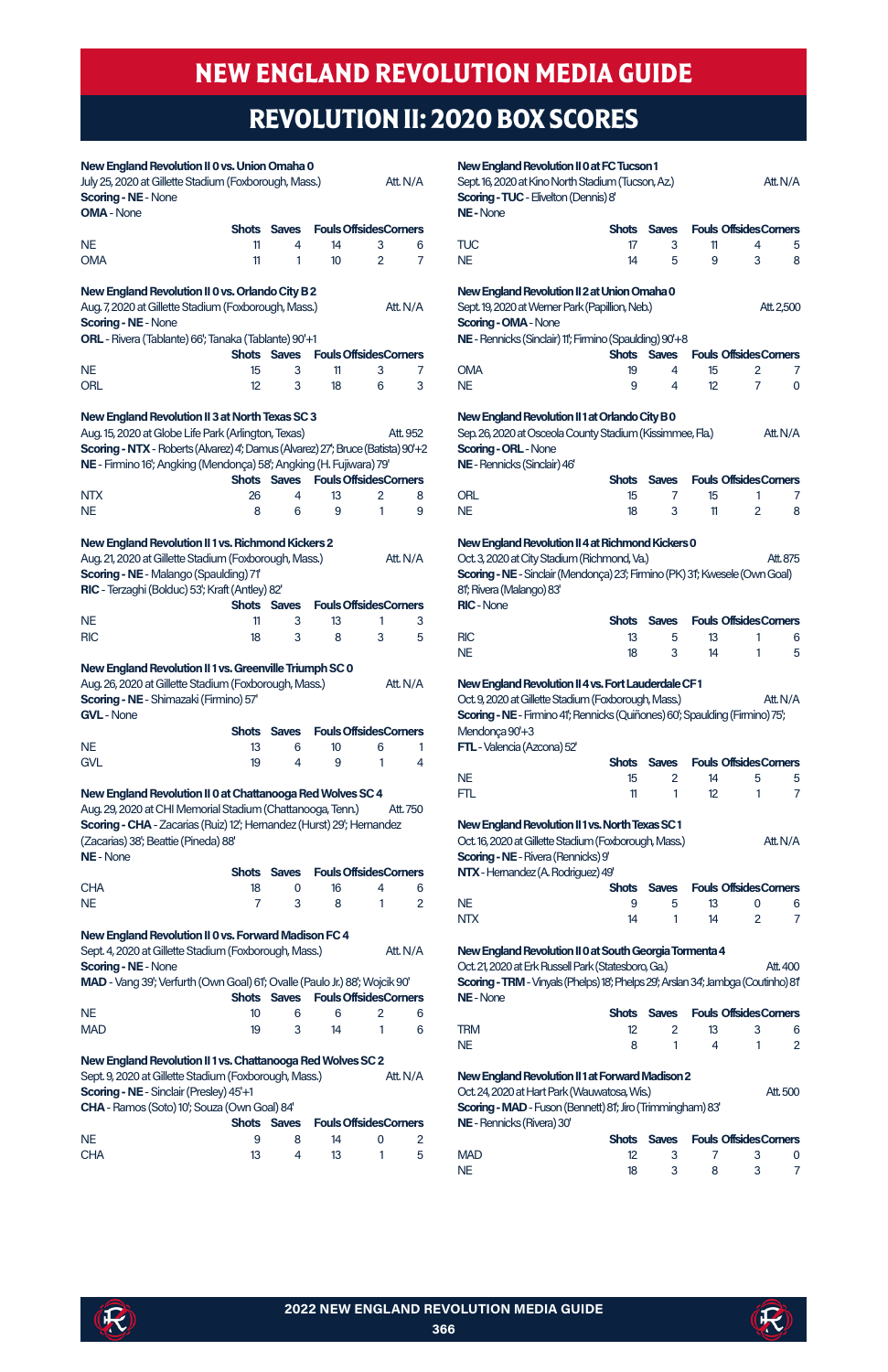### **REVOLUTION II vs. CHATTANOOGA RED WOLVES SC**

|     |                 |                                 | <b>ALL-TIME USL LEAGUE ONE RECORD</b> |           |             |                |             |       |
|-----|-----------------|---------------------------------|---------------------------------------|-----------|-------------|----------------|-------------|-------|
|     | Overall<br>Home |                                 |                                       | Away      |             | <b>Neutral</b> |             |       |
|     | $1 - 2 - 1$     |                                 | $0 - 1 - 1$                           |           | $1 - 1 - 0$ |                | $0 - 0 - 0$ |       |
|     |                 | <b>Goals Scored by Interval</b> |                                       |           |             |                |             |       |
|     | $1 - 15$        | $16 - 30$                       | $31 - 45$                             | $46 - 60$ | 61-75 76-90 |                | ΩT          | Total |
| NF  | n               |                                 |                                       |           |             |                |             | 5     |
| CHA |                 |                                 |                                       |           |             |                |             | 8     |

#### **All-Time Revolution Stats**

| Category       | <b>Totals</b> |
|----------------|---------------|
| Goals          | 5             |
| <b>Assists</b> | 3             |
| Shots          | 38            |
| Saves          | 17            |
| Fouls          | 55            |
| Offsides       | 3             |
| Corners        | 12            |

| <b>All-Time Revolution Leaders</b> |                    |               |  |  |
|------------------------------------|--------------------|---------------|--|--|
| Category                           | <b>Player</b>      | <b>Totals</b> |  |  |
| Goals                              | Three Players Tied |               |  |  |
| Assists                            | Connor Presley     | 3             |  |  |
| Shots                              | Nicolas Firmino    | 5             |  |  |
| Saves                              | Joe Rice           | 14            |  |  |

|               | <b>Revolution Record by Venue</b>       |                    |             |
|---------------|-----------------------------------------|--------------------|-------------|
| Years         | <b>Stadium</b>                          | <b>Competition</b> | Record      |
| 2020-2021     | CHI Memorial Stadium                    | USL League One     | $1 - 1 - 0$ |
| 2020          | Gillette Stadium                        | USL League One     | $0 - 1 - 1$ |
| <b>Totals</b> |                                         |                    | $1 - 2 - 1$ |
|               | <b>All-Time USL League One Meetings</b> |                    |             |
| Date          | <b>Score</b>                            | <b>NE Result</b>   |             |
| 00/20/20      | Now Feelend 0 of Chattenesse 4          |                    |             |

#### 08/29/20 New England 0 at Chattanooga 4 L<br>09/09/20 Chattanooga 2 at New England 1 L 09/09/20 Chattanooga 2 at New England 1 L<br>05/15/21 Chattanooga 2 at New England 2 T 05/15/21 Chattanooga 2 at New England 2 T 09/25/21 New England 1 at Chattanoogo 0 W

#### **All-Time Chattanooga Stats**

| Category | <b>Totals</b> |
|----------|---------------|
| Goals    | 8             |
| Assists  | 7             |
| Shots    | 50            |
| Saves    | 7             |
| Fouls    | 63            |
| Offsides | 8             |
| Corners  | 29            |
|          |               |

### **All-Time Chattanooga Leaders**

| Category | <b>Player</b>                | <b>Totals</b> |
|----------|------------------------------|---------------|
| Goals    | Marky Hernandez/Angel Espana | 2             |
| Assists  | Five Players Tied            |               |
| Shots    | Ronaldo Pineda               |               |
| Saves    | Alex Mangels                 | 4             |

### **REVOLUTION II vs. FC TUCSON**

|           |             |                                 | <b>ALL-TIME USL LEAGUE ONE RECORD</b> |           |             |             |                |       |
|-----------|-------------|---------------------------------|---------------------------------------|-----------|-------------|-------------|----------------|-------|
| Overall   |             |                                 | Home                                  |           | Away        |             | <b>Neutral</b> |       |
|           | $0 - 3 - 0$ |                                 | $0 - 1 - 0$                           |           | $0 - 2 - 0$ |             | $0 - 0 - 0$    |       |
|           |             | <b>Goals Scored by Interval</b> |                                       |           |             |             |                |       |
|           | $1 - 15$    | $16 - 30$                       | $31 - 45$                             | $46 - 60$ |             | 61-75 76-90 | OT             | Total |
| <b>NF</b> |             |                                 |                                       |           |             |             |                | 3     |
| THC.      |             |                                 |                                       |           |             |             |                |       |

#### **All-Time Revolution Stats**

| Category       | <b>Totals</b>            |
|----------------|--------------------------|
| Goals          | 3                        |
| <b>Assists</b> | $\overline{\phantom{a}}$ |
| Shots          | 45                       |
| Saves          | 11                       |
| Fouls          | 44                       |
| Offsides       | 4                        |
| Corners        | 15                       |

#### **All-Time Revolution Leaders**

| Category | <b>Plaver</b>    | <b>Totals</b> |
|----------|------------------|---------------|
| Goals    | Damian Rivera    |               |
| Assists  | 2 players tied   |               |
| Shots    | Orlando Sinclair | 4             |
| Saves    | Joe Rice         |               |

## **Years Stadium Competition Record** 2020-2021 Kino North Stadium USL League One 0-2-0 2021 Gillette Stadium USL League One 0-1-0

**Revolution Record by Venue**

| <b>Totals</b> |                                         | $0 - 3 - 0$      |
|---------------|-----------------------------------------|------------------|
|               | <b>All-Time USL League One Meetings</b> |                  |
| Date          | Score                                   | <b>NE Result</b> |
| 09/16/20      | New England 0 at Tucson 1               |                  |
| 07/17/21      | New England 2 at Tucson 4               |                  |
| 09/01/21      | Tucston 2 at New England 1              |                  |

#### **All-Time Tucson Stats**

| Category       | <b>Totals</b> |
|----------------|---------------|
| Goals          |               |
| <b>Assists</b> | 6             |
| Shots          | 56            |
| Saves          | 12            |
| Fouls          | 38            |
| Offsides       | 8             |
| Corners        | 15            |
|                |               |

## **All-Time Tucson Leaders**

| Category | <b>Player</b>         | <b>Totals</b> |
|----------|-----------------------|---------------|
| Goals    | Tobenna Uzo           |               |
| Assists  | <b>Charlie Dennis</b> | 3             |
| Shots    | Giovanni Ramos Godov  | 4             |
| Saves    | <b>Wallis Lapsley</b> | 15            |



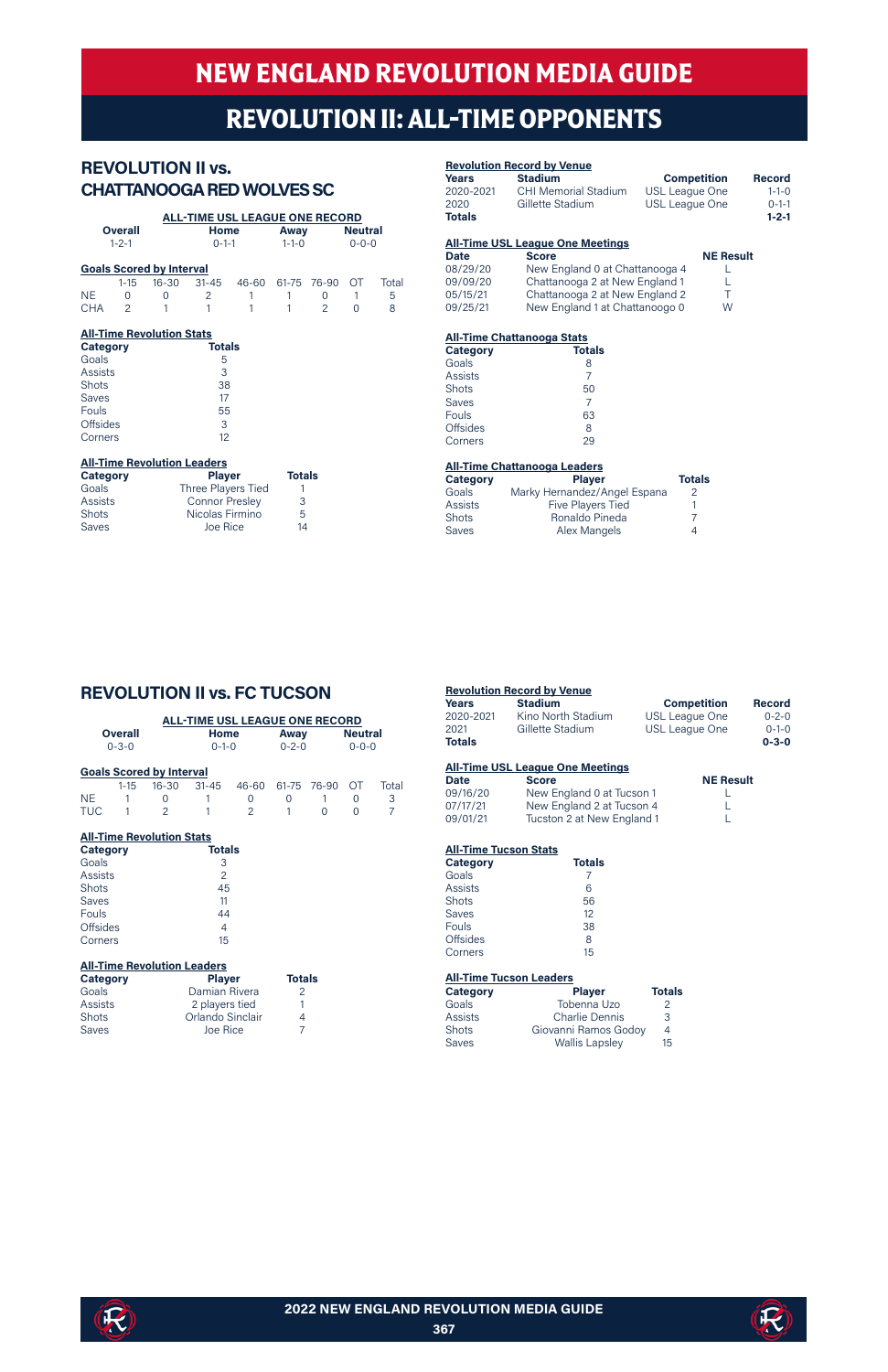### **Revolution Record by Venue Years Stadium Competition Record REVOLUTION II vs. FORT LAUDERDALE CF**

## **ALL-TIME USL LEAGUE ONE RECORD Overall Home Away Neutral**

|     | $3 - 0 - 0$ |                                 | $2 - 0 - 0$ |  |          | $1 - 0 - 0$          |  | $0 - 0 - 0$ |  |
|-----|-------------|---------------------------------|-------------|--|----------|----------------------|--|-------------|--|
|     |             | <b>Goals Scored by Interval</b> |             |  |          |                      |  |             |  |
|     | $1-15$      | $16 - 30$                       | 31-45       |  |          | 46-60 61-75 76-90 OT |  | Total       |  |
| NF  | Ω           |                                 |             |  |          |                      |  |             |  |
| FTI |             |                                 |             |  | $^{(1)}$ |                      |  |             |  |

### **All-Time Revolution Stats Category Totals**

| Category       | <b>Totals</b> |
|----------------|---------------|
| Goals          | 6             |
| <b>Assists</b> | 5             |
| Shots          | 32            |
| Saves          | 8             |
| Fouls          | 38            |
| Offsides       | 9             |
| Corners        | 16            |

#### **All-Time Revolution Leaders**

| <b>Totals</b> |
|---------------|
|               |
|               |
| 3             |
| 5             |
|               |

| <b>Stadium</b>         | <b>Competition</b> | Record                                                                                                                                                    |
|------------------------|--------------------|-----------------------------------------------------------------------------------------------------------------------------------------------------------|
| Gillette Stadium       | USL League One     | $2 - 0 - 0$                                                                                                                                               |
| <b>DRV PNK Stadium</b> | USL League One     | $1 - 0 - 0$                                                                                                                                               |
|                        |                    | $3 - 0 - 0$                                                                                                                                               |
|                        |                    |                                                                                                                                                           |
| Score                  |                    | <b>NE Result</b>                                                                                                                                          |
|                        |                    | W                                                                                                                                                         |
|                        |                    | W                                                                                                                                                         |
|                        |                    | w                                                                                                                                                         |
|                        |                    |                                                                                                                                                           |
|                        |                    | <b>All-Time USL League One Meetings</b><br>Fort Lauderdale 1 at New England 4<br>New England 1 at Fort Lauderdale 0<br>Fort Lauderdale 0 at New England 1 |

#### **All-Time Fort Lauderdale CF Stats**

| <b>Totals</b> |
|---------------|
|               |
|               |
| 41            |
| 5             |
| 36            |
| 6             |
| 25            |
|               |

## **All-Time Fort Lauderdale CF Leaders Category Player Totals**

| Category       | <b>Plaver</b>   | Tota |
|----------------|-----------------|------|
| Goals          | Felipe Valencia |      |
| <b>Assists</b> | Edison Azcona   |      |
| Shots          | Eduardo Sosa    | 5    |
| Saves          | Drake Callender | з    |
|                |                 |      |

#### **REVOLUTION II vs. FORWARD MADISON FC Revolution Record by Venue**

| <b>ALL-TIME USL LEAGUE ONE RECORD</b> |          |                                 |           |             |                |             |    |       |
|---------------------------------------|----------|---------------------------------|-----------|-------------|----------------|-------------|----|-------|
| Overall<br>Home                       |          |                                 | Away      |             | <b>Neutral</b> |             |    |       |
| $3 - 3 - 0$<br>$2 - 1 - 0$            |          | $1 - 2 - 0$                     |           | $0 - 0 - 0$ |                |             |    |       |
|                                       |          | <b>Goals Scored by Interval</b> |           |             |                |             |    |       |
|                                       | $1 - 15$ | $16 - 30$                       | $31 - 45$ | $46 - 60$   |                | 61-75 76-90 | OT | Total |
| <b>NF</b>                             |          |                                 |           |             |                |             |    | 6     |
| MAD                                   |          |                                 |           |             |                |             |    |       |

#### **All-Time Revolution Stats**

| Category       | <b>Totals</b> |
|----------------|---------------|
| Goals          | 5             |
| <b>Assists</b> | Δ             |
| Shots          | 75            |
| Saves          | 21            |
| Fouls          | 80            |
| Offsides       | 9             |
| Corners        | 31            |

#### **All-Time Revolution Leaders**

| Category | <b>Player</b>                   | <b>Totals</b> |
|----------|---------------------------------|---------------|
| Goals    | Three players tied              |               |
| Assists  | Three players tied              |               |
| Shots    | Connor Presley/Orlando Sinclair | 5             |
| Saves    | Joe Rice                        | 19            |

| Years         | <b>Stadium</b>                                | <b>Competition</b> | <b>Record</b> |
|---------------|-----------------------------------------------|--------------------|---------------|
| 2020          | <b>Hart Park</b>                              | USL League One     | $0 - 1 - 0$   |
| 2020-2021     | Gillette Stadium                              | USL League One     | $2 - 1 - 0$   |
| 2021          | USL League One<br><b>Breese Stevens Field</b> |                    | $1 - 1 - 0$   |
| <b>Totals</b> |                                               |                    | $3 - 3 - 0$   |
|               | <b>All-Time USL League One Meetings</b>       |                    |               |
| <b>Date</b>   | <b>Score</b>                                  | <b>NE Result</b>   |               |
| 09/04/20      | Madison 4 at New England 0                    |                    |               |
| 10/24/20      | New England 1 at Madison 2                    |                    |               |

| 06/19/21 | New England 2 at Madison 0 | w |
|----------|----------------------------|---|
| 06/30/21 | New England 0 at Madison 1 | L |
| 10/01/21 | Madison 0 at New England 1 | W |
| 10/12/21 | Madison 0 at New England 1 | W |
|          |                            |   |

### **All-Time Madison Stats**

| <b>Totals</b> |
|---------------|
|               |
| 4             |
| 94            |
| 16            |
| 72            |
| 11            |
| 23            |
|               |

### **All-Time Madison Leaders**

| All-Time Madison Leaders |                          |               |  |  |
|--------------------------|--------------------------|---------------|--|--|
| Category                 | <b>Plaver</b>            | <b>Totals</b> |  |  |
| Goals                    | <b>Five Players Tied</b> |               |  |  |
| <b>Assists</b>           | Three Players Tied       |               |  |  |
| Shots                    | Paulo Jr.                |               |  |  |
| Saves                    | Phil Breno               | $10^{1}$      |  |  |



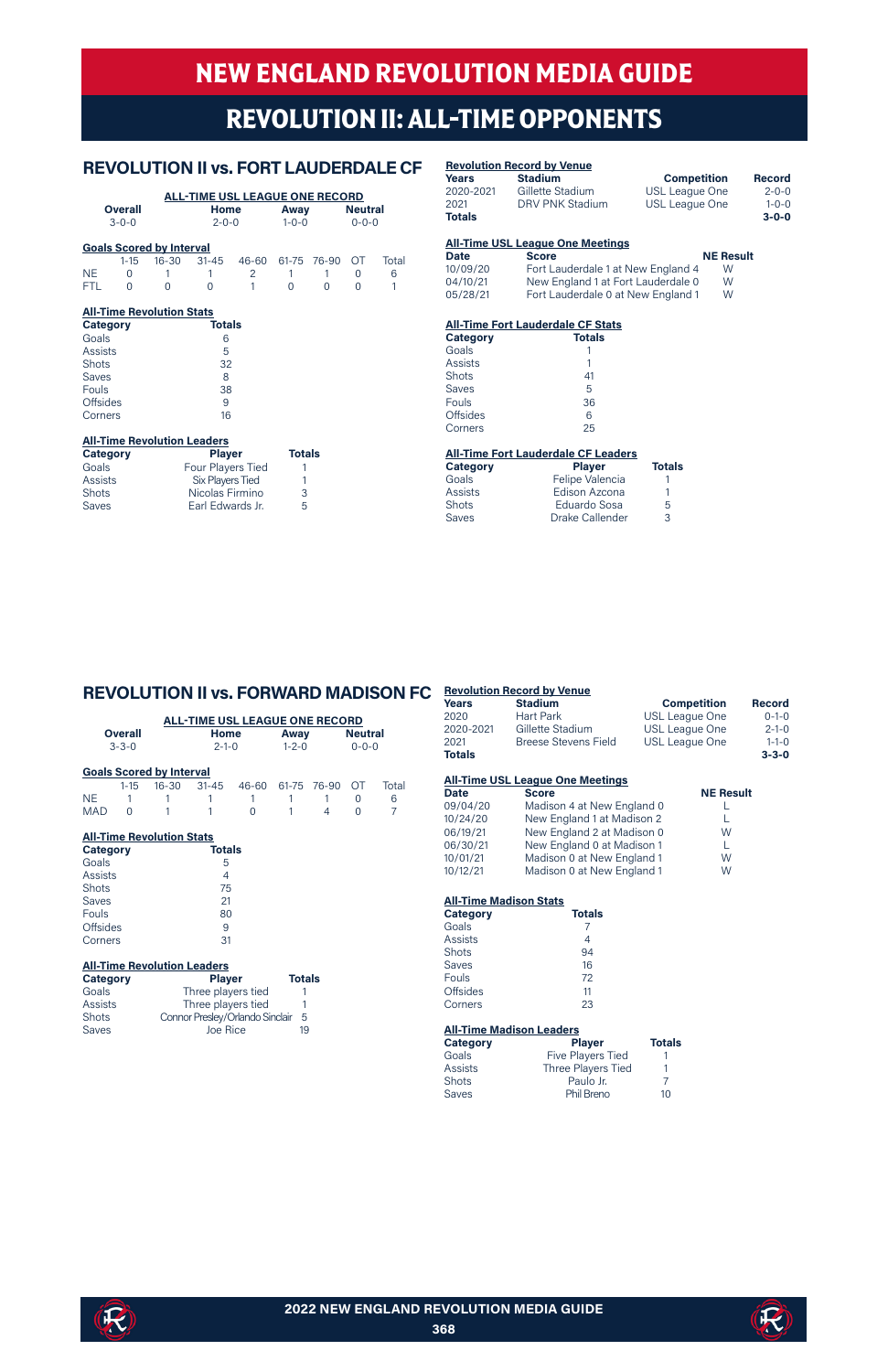## **REVOLUTION II vs. GREENVILLE TRIUMPH SC Revolution Record by Venue Years Stadium Competition Record**

| <b>ALL-TIME USL LEAGUE ONE RECORD</b> |                            |           |           |           |                |             |             |       |
|---------------------------------------|----------------------------|-----------|-----------|-----------|----------------|-------------|-------------|-------|
| Overall<br>Home                       |                            |           | Away      |           | <b>Neutral</b> |             |             |       |
|                                       | $1 - 2 - 0$<br>$1 - 1 - 0$ |           |           |           | $0 - 1 - 0$    |             | $0 - 0 - 0$ |       |
| <b>Goals Scored by Interval</b>       |                            |           |           |           |                |             |             |       |
|                                       | $1 - 15$                   | $16 - 30$ | $31 - 45$ | $46 - 60$ |                | 61-75 76-90 | OT          | Total |
| NF                                    | n                          |           |           |           |                |             | 0           |       |
|                                       |                            |           |           |           |                |             |             |       |

### **All-Time Revolution Stats Category Totals**

| Category | lotais |  |  |
|----------|--------|--|--|
| Goals    |        |  |  |
| Assists  |        |  |  |
| Shots    | 27     |  |  |
| Saves    | 12     |  |  |
| Fouls    | 28     |  |  |
| Offsides | 6      |  |  |
| Corners  | 5      |  |  |

#### **All-Time Revolution Leaders**

| Category       | <b>Player</b>   | <b>Totals</b> |
|----------------|-----------------|---------------|
| Goals          | Ryo Shimazaki   |               |
| <b>Assists</b> | Nicolas Firmino |               |
| <b>Shots</b>   | Mayele Malango  | 5             |
| Saves          | Joe Rice        | 15            |

#### 2020-2021 Gillette Stadium USL League One 1-1-0<br>2021 Triumph Stadium USL League One 1-1-0 2021 Triumph Stadium USI League One 0-1-0<br> **Totals** 1-2-0 **Totals 1-2-0 All-Time USL League One Meetings Date Score NE Result** 08/26/20 Greenville 0 at New England 1 W 07/04/21 Greenville 3 at New England 0 L<br>10/16/21 New England 0 at Greenville 1 L New England 0 at Greenville 1

## **All-Time Greenville Stats Category Totals**

| Category       | lotais                   |
|----------------|--------------------------|
| Goals          | 4                        |
| <b>Assists</b> | $\overline{\phantom{a}}$ |
| Shots          | 50                       |
| <b>Saves</b>   | 4                        |
| Fouls          | 31                       |
| Offsides       | 7                        |
| Corners        | 14                       |
|                |                          |

#### **All-Time Greenville Leaders**

| Category       | <b>Player</b>               | <b>Totals</b> |
|----------------|-----------------------------|---------------|
| Goals          | Marios Lomis                | з             |
| <b>Assists</b> | Abdi Mohamed/Aaron Walker 2 |               |
| <b>Shots</b>   | Aaron Walker                |               |
| Saves          | Dallas Jaye                 | 6             |
|                |                             |               |

### **REVOLUTION II vs. NORTH CAROLINA FC**

| <b>ALL-TIME USL LEAGUE ONE RECORD</b> |          |                                 |           |             |                |             |    |       |
|---------------------------------------|----------|---------------------------------|-----------|-------------|----------------|-------------|----|-------|
| Overall<br>Home                       |          |                                 | Away      |             | <b>Neutral</b> |             |    |       |
| $1 - 0 - 0$<br>$1 - 1 - 0$            |          | $0 - 1 - 0$                     |           | $0 - 0 - 0$ |                |             |    |       |
|                                       |          | <b>Goals Scored by Interval</b> |           |             |                |             |    |       |
|                                       | $1 - 15$ | $16 - 30$                       | $31 - 45$ | $46 - 60$   |                | 61-75 76-90 | ΩT | Total |
| <b>NF</b>                             |          |                                 |           |             |                |             | Ω  | 2     |
| N <sub>C</sub>                        |          |                                 |           |             |                |             |    |       |

### **All-Time Revolution Stats**

| Category       | <b>Totals</b> |
|----------------|---------------|
| Goals          |               |
| <b>Assists</b> | 4             |
| Shots          | 37            |
| Saves          | 5             |
| Fouls          | 19            |
| Offsides       | 4             |
| Corners        | 14            |

#### **All-Time Revolution Leaders Category Player Totals** Goals Edward Kizza 2 Assists Four Players Tied 1<br>Shots Ryan Spaulding 7 Shots Ryan Spaulding 7<br>Saves loe Rice 3 **Joe Rice**

|               | <b>Revolution Record by Venue</b> |                    |             |
|---------------|-----------------------------------|--------------------|-------------|
| Years         | <b>Stadium</b>                    | <b>Competition</b> | Record      |
| 2021          | Gillette Stadium                  | USL League One     | $1 - 0 - 0$ |
| 2021          | WakeMed Soccer Park               | USL League One     | $0 - 1 - 0$ |
| <b>Totals</b> |                                   |                    | $1 - 1 - 0$ |
|               |                                   |                    |             |
|               | .                                 |                    |             |

| <b>All-Time USL League One Meetings</b> |                                   |                  |  |  |  |
|-----------------------------------------|-----------------------------------|------------------|--|--|--|
| Date                                    | Score                             | <b>NE Result</b> |  |  |  |
| 08/05/21                                | North Carolina 0 at New England 3 | w                |  |  |  |
| 09/11/21                                | New England 1 at North Carolina 4 |                  |  |  |  |

#### **All-Time North Carolina Stats**

| Category       | <b>Totals</b>            |
|----------------|--------------------------|
| Goals          | 4                        |
| <b>Assists</b> | 3                        |
| Shots          | 18                       |
| Saves          | 9                        |
| Fouls          | 31                       |
| Offsides       | 4                        |
| Corners        | $\overline{\phantom{a}}$ |

| <b>All-Time North Carolina Leaders</b> |                   |               |  |  |  |
|----------------------------------------|-------------------|---------------|--|--|--|
| Category                               | <b>Plaver</b>     | <b>Totals</b> |  |  |  |
| Goals                                  | Nazmi Albadawi    | 2             |  |  |  |
| <b>Assists</b>                         | Josh Coan         | 2             |  |  |  |
| Shots                                  | Josh Coan         | 6             |  |  |  |
| Saves                                  | Nicholas Holliday | 9             |  |  |  |



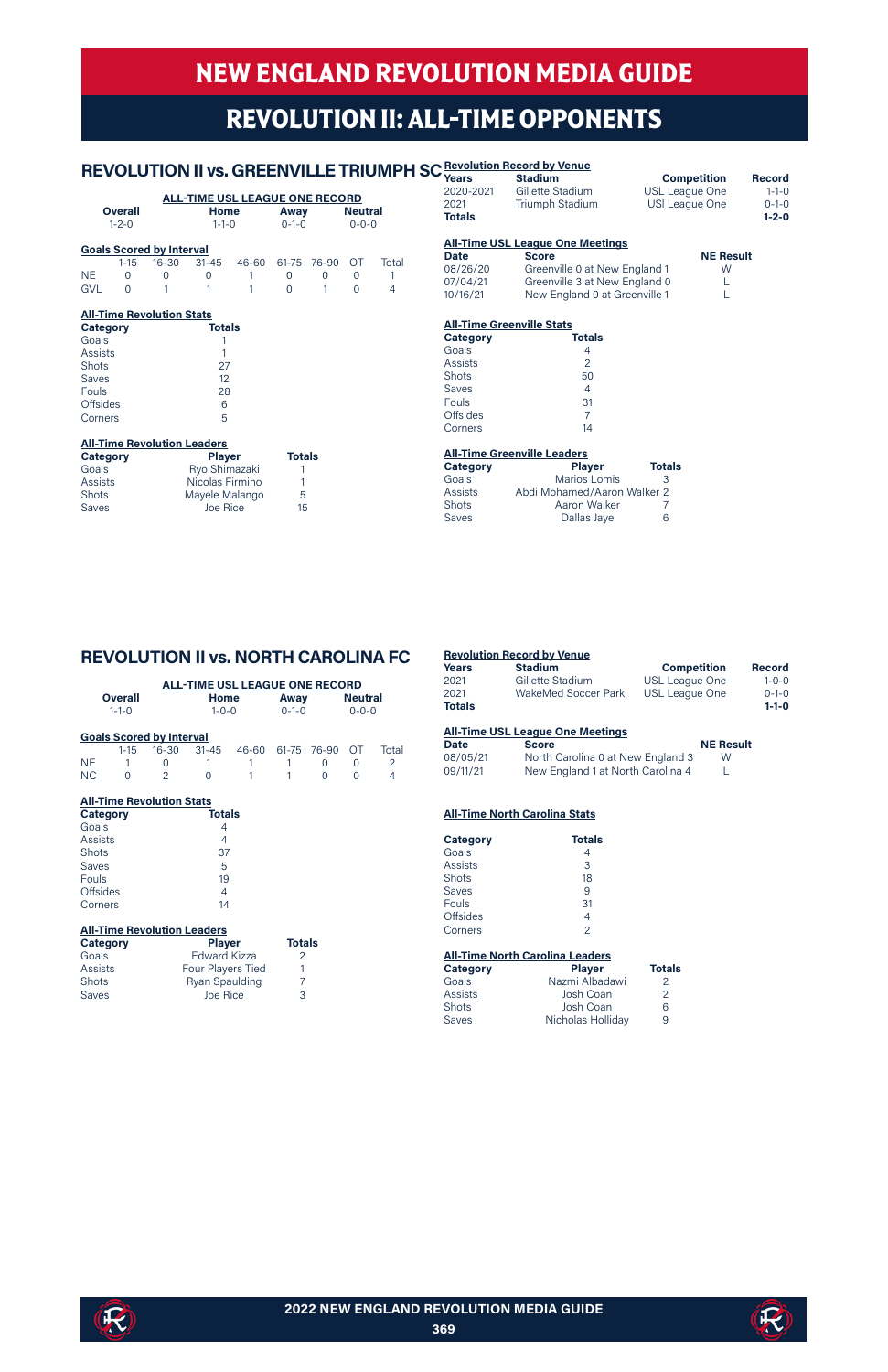### **REVOLUTION II vs. NORTH TEXAS SC**

| <b>ALL-TIME USL LEAGUE ONE RECORD</b>                                                                                                    |                |  |             |  |             |   |                |   |
|------------------------------------------------------------------------------------------------------------------------------------------|----------------|--|-------------|--|-------------|---|----------------|---|
|                                                                                                                                          | Overall        |  | Home        |  | Away        |   | <b>Neutral</b> |   |
|                                                                                                                                          | $1 - 1 - 2$    |  | $1 - 0 - 1$ |  | $0 - 1 - 1$ |   | $0 - 0 - 0$    |   |
| <b>Goals Scored by Interval</b><br>$16-30$<br>$31 - 45$<br>Total<br>61-75 76-90<br>$46 - 60$<br>$1 - 15$<br>ΩT<br>NF<br>2<br>2<br>8<br>Ω |                |  |             |  |             |   |                |   |
| <b>NTX</b>                                                                                                                               | $\mathfrak{D}$ |  |             |  | n           | 3 |                | 8 |

### **All-Time Revolution Stats Category Totals**

| <b>Calegory</b> | юнав |
|-----------------|------|
| Goals           | 8    |
| Assists         | 6    |
| Shots           | 55   |
| Saves           | 13   |
| Fouls           | 43   |
| Offsides        | 5    |
| Corners         | 25   |
|                 |      |

#### **All-Time Revolution Leaders**

| <b>Totals</b> |
|---------------|
| 2             |
|               |
| 6             |
| 11            |
|               |

| <b>Years</b>  | <b>Stadium</b>                          |                | <b>Competition</b> | Record      |
|---------------|-----------------------------------------|----------------|--------------------|-------------|
| 2020-21       | Choctaw Stadium                         | USL League One |                    | $0 - 1 - 1$ |
| 2020-21       | Gillette Stadium                        | USL League One |                    | $0 - 0 - 1$ |
| <b>Totals</b> |                                         |                |                    | $1 - 1 - 2$ |
|               | <b>All-Time USL League One Meetings</b> |                |                    |             |
| Date          | <b>Score</b>                            |                | <b>NE Result</b>   |             |
| 08/15/20      | New England 3 at North Texas 3          |                | т                  |             |
| 10/16/20      | North Texas 1 at New England 1          |                | т                  |             |
| 06/26/21      | North Texas 0 at New England 3          |                | W                  |             |
| 10/23/21      | New England 1 at North Texas 4          |                |                    |             |
|               | <b>All-Time North Texas Stats</b>       |                |                    |             |
| Category      | <b>Totals</b>                           |                |                    |             |
| Goals         | 8                                       |                |                    |             |
| Assists       | 8                                       |                |                    |             |
| Shots         | 61                                      |                |                    |             |
| Saves         | 14                                      |                |                    |             |
| Fouls         | 51                                      |                |                    |             |
| Offsides      | 8                                       |                |                    |             |
| Corners       | 27                                      |                |                    |             |

### **All-Time North Texas Leaders**

| Category       | <b>Player</b>             | <b>Totals</b> |
|----------------|---------------------------|---------------|
| Goals          | <b>Eight Players Tied</b> |               |
| <b>Assists</b> | Juan Alvarez              | 2             |
| Shots          | Beni Redzic               | 5             |
| Saves          | Luis Zamudio              | 4             |
|                |                           |               |

### **REVOLUTION II vs. ORLANDO CITY B**

|             |          |                                 | <b>ALL-TIME USL LEAGUE ONE RECORD</b> |       |             |             |                |       |
|-------------|----------|---------------------------------|---------------------------------------|-------|-------------|-------------|----------------|-------|
| Overall     |          |                                 | Home                                  |       | Away        |             | <b>Neutral</b> |       |
| $1 - 1 - 0$ |          |                                 | $0 - 1 - 0$                           |       | $1 - 0 - 0$ |             | $0 - 0 - 0$    |       |
|             |          | <b>Goals Scored by Interval</b> |                                       |       |             |             |                |       |
|             | $1 - 15$ | $16 - 30$                       | $31 - 45$                             | 46-60 |             | 61-75 76-90 | ΩT             | Total |
| NF          | Ω        |                                 |                                       |       |             |             |                |       |
|             |          |                                 |                                       |       |             |             |                |       |

#### **All-Time Revolution Stats**

| Category | <b>Totals</b> |  |  |  |  |
|----------|---------------|--|--|--|--|
| Goals    |               |  |  |  |  |
| Assists  |               |  |  |  |  |
| Shots    | 34            |  |  |  |  |
| Saves    | 6             |  |  |  |  |
| Fouls    | 22            |  |  |  |  |
| Offsides | 5             |  |  |  |  |
| Corners  | 15            |  |  |  |  |

#### **All-Time Revolution Leaders**

| Category       | <b>Player</b>    | <b>Totals</b> |
|----------------|------------------|---------------|
| Goals          | Justin Rennicks  |               |
| <b>Assists</b> | Orlando Sinclair |               |
| <b>Shots</b>   | Nicolas Firmino  | 8             |
| <b>Saves</b>   | Joe Rice         | հ             |

| Years         | <b>Stadium</b>        | <b>Competition</b> | Record      |
|---------------|-----------------------|--------------------|-------------|
| 2020-21       | Osceola Heritage Park | USL League One     | $1 - 0 - 0$ |
| 2020-21       | Gillette Stadium      | USL League One     | $0 - 1 - 0$ |
| <b>Totals</b> |                       |                    | $1 - 1 - 0$ |

| Date     | ---<br><b>Score</b>        | <b>NE Result</b> |
|----------|----------------------------|------------------|
| 08/07/20 | Orlando 2 at New England 0 |                  |
| 09/26/20 | New England 1 at Orlando 0 | W                |

#### **All-Time Orlando Stats**

| All-Three Original Stats |                |
|--------------------------|----------------|
| Category                 | <b>Totals</b>  |
| Goals                    | 2              |
| Assists                  | $\mathfrak{p}$ |
| Shots                    | 27             |
| Saves                    | 10             |
| Fouls                    | 33             |
| Offsides                 | 7              |
| Corners                  | 9              |
|                          |                |

#### **All-Time Orlando Leaders**

| Category       | <b>Player</b>                | <b>Totals</b> |
|----------------|------------------------------|---------------|
| Goals          | Wilfredo Rivera/Kenji Tanaka |               |
| <b>Assists</b> | Moises Tablante              | 2             |
| Shots          | Moises Tablante              | 11            |
| Saves          | Austin Aviza                 | 10            |



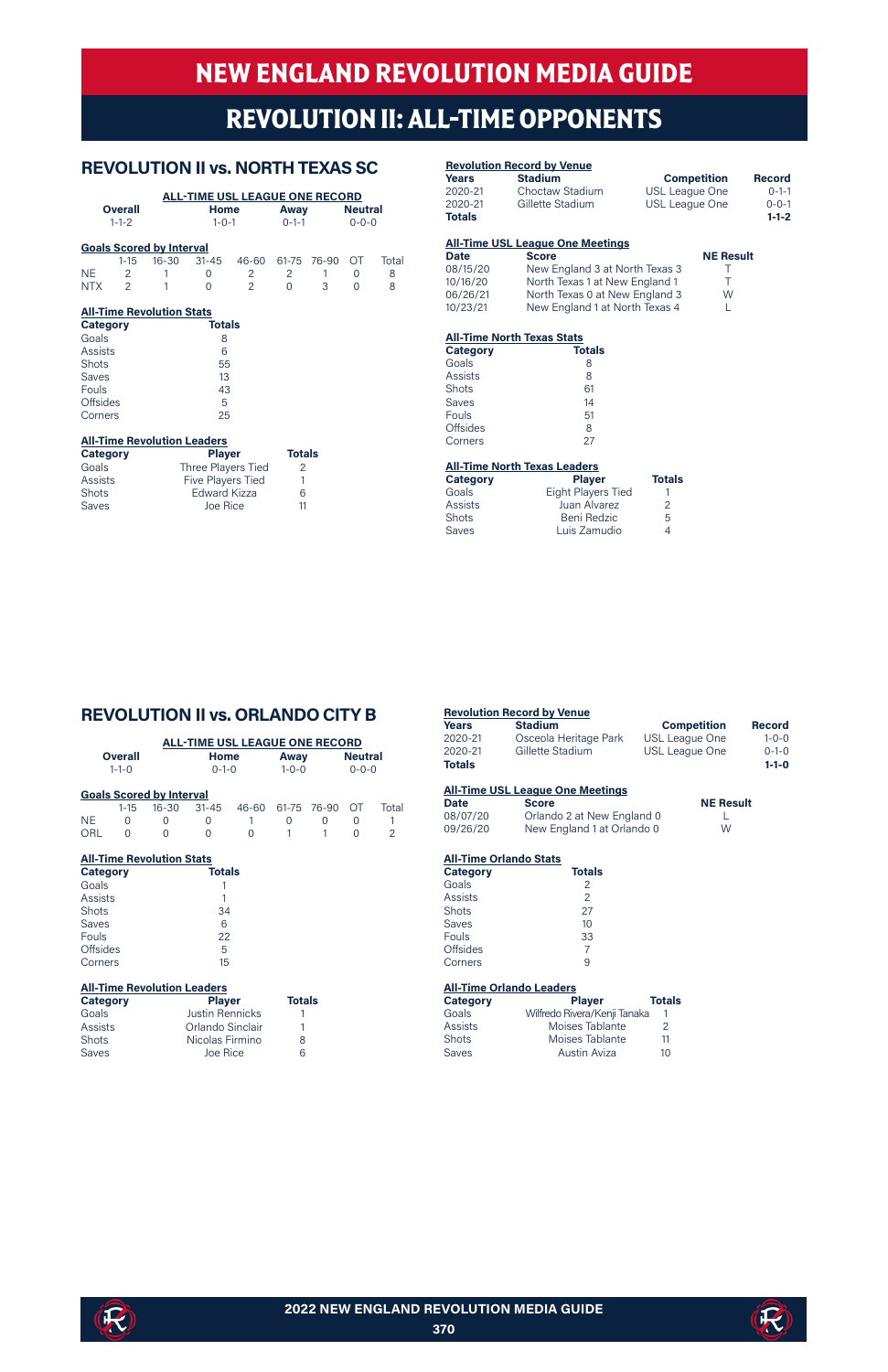### **REVOLUTION II vs. RICHMOND KICKERS**

|            |             |                                  | <b>ALL-TIME USL LEAGUE ONE RECORD</b> |       |               |       |                |       |
|------------|-------------|----------------------------------|---------------------------------------|-------|---------------|-------|----------------|-------|
|            | Overall     |                                  | Home                                  |       | Away          |       | <b>Neutral</b> |       |
|            | $2 - 3 - 1$ |                                  | $1 - 2 - 0$                           |       | $1 - 1 - 1$   |       | $0 - 0 - 0$    |       |
|            |             |                                  |                                       |       |               |       |                |       |
|            |             | <b>Goals Scored by Interval</b>  |                                       |       |               |       |                |       |
|            | $1 - 15$    | $16 - 30$                        | $31 - 45$                             | 46-60 | 61-75         | 76-90 | OT             | Total |
| <b>NF</b>  | 0           | $\overline{c}$                   | 2                                     | 2     | 1             | 4     | 0              | 11    |
| <b>RIC</b> | 2           | 1                                | 3                                     | 3     | 0             | 4     | 0              | 13    |
|            |             | <b>All-Time Revolution Stats</b> |                                       |       |               |       |                |       |
| Category   |             |                                  | <b>Totals</b>                         |       |               |       |                |       |
| Goals      |             |                                  | 11                                    |       |               |       |                |       |
| Assists    |             |                                  | 7                                     |       |               |       |                |       |
| Shots      |             |                                  | 95                                    |       |               |       |                |       |
| Saves      |             |                                  | 16                                    |       |               |       |                |       |
| Fouls      |             |                                  | 79                                    |       |               |       |                |       |
| Offsides   |             |                                  | 5                                     |       |               |       |                |       |
| Corners    |             |                                  | 35                                    |       |               |       |                |       |
|            |             |                                  |                                       |       |               |       |                |       |
|            |             |                                  | <b>All-Time Revolution Leaders</b>    |       |               |       |                |       |
| Category   |             |                                  | Player                                |       | <b>Totals</b> |       |                |       |
| Goals      |             |                                  | Noel Buck                             |       | 3             |       |                |       |
| Assists    |             |                                  | Six Players Tied                      |       | 1             |       |                |       |

|               | <b>Revolution Record by Venue</b>       |                    |                  |             |
|---------------|-----------------------------------------|--------------------|------------------|-------------|
| <b>Years</b>  | <b>Stadium</b>                          | <b>Competition</b> |                  | Record      |
| 2020-21       | City Stadium                            | USL League One     |                  | $1 - 1 - 1$ |
| 2020-21       | Gillette Stadium                        | USL League One     |                  | $1 - 2 - 0$ |
| <b>Totals</b> |                                         |                    |                  | $2 - 3 - 1$ |
|               | <b>All-Time USL League One Meetings</b> |                    |                  |             |
| Date          | <b>Score</b>                            |                    | <b>NE Result</b> |             |
| 08/21/20      | Richmond 2 at New England 1             |                    |                  |             |
| 10/03/20      | New England 4 at Richmond 0             |                    | W                |             |
| 04/17/21      | Richmond 3 at New England 0             |                    | L                |             |
| 06/05/21      | New England 2 at Richmond 3             |                    |                  |             |
| 08/14/21      | New England 2 at Richmond 2             |                    | T                |             |
| 09/17/21      | Richmond 1 at New England 3             |                    | W                |             |
|               | <b>All-Time Richmond Stats</b>          |                    |                  |             |
| Category      | <b>Totals</b>                           |                    |                  |             |
| Goals         | 13                                      |                    |                  |             |
| Assists       | 10                                      |                    |                  |             |
| Shots         | 69                                      |                    |                  |             |
| Saves         | 21                                      |                    |                  |             |
| Fouls         | 95                                      |                    |                  |             |
| Offsides      | 12                                      |                    |                  |             |
| Corners       | 26                                      |                    |                  |             |
|               | All-Time Dichmond Loaders               |                    |                  |             |

|                | All-Time Richmond Leaders |               |  |
|----------------|---------------------------|---------------|--|
| Category       | <b>Player</b>             | <b>Totals</b> |  |
| Goals          | Emiliano Terzaghi         | 3             |  |
| <b>Assists</b> | Jonathan Bolanos          | 3             |  |
| Shots          | <b>Ryley Kraft</b>        | 5             |  |
| Saves          | Akira Fitzgerald          | 16            |  |
|                |                           |               |  |

### **REVOLUTION II vs. TORMENTA FC**

Assists Six Players Tied<br>Shots Nicolas Firmino 8 Shots Nicolas Firmino 8 Joe Rice

|           |             |                                 | <b>ALL-TIME USL LEAGUE ONE RECORD</b> |           |             |             |                |       |
|-----------|-------------|---------------------------------|---------------------------------------|-----------|-------------|-------------|----------------|-------|
|           | Overall     |                                 | Home                                  |           | Away        |             | <b>Neutral</b> |       |
|           | $0 - 1 - 2$ |                                 | $0 - 0 - 1$                           |           | $0 - 1 - 1$ |             | $0 - 0 - 0$    |       |
|           |             | <b>Goals Scored by Interval</b> |                                       |           |             |             |                |       |
|           | $1 - 15$    | $16 - 30$                       | $31 - 45$                             | $46 - 60$ |             | 61-75 76-90 | OТ             | Total |
| <b>NF</b> |             |                                 |                                       |           |             |             |                | 2     |
| TRN       |             |                                 |                                       |           |             |             |                |       |

#### **All-Time Revolution Stats**

| Category | <b>Totals</b>  |
|----------|----------------|
| Goals    | 2              |
| Assists  | 0              |
| Shots    | 38             |
| Saves    | 11             |
| Fouls    | 23             |
| Offsides | $\mathfrak{p}$ |
| Corners  | 11             |

#### **All-Time Revolution Leaders**

| Category | <b>Player</b>               | <b>Totals</b> |
|----------|-----------------------------|---------------|
| Goals    | Edward Kizza/Ryan Spaulding |               |
| Assists  | N/A                         |               |
| Shots    | Damian Rivera               | 4             |
| Saves    | Joe Rice                    |               |

#### **All-Time USL League One Meetings**

**Revolution Record by Venue<br>
Years Stadium**<br>
2020-21 Erik Russell Park

| Date     | <b>Score</b>                   | <b>NE Result</b> |
|----------|--------------------------------|------------------|
| 10/21/20 | New England 0 at Tormenta FC 4 |                  |
| 08/21/21 | New England 1 at Tormenta FC 1 | т                |
| 09/05/21 | Tormenta FC 1 at New England 1 | т                |

**Yearth Competition Competition**<br> **Erik Russell Park** USL League One 0-1-1 2020-21 Erik Russell Park USL League One 0-1-1 2021 Gillette Stadium USL League One 0-0-1 **Totals 0-1-2**

### **All-Time Tormenta FC Stats**

| <b>Totals</b>  |
|----------------|
| 6              |
| 4              |
| 41             |
| $\overline{7}$ |
| 36             |
| 7              |
| 17             |
|                |

| <b>All-Time Tormenta FC Leaders</b> |                   |               |  |
|-------------------------------------|-------------------|---------------|--|
| Category                            | <b>Plaver</b>     | <b>Totals</b> |  |
| Goals                               | Six Players Tied  |               |  |
| <b>Assists</b>                      | Four Players Tied |               |  |
| Shots                               | Four Players Tied | 2             |  |
| Saves                               | Pablo Jara        |               |  |



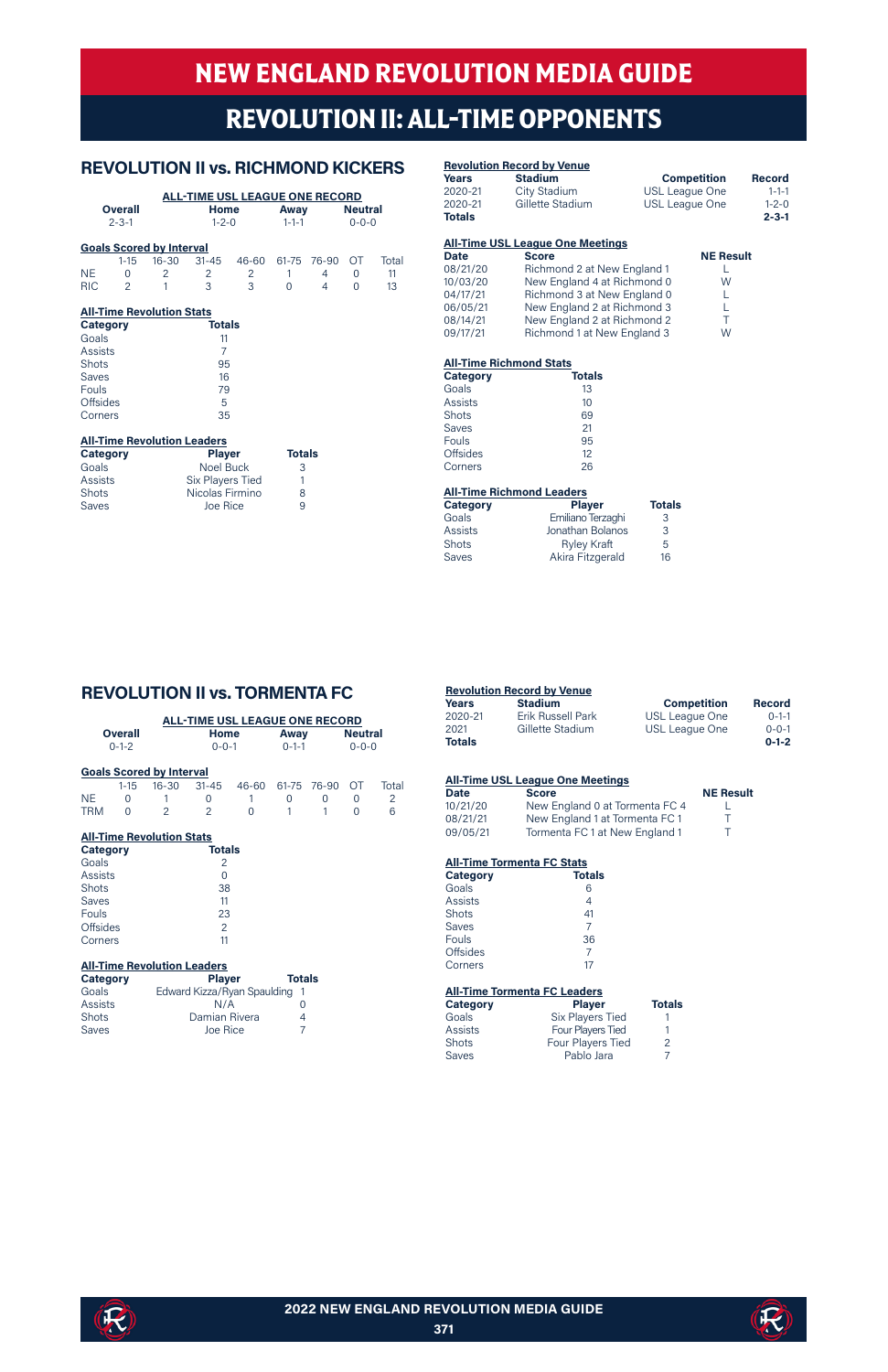### **REVOLUTION II vs. TORONTO FC II**

| <b>ALL-TIME USL LEAGUE ONE RECORD</b> |                                 |           |             |           |                |             |             |       |
|---------------------------------------|---------------------------------|-----------|-------------|-----------|----------------|-------------|-------------|-------|
| Overall<br>Home                       |                                 |           | Away        |           | <b>Neutral</b> |             |             |       |
|                                       | $2 - 2 - 0$                     |           | $2 - 0 - 0$ |           | $0 - 2 - 0$    |             | $0 - 0 - 0$ |       |
|                                       | <b>Goals Scored by Interval</b> |           |             |           |                |             |             |       |
|                                       | $1 - 15$                        | $16 - 30$ | $31 - 45$   | $46 - 60$ |                | 61-75 76-90 | OT          | Total |
| <b>NF</b>                             | Ω                               |           |             |           |                |             | Ω           | 2     |
| TOR                                   |                                 |           |             |           |                |             |             | 2     |

#### **All-Time Revolution Stats**

| Category       | <b>Totals</b>  |
|----------------|----------------|
| Goals          | 2              |
| <b>Assists</b> | $\mathfrak{p}$ |
| Shots          | 53             |
| Saves          | 13             |
| Fouls          | 54             |
| Offsides       | 11             |
| Corners        | 27             |

#### **All-Time Revolution Leaders**

| Category       | <b>Plaver</b>                | <b>Totals</b> |
|----------------|------------------------------|---------------|
| Goals          | Damian Rivera/Ryan Spaulding |               |
| <b>Assists</b> | Noel Buck/Jake Rozhansky     |               |
| Shots          | Damian Rivera                |               |
| Saves          | Joe Rice                     | 13            |

|               | <b>Revolution Record by Venue</b>       |                    |             |
|---------------|-----------------------------------------|--------------------|-------------|
| Years         | <b>Stadium</b>                          | <b>Competition</b> | Record      |
| 2021          | Gillette Stadium                        | USL League One     | $2 - 0 - 0$ |
| 2021          | <b>BMO Training Ground</b>              | USL League One     | $0 - 2 - 0$ |
| <b>Totals</b> |                                         |                    | $2 - 2 - 0$ |
|               | <b>All-Time USL League One Meetings</b> |                    |             |
| Date          | Score                                   | <b>NE Result</b>   |             |
| 07/09/21      | Toronto 0 at New England 1              | w                  |             |
| 07/23/21      | Toronto 0 at New England 1              | W                  |             |
| 10/08/21      | New England 0 at Toronto 1              |                    |             |
| 10/29/21      | New England 0 at Tornoto 1              |                    |             |
|               | <b>All-Time Toronto Stats</b>           |                    |             |
| Category      | <b>Totals</b>                           |                    |             |

| Category | <b>Totals</b>            |
|----------|--------------------------|
| Goals    | 2                        |
| Assists  | $\overline{\phantom{a}}$ |
| Shots    | 33                       |
| Saves    | 12                       |
| Fouls    | 50                       |
| Offsides | 5                        |
| Corners  | 17                       |
|          |                          |

### **All-Time Toronto Leaders Category Player Totals**

| category | <b>Plaver</b>              | rotais |
|----------|----------------------------|--------|
| Goals    | Kevin Politz/Paul Rothrock |        |
| Assists  | Luca Petrasso              | 2      |
| Shots    | Julian Altobelli           |        |
| Saves    | Caleb Patterson-Sewell     | ĥ      |
|          |                            |        |

### **REVOLUTION II vs. UNION OMAHA**

| <b>ALL-TIME USL LEAGUE ONE RECORD</b> |             |                                    |                    |       |               |                |                |       |
|---------------------------------------|-------------|------------------------------------|--------------------|-------|---------------|----------------|----------------|-------|
| Overall                               |             |                                    | Home               |       | Away          |                | <b>Neutral</b> |       |
|                                       | $1 - 2 - 1$ |                                    | $0 - 1 - 1$        |       | $1 - 1 - 0$   |                | $0 - 0 - 0$    |       |
|                                       |             | <b>Goals Scored by Interval</b>    |                    |       |               |                |                |       |
|                                       | $1 - 15$    | $16 - 30$                          | $31 - 45$          | 46-60 | 61-75         | 76-90          | OТ             | Total |
| NF                                    | 1           | 1                                  | 0                  | 0     | 1             | 1              | 0              | 4     |
| <b>OMA</b>                            | U           |                                    |                    | 1     | 0             | $\mathfrak{p}$ | 0              | 5     |
|                                       |             | <b>All-Time Revolution Stats</b>   |                    |       |               |                |                |       |
| Category                              |             |                                    | <b>Totals</b>      |       |               |                |                |       |
| Goals                                 |             |                                    | 4                  |       |               |                |                |       |
| <b>Assists</b>                        |             |                                    | 3                  |       |               |                |                |       |
| Shots                                 |             |                                    | 40                 |       |               |                |                |       |
| Saves                                 |             |                                    | 16                 |       |               |                |                |       |
| Fouls                                 |             |                                    | 44                 |       |               |                |                |       |
| Offsides                              |             |                                    | 12                 |       |               |                |                |       |
| Corners                               |             |                                    | 15                 |       |               |                |                |       |
|                                       |             | <b>All-Time Revolution Leaders</b> |                    |       |               |                |                |       |
| Category                              |             |                                    | Player             |       | <b>Totals</b> |                |                |       |
| Goals                                 |             |                                    | Four Players Tied  |       | 1             |                |                |       |
| <b>Assists</b>                        |             |                                    | Three Players Tied |       | 1             |                |                |       |
| Shots                                 |             |                                    | Nicolas Firmino    |       | 5             |                |                |       |
| Saves                                 |             |                                    | Joe Rice           |       | 13            |                |                |       |

|               | <b>Revolution Record by Venue</b>       |                    |             |
|---------------|-----------------------------------------|--------------------|-------------|
| <b>Years</b>  | <b>Stadium</b>                          | <b>Competition</b> | Record      |
| 2020-21       | <b>Werner Park</b>                      | USL League One     | $1 - 1 - 0$ |
| 2020-21       | Gillette Stadium                        | USL League One     | $0 - 1 - 1$ |
| <b>Totals</b> |                                         |                    | $1 - 2 - 1$ |
|               | <b>All-Time USL League One Meetings</b> |                    |             |
| Date          | <b>Score</b>                            | <b>NE Result</b>   |             |
| 07/25/20      | Omaha 0 at New England 0                |                    |             |
|               | _ _ _                                   |                    |             |

| W |
|---|
|   |
|   |
|   |

#### **All-Time Omaha Stats**

| <b>Totals</b> |
|---------------|
| 5             |
| 3             |
| 71            |
| 13            |
| 52            |
| 8             |
| 29            |
|               |

#### **All-Time Omaha Leaders**

| Category       | <b>Player</b>                     | <b>Totals</b> |
|----------------|-----------------------------------|---------------|
| Goals          | Grea Hurst                        | 4             |
| <b>Assists</b> | Three Players Tied                |               |
| Shots          | Ethan Vanacore-Decker/Evan Conway | 6             |
| Saves          | Rashid Nuhu                       | 13            |



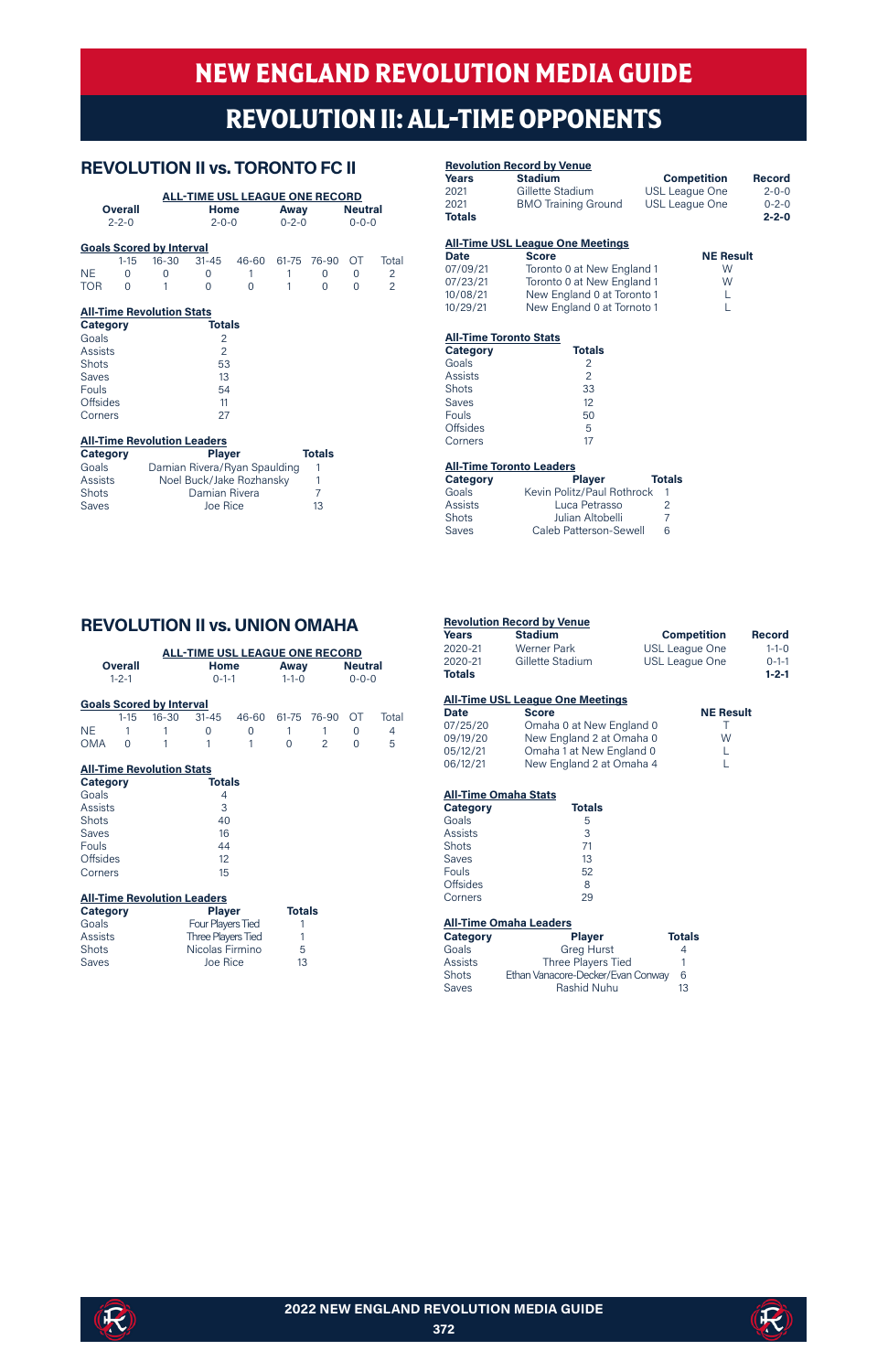## REVOLUTION II: awards & honors

#### **USL LEAGUE ONE SAVE OF THE YEAR**

2020 Joe Rice (Winner) 2021 Joe Rice (Winner)

#### **USL LEAGUE ONE SAVE OF THE MONTH**

- 2020 Joe Rice (September Winner) 2020 Joe Rice (August Finalist)<br>2021 Joe Rice (June Winner) Joe Rice (June Winner) 2021 Joe Rice (July Winner)
- 2021 Joe Rice (August Winner)

#### **USL LEAGUE ONE SAVE OF THE WEEK**

 Joe Rice (Week of Sept. 5) 2020 Joe Rice (Week of Aug. 15) Joe Rice (Week of July 19) Joe Rice (Week of July 26) 2021 Joe Rice (Week of Sept. 27) Joe Rice (Week of Oct. 11) 2021 Joe Rice (Week of Oct. 25)

#### **USL LEAGUE ONE GOAL OF THE YEAR**

- 2020 Nicolas Firmino (Semi-Finalist)
- 2020 Damian Rivera (Nominated)

#### **USL LEAGUE ONE GOAL OF THE MONTH**

2020 Nicolas Firmino (October Winner) 2020 Damian Rivera (October Finalist)

#### **USL LEAGUE ONE GOAL OF THE WEEK**

- 2020 Damian Rivera (Week of Oct. 17)
- 2020 Nicolas Firmino (Week of Oct. 10) 2021 Michael Tsicoulias (Week of July 5)
- 

#### **REVOLUTION II GOLDEN BOOT (2020-Present)**

- 2020 Nicolas Firmino .....................................(4G, 2A)
- 2021 Damian Rivera..................

#### **USL LEAGUE ONE PLAYER OF THE WEEK**

- 2020 Nicolas Firmino (Week 13)
- 2021 Sean O'Hearn (Week 1) Damian Rivera (Week 18)

**USL LEAGUE ONE TEAM OF THE WEEK**

2020 Joe Rice - (Week 2) Isaac Angking (Week 5) Joe Rice (Week 7) Nicolas Firmino (Week 7) Ryan Spaulding (Week 10) Nicolas Firmino (Week 10) Tiago Mendonça (Week 11) Orlando Sinclair (Week 11) Ryan Spaulding (Week 12) Maciel (Week 12) Tiago Mendonça (Week 12) Nicolas Firmino (Week 13) Tiago Mendonça (Week 13) 2021 Pierre Cayet (Week 8) Earl Edwards Jr. (Week 8) Jake Rozhansky (Week 8) Ryan Spaulding (Week 11) Ryan Spaulding (Week 12) Jake Rozhansky (Week 12) Damian Rivera (Week 12) Ryan Spaulding (Week 14) Ryan Spaulding (Week 16) Jake Rozhansky (Week 16) Edward Kizza (Week 18) Joe Rice (Week 18) Damian Rivera (Week 18) Ryan Spaulding (Week 18) Noel Buck (Week 19) Ryan Spaulding (Week 22) Jake Rozhansky (Week 24) Damian Rivera (Week 24) Justin Rennicks (Week 25) Joe Rice (Week 25) Collin Verfurth (Week 26) Joe Rice (Week 28)

#### **USL LEAGUE ONE ALL-LEAGUE FIRST TEAM**

2021 Ryan Spaulding

#### **USL LEAGUE ONE ALL-LEAGUE SECOND TEAM**

2020 Nicolas Firmino Collin Verfurth Maciel

**USL LEAGUE ONE YOUNG PLAYER OF THE YEAR** 2020 Nicolas Firmino (Finalist)



R.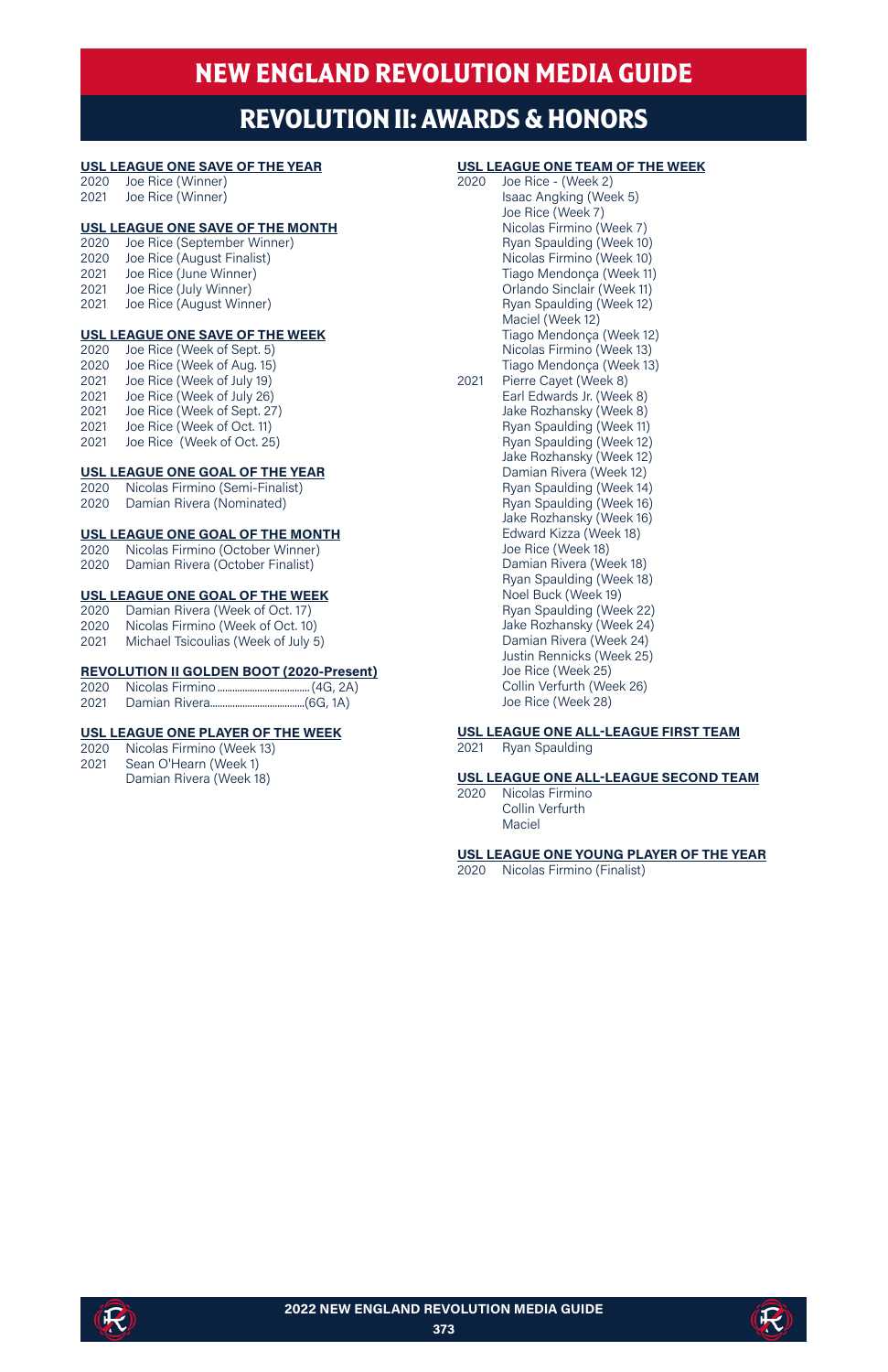## individual highs: usl leagueoneregularseason

#### **GAMES PLAYED**

Career: 42 Ryan Spaulding<br>Season: 28 Noel Buck (2021 Noel Buck (2021) 28 Ryan Spaulding (2021)

#### **GAMES STARTED**

Season: 26 Justin Rennicks (2021) 26 Ryan Spaulding (2021)

#### **MINUTES**

Career: 3,402 Ryan Spaulding<br>Season: 2,333 Ryan Spaulding Ryan Spaulding (2021)

#### **GOALS**

| Career: | q | <b>Justin Rennicks</b>            |
|---------|---|-----------------------------------|
| Season: | 6 | Damian Rivera (2021)              |
| Game:   | 2 | Isaac Angking (08/15/2020 at NTX) |
|         |   | Edward Kizza (08/05/2021 vs. NC)  |
|         |   |                                   |

#### **ASSISTS**

| Career: | 6 | Jake Rozhansky        |
|---------|---|-----------------------|
| Season: | 6 | Jake Rozhansky (2021) |
| Game:   |   | 37 Times              |

### **SHOTS**

| Career: | 81 | Damian Rivera                       |
|---------|----|-------------------------------------|
| Season: | 67 | Damian Rivera (2021)                |
| Game:   | 7  | Ryan Spaulding (09/11/2021 at NC)   |
|         | 6  | Edward Kizza (10/23/2021 at NTX)    |
|         | 6  | Nicolas Firmino (09/26/2020 at ORL) |
|         | 6  | Nicolas Firmino (10/03/2020 at ORL) |

#### **SHOTS ON GOAL**

| Career: | 28 | Damian Rivera                       |
|---------|----|-------------------------------------|
| Season: | 23 | Damian Rivera (2021)                |
| Game:   | 3  | Isaac Angking (08/15/2020 at NTX)   |
|         | 3  | Nicolas Firmino (09/26/2020 at ORL) |
|         | 3  | Isaac Angking (10/03/2020 at RIC)   |
|         | 3  | Ryan Spaulding (09/11/2021 at NC)   |

#### **FOULS COMMITTED**

| Career: | 54              | Jake Rozhansky                       |
|---------|-----------------|--------------------------------------|
| Season: | 54              | Jake Rozhansky (2021)                |
| Game:   | 10 <sup>2</sup> | Hikaru Fujiwara (09/01/2021 vs. TUC) |

#### **FOULS SUFFERED**

| Career: | 59 | Michel                              |
|---------|----|-------------------------------------|
| Season: | 59 | Michel (2021)                       |
| Game:   | 6  | Nicolas Firmino (10/16/2020 vs NTX) |
|         | 6  | Collin Verfurth (08/05/2021 vs. NC) |
|         |    |                                     |

#### **OFFSIDES**

| Career: | 12 | Justin Rennicks                      |
|---------|----|--------------------------------------|
| Season: | 10 | Justin Rennicks (2021)               |
| Game:   |    | Orlando Sinclair (08/26/2020 vs GVL) |

#### **PASSES**

| Career: | 1.777 | Ryan Spaulding             |
|---------|-------|----------------------------|
| Season: | 1.346 | Jake Rozhansky (2021)      |
| Game:   | 81    | Maciel (10/21/2020 vs TRM) |

### **CAUTIONS**

| Career:          | 9 | Jake Rozhansky        |
|------------------|---|-----------------------|
| Season:          | 9 | Jake Rozhansky (2021) |
|                  |   |                       |
| <b>EJECTIONS</b> |   |                       |
| Season:          | 1 | Joe Rice (2021)       |

### 1 Collin Verfurth (2021) 1 Ryo Shimazaki (2020)

### **GAMES PLAYED IN GOAL**

Career: 29 Joe Rice Season: 20 Joe Rice (2021)

### **MINUTES PLAYED IN GOAL**

| Career: | 2.496 | Joe Rice        |
|---------|-------|-----------------|
| Season: | 1.799 | Joe Rice (2021) |

#### **WINS**

- Career: 12 Joe Rice Season: 9 Joe Rice (2021)
- **LOSSES** Career: 10 Joe Rice
- Season: 7 Joe Rice (2021)

## **TIES**

| Career: | 6 | Joe Rice        |
|---------|---|-----------------|
| Season: | Δ | Joe Rice (2021) |

### **SHUTOUTS**

| Career: | 11 | Joe Rice        |
|---------|----|-----------------|
| Season: | 8  | Joe Rice (2021) |

### **GOALS ALLOWED**

| Career:      | 31 | Joe Rice                          |
|--------------|----|-----------------------------------|
| Season:      | 20 | Joe Rice (2021)                   |
| Game:        | 4  | Joe Rice (09/04/2020 vs. MAD)     |
|              | 4  | Keegan Meyer (08/29/2020 at CHA)  |
|              | 4  | Joe Rice (10/21/20 at TRM)        |
|              | 4  | Brad Knighton (06/12/2021 at OMA) |
|              | 4  | Joe Rice (07/16/2021 at TUC)      |
|              | 4  | Yannik Oettl (09/11/2021 at NCFC) |
|              | 4  | Joe Rice (10/23/2021 at NTX)      |
|              |    |                                   |
| <b>SAVES</b> |    |                                   |

| Career: | 105 | Joe Rice                     |
|---------|-----|------------------------------|
| Season: | 63  | Joe Rice (2021)              |
| Game:   | 9   | Joe Rice (10/16/2021 at GVL) |
|         | 8   | Joe Rice (09/09/2020 vs CHA) |
|         |     |                              |

(R



**374**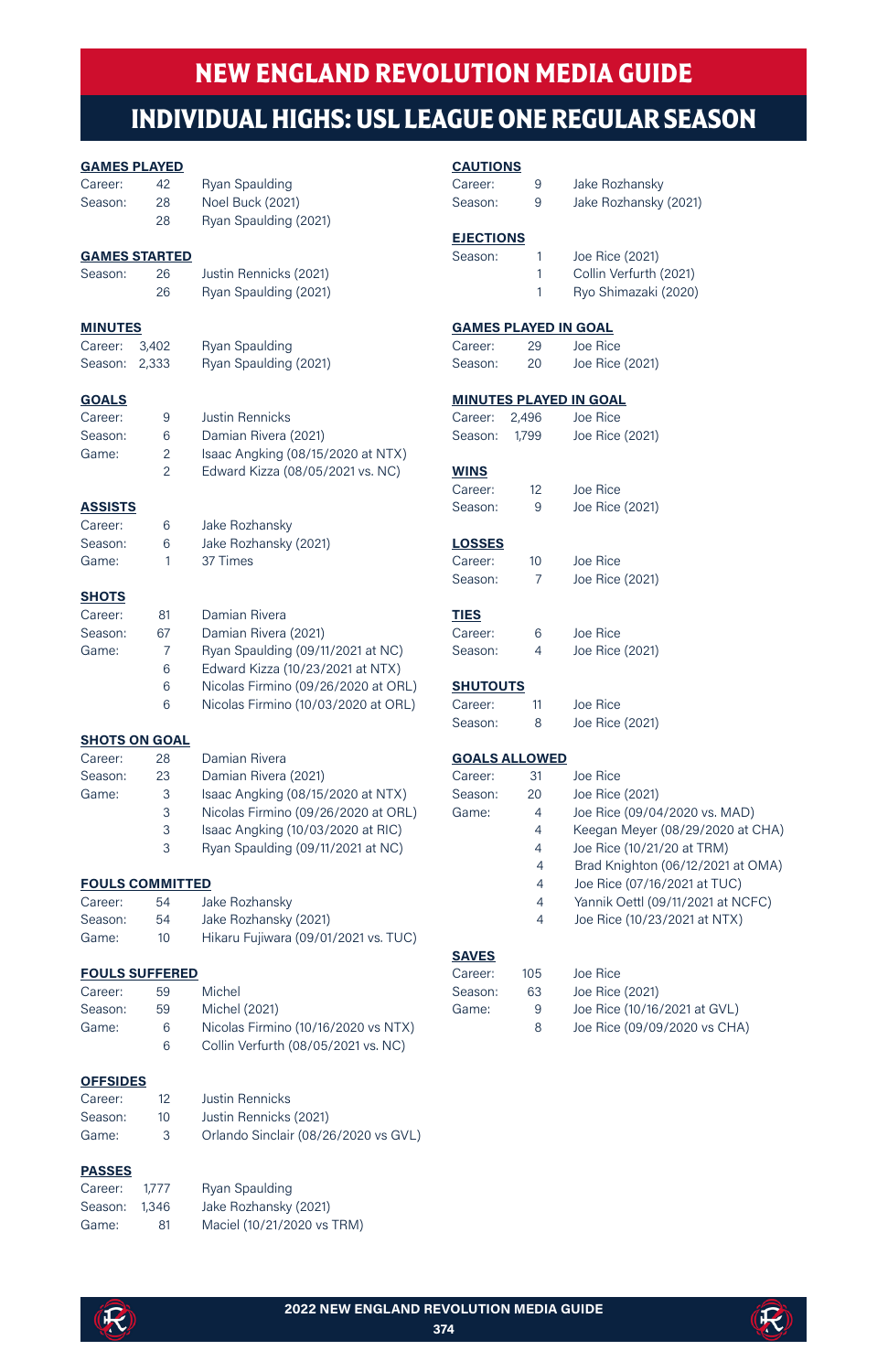## REVOLUTION II: CAREER RECORDS

#### **GAMES PLAYED**

| <b>GAMES PLAYE</b><br><b>PLAYER</b><br>Ryan Spaulding<br><b>PLAYED</b><br>Damian Rivera<br>Damiam Hivera<br>Justin Rennicks<br>Colby Quiñones<br>Connor Presley<br>Collin Verfurth<br>Hikaru Fujiwara<br>Nee Rice<br>Noe mee<br>Noel Buck<br>Sean O'Hearn                    |                                                                                  |                                                                                 | GP<br>42<br>38<br>ა <sub>0</sub><br>34<br>34<br>33<br><br>33<br>31<br>31<br>28<br>27<br>23                    |
|------------------------------------------------------------------------------------------------------------------------------------------------------------------------------------------------------------------------------------------------------------------------------|----------------------------------------------------------------------------------|---------------------------------------------------------------------------------|---------------------------------------------------------------------------------------------------------------|
| <b>GAMES STARTED</b><br>PLAYER<br><b>FLATER</b><br>Ryan Spaulding<br>Justin Rennicks<br>Collin Verfurth<br>Damian Rivera<br>Connor Presley<br>Joe Rice<br>Colby Quiñones<br>Jake Rozhansky<br>Noel Buck<br>Sean O'Hearn                                                      |                                                                                  |                                                                                 | GS<br>38<br>33<br>32<br>32<br>28<br>28<br>$\frac{24}{22}$<br>21<br>20                                         |
| <b>MINUTES PLAYED</b><br><b>PLAYER</b><br>Ryan Spaulding<br>Collin Verfurth<br>Justin Rennicks<br><b>Damin Herinicks</b><br>De Rice<br>Connor Presley<br>Colby Quiñones<br>Jake Rozhansky<br>Noel Buck<br>Sean O'Hearn                                                       |                                                                                  |                                                                                 | <b>MIN</b><br>3,402<br>2,848<br>4,648<br>2,739<br>2,710<br>2,496<br>2,336<br>2,139<br>1,853<br>1,845<br>1,845 |
| <b>GOALS</b><br>PLAYER<br>Justin Rennicks<br>Damian Rivera<br><b>Noel Buck</b><br><b>Edward Kizza</b><br>Ryan Spaulding<br>Nicolas Firmino<br>Nicolas Firmino<br>Isaac Angking<br>Pierre Cayet<br>Ryan Sierakowski<br>Michael Tsicoulias                                     |                                                                                  | GP<br>34<br>ა<br>38<br>36<br>27<br>12<br>42<br>16<br>8<br>20<br>$\frac{15}{12}$ | G<br>ē<br>855<br>4<br>422224                                                                                  |
| <b>GAME-V</b><br>PLAYER<br><b>WINNING GOALS</b><br><b>Justin Rennicks</b><br>Damian Rivera<br>Edward Kizza<br>Noel Buck<br>Ryan Spaulding                                                                                                                                    |                                                                                  | GP<br>34<br>.<br>38<br>11<br>$^{27}_{42}$                                       | GWG<br>6<br>3<br>Ī<br>1                                                                                       |
| <b>MULTI-GOAL GAMES<br/>PLAYER</b><br>Isaac Angking<br>Edward Kizza                                                                                                                                                                                                          |                                                                                  | GP<br>8<br>12                                                                   | MGG<br>1<br>1                                                                                                 |
| <b>PENALTY KICK GOALS</b><br>PLAYER<br>Nicolas Firmino<br>Damian Rivera                                                                                                                                                                                                      |                                                                                  | GP<br>16<br>38                                                                  | <b>PKG</b><br>1<br>1                                                                                          |
| GOALS I<br><b>PER GAME</b><br>Edward Kizza<br>Justin Rennicks<br>Isaac Angking<br>Nicolas Filmino<br>Damian Rivera<br>Noel Buck<br>Moel Buck<br>Michael Tsicoulias<br>Michael Isicounas<br>Orlando Sinclair<br>Ryan Sierakowski<br>Ryan Spaulding<br><i>Minimum: 4 goals</i> | GP<br>$\frac{12}{1}$<br>34<br>8<br>16<br>$\frac{38}{27}$<br>12<br>14<br>15<br>42 | G<br>$rac{5}{2}$<br>4<br>85222<br>4                                             | AVG<br>$0.42$<br>$0.26$<br>$0.25$<br>$0.25$<br>$0.21$<br>$0.19$<br>0.17<br>$\frac{0.14}{0.13}$<br>0.10        |
| <b>ASSISTS</b><br>PLAYER<br><u>TS</u><br><b>PLAYER</b><br>Jake Rozhansky<br>Justin Rennicks<br>Hikaru Fujiwara<br>Connor Presley<br>Ryan Spaulding<br>Orlando Sinclair<br>Necolas Firmino<br>Damian Rivera<br>Sean O'Hearn<br>Colby Quiñones                                 |                                                                                  | GP<br>--<br>22<br>34<br>31<br>$\frac{33}{42}$<br>14<br>16<br>38<br>23<br>34     | Α<br>6<br>ā<br>4<br>$-4322222$                                                                                |

| <b>GAME-WINNIN</b><br>PLAYER<br>Jake Rozhansky<br><b>-WINNING ASSISTS</b><br>Orlando Sinclair<br>Onando Sincian<br>Noel Buck<br>Sean O'Hearn<br>Hikaru Fujiwara<br>Colby Quiñones                                                                                                     |                                                                                                 | GP<br>$\frac{1}{2}$<br>14<br>$\frac{27}{23}$<br>31<br>34                            | $\frac{GWA}{2}$<br>$\overline{c}$<br>$\begin{array}{c} 1 \\ 1 \end{array}$<br>1<br>1                                        |
|---------------------------------------------------------------------------------------------------------------------------------------------------------------------------------------------------------------------------------------------------------------------------------------|-------------------------------------------------------------------------------------------------|-------------------------------------------------------------------------------------|-----------------------------------------------------------------------------------------------------------------------------|
| <b>ASSISTS PER GAME</b><br>PLAYER<br>PENDIO<br>Criando Sinclair<br>Tiago Mendonça<br>Hikaru Fujiwara<br>Justin Rennicks<br>Ryan Spaulding<br>Minimum: 2 assists                                                                                                                       | GP<br>14<br>16<br>16<br>31<br>34<br>42                                                          | AST<br>wwwww.                                                                       | <b>AVG</b><br>$0.14$<br>$0.13$<br>$0.13$<br>0.10<br>0.09<br>0.07                                                            |
| <u>SHOTS</u><br>PLAYER<br>Damian Rivera<br>Damian Rivera<br>Ryan Spaulding<br>Justin Rennicks<br>Nicolas Firmino<br>Connor Presley<br>Edward Kizza<br>Orlando Sinclair<br>Michel<br>Michel                                                                                            |                                                                                                 | GP<br>37<br>42<br>$\frac{34}{16}$<br>$\frac{33}{12}$<br>14<br>15<br>$\overline{21}$ | <b>SHT</b><br>81<br>59<br>57<br>$\frac{36}{36}$<br>$\frac{31}{24}$<br>17                                                    |
| <u>SHOTS ON GOAL</u><br>PLAYER<br>Damian Rivera<br>Justin Rennicks<br>Edward Kizza<br>Nicolas Firmino<br>Noel Buck<br><b>Ryan Spaulding</b>                                                                                                                                           |                                                                                                 | GP<br>38<br>$34$<br>$34$<br>$12$<br>16<br>27<br>42                                  | <b>SOG</b><br>28<br>24<br>18<br>$\frac{15}{13}$<br>11                                                                       |
| SCORING PCT.<br>PLAYER<br>Michael Tsicoulias<br>Michael Tsicour<br>Pierre Cayet<br>Isaac Angking<br>Edward Kizza<br>Justin Renicks<br>Noel Buck<br>Noel Buck<br>Ryan Sierakowski<br>Nicolas Firmino<br>Damian Rivera<br>Orlando Sinclair<br>Ryan Spaulding<br><i>Minimum: 2 goals</i> | <b>SHT</b><br>6<br>Ź<br>10<br>32<br>$rac{32}{59}$<br>$rac{59}{16}$<br>36<br>ē4<br>$^{24}$<br>51 | G<br>2225952<br>4<br>$\frac{8}{2}$<br>4                                             | PCT<br>33.3<br>28.6<br>20.0<br>$\frac{1}{15.6}$<br>$15.3$<br>$14.3$<br>14.3<br>12.5<br>11.1<br>$\frac{9.5}{8.3}$<br><br>7.8 |
| <b>LATER</b><br>Mayele Malango<br>Edward Kizza<br>Edward Nizza<br>Isaac Angking<br>Damian Rivera<br>Justin Rennicks<br>Nicolas Firmino<br>Nicolas Finlino<br>Tiago Mendonça<br>Noel Buck<br>Orlando Sinclair<br>Ryan Spaulding<br><i>Minimum: 5 shots on goal</i>                     | 16<br>32<br>$\overline{10}$<br>81<br>57<br>36<br>17<br>35<br>24<br>51                           | <b>SOG</b><br>10<br>iā<br>5<br>ں<br>38<br>24<br>13<br>6<br>$\frac{12}{7}$           | PCT<br>62.5<br>56.3<br>50.0<br>46.9<br>42.1<br>36.1<br>35.3<br>35.3<br>29.2<br>17.6                                         |
| <b>FOULS COMMITTED</b><br><b>PLAYER</b><br>Jake Rozhansky<br>Justin Rennicks<br>Connor Presley<br>Ryan Spaulding<br>Collin Verfurth<br>Michel<br>Pierre Cayet<br>Colby Quiñones<br>Maciel<br>Damian Rivera                                                                            |                                                                                                 | GP<br>22<br>34<br>33<br>42<br>33<br>$\frac{21}{21}$<br>$\frac{1}{34}$<br>38         | ٠c<br>F<br>53<br>37<br>36<br>33<br>33<br>30<br>$\frac{28}{5}$<br>28<br>27<br>24<br>23                                       |
| <b>FOULS</b><br>PLAYER<br><u>S SUFFERED</u><br>Michel<br>nnener<br>Ryan Spaulding<br>Justin Rennicks<br>Justini nemicks<br>Damian Rivera<br>Jake Rozhansky<br>Nicolas Firmino<br>Colby Quiñones<br>Hikaru Fujiwara<br>Connor Presley                                                  |                                                                                                 | GP<br>21<br><sup>42</sup><br>$34$<br>$38$<br>$22$<br>16<br>34<br>.<br>31<br>33      | FS<br>59<br>50<br>50<br>43<br>39<br>34<br>33<br>33<br>31<br>27<br>26                                                        |

| <b>PLAYER</b><br>Collin Verfurth<br>Joe Rice<br>Ryo Shimazaki                                                                                                                                                            | GP<br>33<br>28                                                        | E<br>1<br>1<br>1                                   |
|--------------------------------------------------------------------------------------------------------------------------------------------------------------------------------------------------------------------------|-----------------------------------------------------------------------|----------------------------------------------------|
| Jake Rozhansky<br>Michel<br>ranchen<br>Sean O'Hearn<br>Collin Verfurth<br>Joe Rice<br>Colby Quiñones<br>François Dulysse<br>Maciel                                                                                       | ìP<br>$\frac{22}{5}$<br>$\frac{21}{23}$<br>34<br>28<br>34<br>11<br>19 | 8766554                                            |
| OFFSIDES<br>PLAYER<br><b>Justin Rennicks</b><br>Orlando Sinclair<br>Damian Rivera<br>Damian Tivera<br>Mayele Malango<br>Connor Presley<br>Edward Kizza<br>Nicolas Firmino<br>Michel<br>Hikaru Fujiwara<br>Colby Quinones | GP<br>34<br>14<br>$\frac{38}{14}$<br>33<br>11<br>16<br>21<br>31<br>34 | OFF<br>$\overline{12}$<br>11<br>8554322            |
| GAMES PLAYED IN GOAL<br>PLAYER<br>Joe Rice<br>Keegan Meyer<br>Earl Edwards Jr.<br>Yannik Oettl<br>Brad Knighton                                                                                                          |                                                                       | GP<br>28<br>8322                                   |
| GAMES STARTED IN GOAL<br>PLAYER<br>Joe Rice<br>Soc Theo<br>Keegan Meyer<br>Earl Edwards Jr.<br>Yannik Oettl                                                                                                              |                                                                       | GS<br>28<br>7<br>4<br>2<br>2                       |
| <b>Brad Knighton</b>                                                                                                                                                                                                     |                                                                       |                                                    |
| <b>MINUTES PLAYED IN GOAL</b><br><b>PLAYER</b><br>Joe Rice<br>Keegan Meyer                                                                                                                                               |                                                                       | MIN<br>2,496<br>654                                |
| <b>GOALS</b><br>PLAYER<br><b>AGAINST AVG.</b><br>MİN<br>Joe Rice<br>2,496<br>-<br>Keegan Meyer<br>Minimum: 500 minutes played                                                                                            | GA<br>31<br>14                                                        | GAA<br>1.12<br>1.93                                |
| <b>WINNING PCT.</b><br>PLAYER<br>GP<br>Joe Rice<br>28<br>Keegan Meyer<br>$\mathsf{R}$                                                                                                                                    | <b>RECORD</b><br>$12 - 10 - 6$<br>$2 - 4 - 1$                         | PCT<br>$.577$<br>$.357$                            |
| <u>WINS</u><br>PLAYER<br>Joe Rice                                                                                                                                                                                        | GP<br>28                                                              | W<br>iż                                            |
| <u>LOSSES</u><br>PLAYER<br>.<br>Keegan Meyer<br>Joe Rice                                                                                                                                                                 | GP<br>8<br>28                                                         | ı<br>4<br>10                                       |
| <b>SAVES</b><br>PLAYER<br>Joe Rice<br>Keegan Meyer<br>Brad Knighton<br>Earl Edwards Jr.<br>Yannik Oettl                                                                                                                  | GP<br>28<br>8<br>$\overline{c}$<br>4<br>2                             | <b>SVS</b><br>105<br>21<br>11<br>$\mathsf{R}$<br>6 |
| <b>SHUTOUTS</b><br>PLAYER<br>Joe Rice<br>Earl Edwards Jr.                                                                                                                                                                | GP<br>28<br>4                                                         | s٥<br>Ū<br>$\overline{c}$                          |
| SAVES PERCENTAGE<br>PLAYER SAVES<br>Joe Rice<br>108<br>Minimum: 25 Saves                                                                                                                                                 | sog<br>147                                                            | PCT<br>73.5                                        |

#### **EJECTIONS (RED CARDS)**

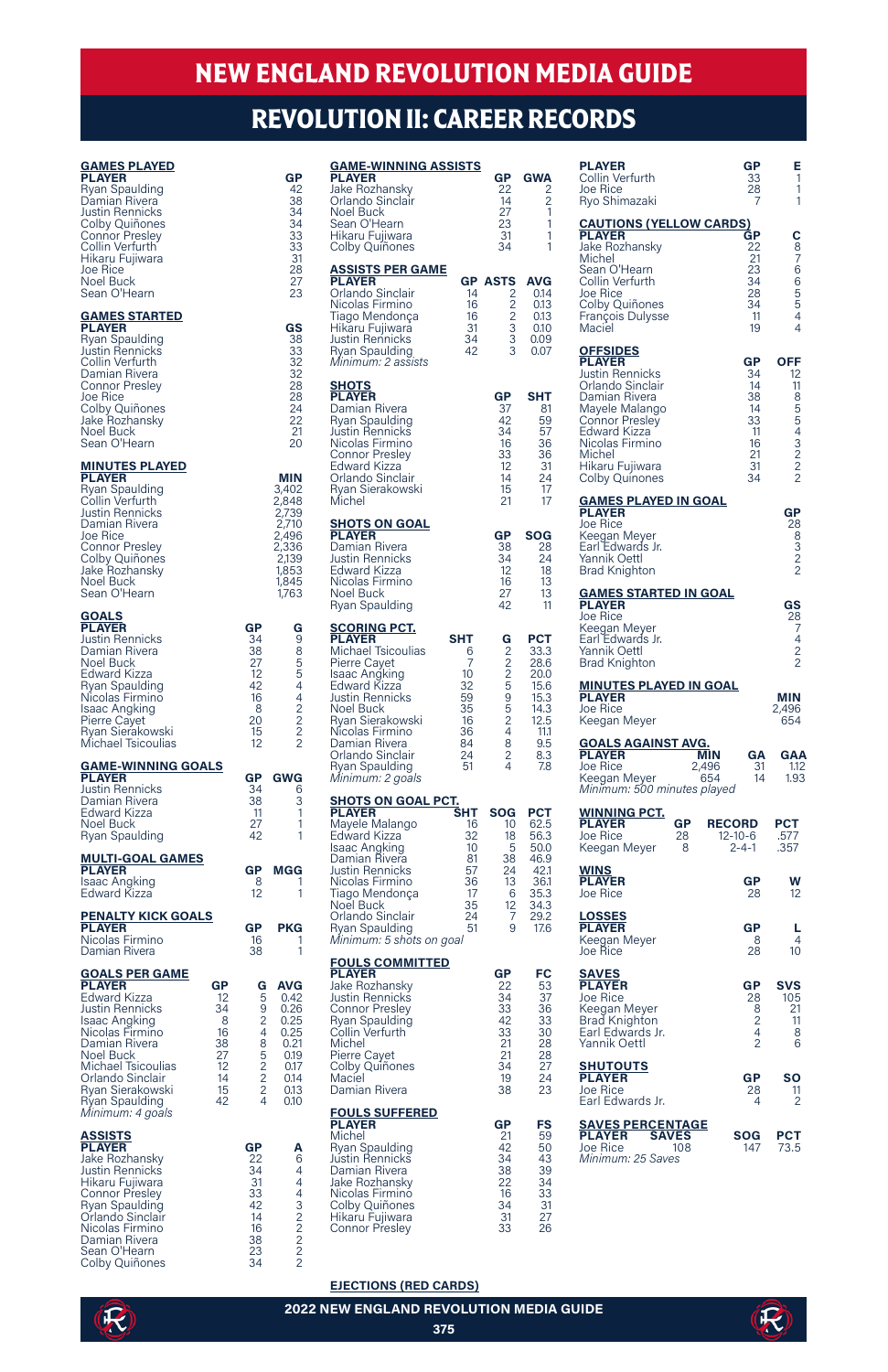## REVOLUTION II: team highs (regularseason)

#### **WINS**

| WINS                 |                |                   | <b>FOULS COMMITTED</b>      |       |
|----------------------|----------------|-------------------|-----------------------------|-------|
| Season:              | 11             | 2021              | 364<br>Season:              | 2021  |
|                      |                |                   | 22<br>Game:                 | 07/17 |
| <b>LOSSES</b>        |                |                   | Both Teams: 39              | 07/2  |
| Season:              | 13             | 2021              |                             |       |
|                      |                |                   | <b>FOULS SUFFERED</b>       |       |
| TIES                 |                |                   | 391<br>Season:              | 2021  |
| Season:              | 4              | 2021              | 19<br>Game:                 | 05/16 |
|                      |                |                   | 19                          | 08/14 |
| <b>GAMES PLAYED</b>  |                |                   | Both Teams: 39              | 07/2  |
| Season:              | 28             | 2021              |                             |       |
| <b>MINUTES</b>       |                |                   | <b>CORNER KICKS</b>         |       |
| Season: 3.060        |                | 2020              | 131<br>Season:              | 2021  |
|                      |                |                   | 9<br>Game:                  | 08/15 |
| <b>GOALS</b>         |                |                   | 9                           | 08/14 |
| Season:              | 33             | 2021              | Both Teams: 18              | 05/2  |
| Game:                | 4              | 10/03/2020 at RIC |                             |       |
|                      | $\overline{4}$ | 10/09/2020 vs FTL | <b>OFFSIDES</b>             |       |
| Both Teams: 6        |                | 08/15/2020 at NTX | Season:<br>40               | 2021  |
|                      |                |                   | Game:<br>$\overline{7}$     | 09/19 |
| <b>ASSISTS</b>       |                |                   | Both Teams:<br>9            | 08/0  |
| Season:              | 23             | 2021              | 9                           | 09/19 |
| Game:                | 3              | 08/05/2021 vs NC  | <b>CAUTIONS</b>             |       |
| Both Teams: 5        |                | 08/15/2020 at NTX | 61<br>Season:               | 2021  |
|                      | 5              | 10/23/2021 at NTX | Game:<br>6                  | 06/19 |
|                      |                |                   | Both Teams: 9               | 06/19 |
| <b>SHOTS</b>         |                |                   |                             |       |
| Season:              | 369            | 2021              | <b>EJECTIONS</b>            |       |
| Game:                | 26             | 09/17/2021 vs RIC | $\overline{c}$<br>Season:   | 2021  |
| Both Teams:40        |                | 10/23/2021 at NTX | Game:<br>1                  | 08/0  |
|                      |                |                   | 1                           | 10/16 |
| <b>SHOTS ON GOAL</b> |                |                   | 1                           | 10/29 |
| Season:              | 118            | 2021              | Both Teams:<br>$\mathbf{1}$ | 08/0  |
| Game:                | 8              | 4 Times           |                             |       |
| Both Teams: 17       |                | 06/12/2021 at OMA | 1                           | 09/19 |

| Game:                 | 22  | 07/17/2021 at TUC |
|-----------------------|-----|-------------------|
| Both Teams: 39        |     | 07/23/2021 vs TOR |
|                       |     |                   |
| <b>FOULS SUFFERED</b> |     |                   |
| Season:               | 391 | 2021              |
| Game:                 | 19  | 05/16/2021 vs CHA |
|                       | 19  | 08/14/2021 at RIC |
| Both Teams: 39        |     | 07/23/2021 vs TOR |
|                       |     |                   |

#### **CORNER KICKS**

| Season:        | 131 | 2021              |
|----------------|-----|-------------------|
| Game:          | 9   | 08/15/2020 at NTX |
|                | a   | 08/14/2021 at RIC |
| Both Teams: 18 |     | 05/28/2021 vs FTL |
|                |     |                   |

#### **OFFSIDES**

| Season:       | 40 | 2021              |
|---------------|----|-------------------|
| Game:         |    | 09/19/2020 at OMA |
| Both Teams: 9 |    | 08/07/2020 vs ORL |
|               | Q  | 09/19/2020 at OMA |
|               |    |                   |

#### **AUTIONS**

| Season:       | 61 | 2021              |
|---------------|----|-------------------|
| Game:         | 6  | 06/19/2021 at MAD |
| Both Teams: 9 |    | 06/19/2021 at MAD |

#### **JECTIONS**

|                     |   | 1411 IE. 20 09/1/2021 VS NIU | Season: | $\mathcal{P}$ | 2021                            |
|---------------------|---|------------------------------|---------|---------------|---------------------------------|
|                     |   |                              | Game:   |               | 1 08/07/2020 vs ORL             |
| <b>HOTS ON GOAL</b> |   |                              |         |               | 10/16/2021 at GVL               |
| eason: 118          |   | 2021                         |         |               | 10/29/2021 at TOR               |
| iame:               | 8 | 4 Times                      |         |               | Both Teams: 1 08/07/2020 vs ORL |
|                     |   |                              |         |               | 09/19/2020 at OMA               |

## REVOLUTION II: team LOWS (regularseason)

| <b>WINS</b><br>Season:         | 5 | 2020    |
|--------------------------------|---|---------|
| <b>LOSSES</b><br>Season:       | 8 | 2020    |
| <b>TIES</b><br>Season:         | 3 | 2020    |
| <b>GAMES PLAYED</b><br>Season: |   | 16 2020 |

#### **MINUTES**

Season: 2,520 2021

#### **GOALS**

Season: 19 2020 Game: 0 13 Times<br>Both Teams: 0 07/25/20

07/25/2020 vs OMA

#### **ASSISTS**

Season: 14 2020 Game: 0 16 Times<br>Both Teams: 0 6 Times Both Teams: 0

#### **SHOTS**

| Season:        | 192 |
|----------------|-----|
| Game:          | 2   |
| Both Teams: 13 |     |

Season: 192 2020 10/16/2021 at GVL 10/08/2021 at TOR

| <b>SHOTS ON GOAL</b>  |     |                    |  |  |  |
|-----------------------|-----|--------------------|--|--|--|
| Season:               | 65. | 2020               |  |  |  |
| Game:<br><sup>o</sup> |     | 08/29/2020 at CHA  |  |  |  |
|                       | O   | 04/17/2021 vs. RIC |  |  |  |
| Both Teams: 3         |     | 04/10/2021 vs. FTL |  |  |  |

### **FOULS COMMITTED**

Season: 170 2020<br>Game: 4 10/21 Game: 4 10/21/2020 at TRM<br>Both Teams: 15 10/24/2020 at MAD 10/24/2020 at MAD

### **FOULS SUFFERED**

Season: 193 2020<br>Game: 6 07/09 Game: 6 07/09/2021 vs TOR Both Teams: 15 10/24/2020 at MAD

#### **CORNER KICKS**

| Season:       | 76. | 2020              |
|---------------|-----|-------------------|
| Game:         | U   | 09/19/2020 at OMA |
| Both Teams: 5 |     | 08/26/2020 vs GVL |
|               | 5.  | 05/16/2021 vs CHA |
|               |     |                   |

### **OFFSIDES**

| Season:       | 33. | 2020              |
|---------------|-----|-------------------|
| Game:         | n.  | 6 Times           |
| Both Teams: 0 |     | 06/05/2021 at RIC |
|               | ∩   | 09/01/2021 vs TUC |

#### **CAUTIONS**<br>Season: 21 Season: 21 2020<br>Game: 0 9 Times Game: 0<br>Both Teams: 0 0 09/04/2020 vs MAD<br>0 07/04/2021 vs GVL 0 07/04/2021 vs GVL 0 09/05/2021 vs TRM **EJECTIONS** Season: 1 2020<br>Game: 0 41 Tin

Game: 0 41 Times<br>Both Teams: 0 38 Times Both Teams: 0

## **SHUTOUTS**<br>Season: 5

**SHUTOUTS**<br>Season: 10 Season: 10 2021 GOALS ALLOWED Season: 39<br>Game: 4 Game: 4 7 Times<br>Both Teams: 6 08/15/2

**SAVES**

Season: 90 2021<br>Game: 9 10/16 Game: 9 10/16/2021 at GVL<br>Both Teams: 12 09/09/2020 vs CH

08/15/20 at NTX 6 06/12/21 at OMA<br>6 07/17/21 at TUC 07/17/21 at TUC

09/09/2020 vs CHA

Season: 5 2020

#### **GOALS ALLOWED**

| Season:       | 26.    | 2020              |
|---------------|--------|-------------------|
| Game:         | $\cap$ | 20 Times          |
| Both Teams: 0 |        | 07/25/2020 vs OMA |

#### **SAVES** Season: 66 2020

| .             |    |                   |
|---------------|----|-------------------|
| Game:         | O  | 05/16/2021 vs CHA |
|               | O  | 06/26/2021 vs NTX |
| Both Teams: 2 |    | 04/10/2021 at FTL |
|               |    | 04/17/2021 vs RIC |
|               | 2  | 05/16/2021 vs CHA |
|               | 2. | 06/26/2021 vs NTX |



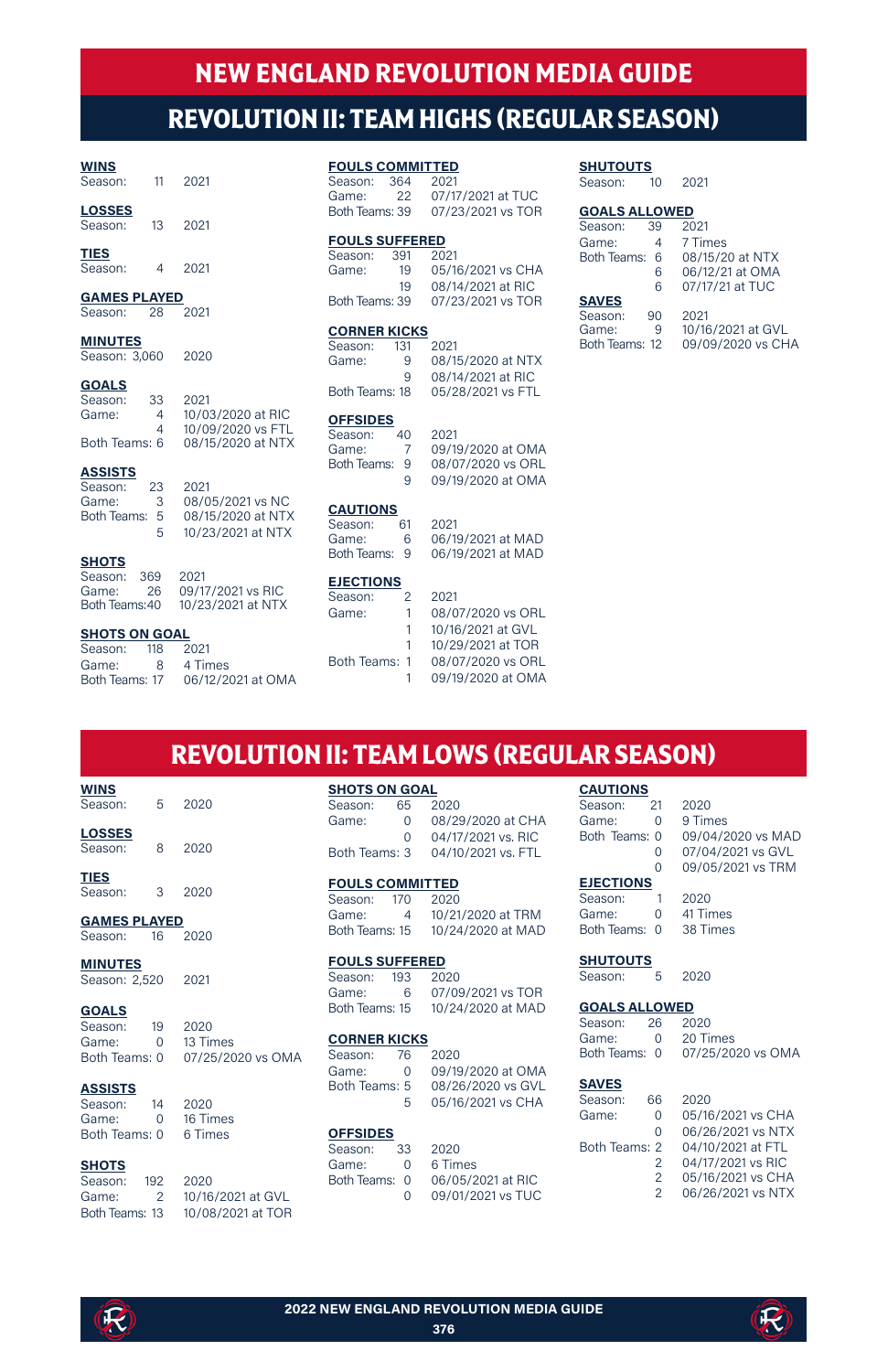## REVOLUTION II: YOUNGEST PLAYER TO...

| <b>FEAT</b>              | <b>PLAYER</b>      | AGE               | <b>BIRTHDATE</b> | <b>DATE</b> | <b>OPPONENT</b> |
|--------------------------|--------------------|-------------------|------------------|-------------|-----------------|
| Play in a game           | <b>Isaie Louis</b> | 15 yrs., 245 days | 01/08/2005       | 09/09/2020  | vs CHA          |
| Start a game             | Noel Buck          | 16 yrs, 5 days    | 04/05/2005       | 04/10/2021  | at FTL          |
| Play a complete game     | Noel Buck          | 16 yrs, 5 days    | 04/05/2005       | 04/10/2021  | at FTI          |
| Score a goal             | Noel Buck          | 16 yrs, 41 days   | 04/05/2005       | 05/16/2021  | vs. CHA         |
| Record an assist         | Noel Buck          | 16 yrs, 95 days   | 04/05/2005       | 07/09/2021  | vs. TOR         |
| Score 2 goals in a game  | Isaac Angking      | 20 yrs., 204 days | 01/24/2000       | 08/15/2020  | at NTX          |
| Play a game as GK        | Keegan Meyer       | 23 yrs., 165 days | 03/10/1997       | 08/21/2020  | vs RIC          |
| Start a game as GK       | Keegan Meyer       | 23 yrs., 165 days | 03/10/1997       | 08/21/2020  | vs RIC          |
| Play complete game as GK | Keegan Meyer       | 23 yrs., 165 days | 03/10/1997       | 08/21/2020  | vs RIC          |
| Record a shutout         | Keegan Meyer       | 23 yrs., 208 days | 03/10/1997       | 10/03/2020  | at RIC          |
| Record a win             | Keegan Meyer       | 23 yrs., 208 days | 03/10/1997       | 10/03/2020  | at RIC          |

## REVOLUTION II: OLDEST PLAYER TO...

| <b>FEAT</b>              | <b>PLAYER</b>        | AGE               | <b>BIRTHDATE</b> | <b>DATE</b> | <b>OPPONENT</b> |
|--------------------------|----------------------|-------------------|------------------|-------------|-----------------|
| Play in a game           | <b>Brad Knighton</b> | 36 yrs, 126 days  | 02/06/1985       | 06/12/2021  | at OMA          |
| Start a game             | <b>Brad Knighton</b> | 36 yrs, 126 days  | 02/06/1985       | 06/12/2021  | at OMA          |
| Play a complete game     | <b>Brad Knighton</b> | 36 yrs, 126 days  | 02/06/1985       | 06/12/2021  | at OMA          |
| Score a goal             | Tiago Mendonça       | 25 yrs., 2 days   | 10/08/1995       | 10/09/2020  | vs. FTI         |
| Record an assist         | Tiago Mendonça       | 24 yrs., 312 days | 10/08/1995       | 08/15/2020  | at NTX          |
| Score 2 goals in a game  | <b>Fdward Kizza</b>  | 22 yrs., 241 days | 12/07/1998       | 08/05/2021  | vs. NC          |
| Play a game as GK        | <b>Brad Knighton</b> | 36 yrs, 126 days  | 02/06/1985       | 06/12/2021  | at OMA          |
| Start a game as GK       | <b>Brad Knighton</b> | 36 yrs, 126 days  | 02/06/1985       | 06/12/2021  | at OMA          |
| Play complete game as GK | <b>Brad Knighton</b> | 36 yrs, 126 days  | 02/06/1985       | 06/12/2021  | at OMA          |
| Record a shutout         | Earl Edwards Jr.     | 29 yrs, 153 days  | 01/24/1992       | 06/26/2021  | vs. NTX         |
| Record a win             | Farl Edwards Ir.     | 29 vrs. 153 days  | 01/24/1992       | 06/26/2021  | vs. NTX         |



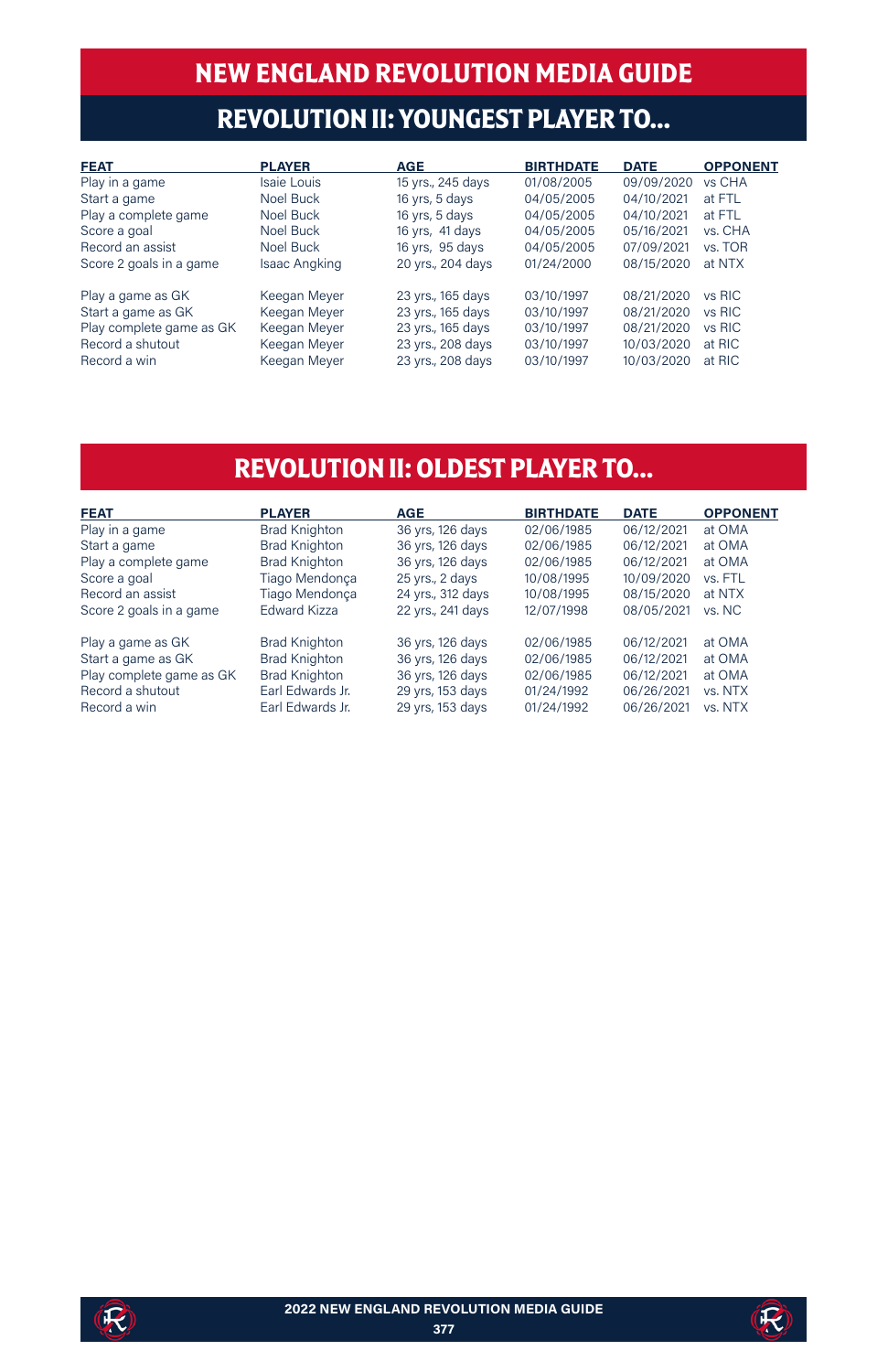## REVOLUTION II: CLUB CHRONOLOGY & TRANSACTION LOG

#### **2019**

#### **June 2, 2019**

Curt Onalfo appointed Technical Director. **August 29, 2019**

Chris Tierney hired as Player Recruitment Manager. **August 30, 2019**

Revolution Academy launches residency program ahead of 2019-20 season.

#### **October 9, 2019**

Revolution officially launch Revolution II, a developmental professional team to begin play in USL League One in 2020.

#### **November 25, 2019**

Hired Clint Peay as inaugural head coach of Revolution II.

#### **December 9, 2019**

Unveiled the Revolution Training Center, a \$35 million state-of-the-art facility housing the First Team, Revolution II, Revolution Academy, and front office staff.

#### **2020**

#### **January 7, 2020**

Revolution II makes first four player signings to inaugural roster, including M Mayele Malango, F Connor Presley, D Collin Verfurth, and D Nick Woodruff.

#### **January 16, 2020**

M Lucas "Maciel" Felix, D Ryo Shimazaki, and M Ryan Spaulding added to Revolution II's inaugural roster and F Orlando Sinclair acquired on one-year loan from Deportivo Saprissa.

#### **January 21, 2020**

Signed Revolution Academy forward Meny Silva to Revolution II.

#### **January 28, 2020**

M Tiago Mendonça signs with Revolution II.

#### **February 3, 2020**

Marcelo Santos appointed as Assistant Coach for Revolution II.

Yuta Nomura named Goalkeeper Coach for Revolution II.

#### Daniel Kirwan announced as Sports Performance Coach of Revolution II.

#### **February 10, 2020**

Revolution II hold first training session. GK Keegan Meyer signs with Revolution II.

#### **February 19, 2020**

Revolution II plays first preseason match, a scrimmage at USL Championship side Hartford Athletic.

### **February 22, 2020**

Revolution II earns its first preseason win, 1-0, over Hartford Athletic in a closed-door scrimmage at Gillette Stadium.

#### **March 3, 2020**

D Simon Lekressner, D Oskar Bloch, and GK Joe Rice signed to the Revolution II's inaugural roster.

### **March 11, 2020**

Signed Revolution Academy midfielder Dennis Ramirez to Revolution II.

#### **July 6, 2020**

D Collin Verfurth signed to the New England Revolution MLS roster, becoming the first Revs II alum to ascend to New England's first-team roster.

### **July 14, 2020**

D Jon Bell signs with Revolution II.

#### **July 15, 2020**

New England Revolution II and D Nick Woodruff mutually agree to terminate USL League One contract.

### **July 25, 2020**

Revolution II plays inaugural USL League One match at Gillette Stadium against Union Omaha.

#### **August 22, 2020**

New England Revolution II and D Oskar Bloch mutually agree to terminate USL League One contract. **August 26, 2020**

New England Revolution II records first win, a 1-0 victory over Greenville Triumph at Gillette Stadium.

### **November 30, 2020**

Re-signed F Connor Presley, M Maciel, M Tiago Mendonça, D Ryan Spaulding, D Jon Bell, GK Joe Rice. Declined contract options of F Mayele Malango, D Ryo Shimazaki, D Simon Lekressner, and GK Keegan Meyer.

F Orlando Sinclair returned to Deportivo Saprissa following the end of year-long loan.

#### **December 1, 2020**

D Colby Quiñones, D Sean O'Hearn, and GK Marzuq Puckerin signed to Revolution II roster.

#### **December 8, 2020**

M Michel Costa da Silva and D Francois Dulysse signed to Revolution II roster.

#### **December 13, 2020**

Revolution acquire the College Player Rights to D Jon Bell from the San Jose Earthquakes in exchange for New England's natural fourth-round selection in the 2022 MLS SuperDraft.

#### **2021**

#### **February 25, 2021**

D Prosper Figbe signed to Revolution II roster. **March 22, 2021**

D Jon Bell and M Maciel become second and third players signed to Revolution's MLS roster from Revolution II.

#### **March 26, 2021**

F Ryan Sierakowski signed to Revolution II roster. **April 1, 2021**

M Jake Rozhansky acquired from Maccabi Herzliya and signed to Revolution II roster.

#### **April 8, 2021**

F Justin Rennicks, M Damian Rivera, and D Collin Verfurth loaned to Revolution II to begin the USL League One season.

#### **April 16, 2021**

D Tyler Freitas signed to Revolution II roster.

#### **April 28, 2021**

D Pierre Cayet signed to Revolution II roster.

#### **May 19, 2021**

Revolution Academy M Hikaru Fujiwara signed to Revolution II roster.

#### **June 22, 2021**

Revolution Academy M Noel Buck signed to Revolution II roster.

#### **July 2, 2021**

D François Dulysse called up to the Haiti Men's National Team for the 2021 Concacaf Gold Cup.

#### **July 8, 2021** F Edward Kizza loaned to Revolution II.

### **July 22, 2021**

GK Yannik Oettl signed to Revolution II roster.

#### **August 20, 2021**

F Ryan Sierakowski sent on loan to Forward Madison FC for remainder of the 2021 USL League One season.

#### **November 18, 2021**

Revolution Academy M Esmir Bajraktarevic signed to Revolution II roster.

#### **December 6, 2021**

Major League Soccer announces launch of MLS NEXT Pro developmental league competing in U.S. Soccer's third division beginning in 2022.

(R)